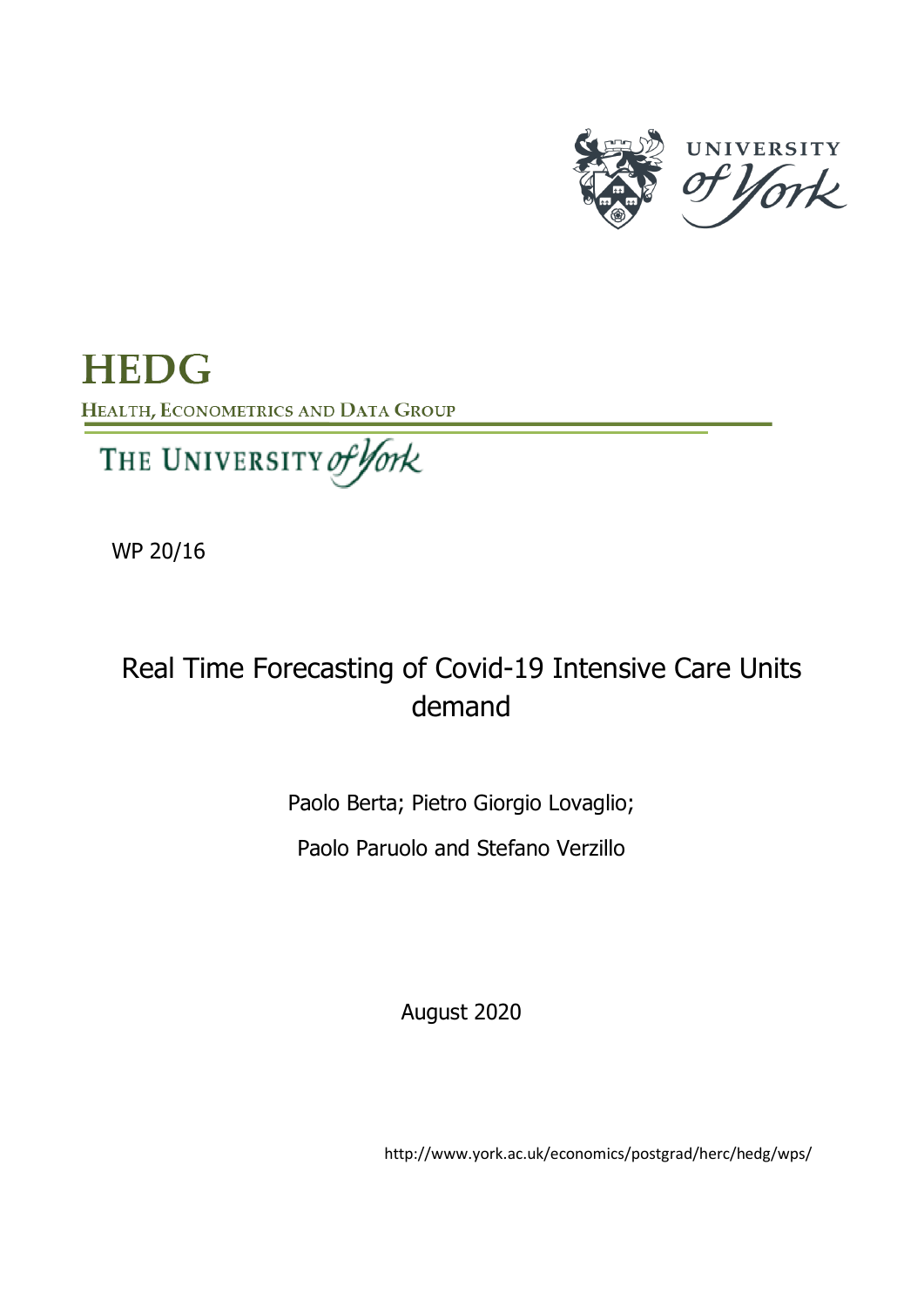## Real Time Forecasting of Covid-19 Intensive Care Units demand  $\mathbb{R}$

Paolo Berta<sup>a, 1</sup>, Pietro Giorgio Lovaglio<sup>a, 2</sup>, Paolo Paruolo<sup>b, 3</sup>, Stefano Verzillo<sup>b, 4</sup>

*<sup>a</sup>University of Milan-Bicocca, Department of Statistics and Quantitative Methods, and CRISP <sup>b</sup>European Commission, Joint Research Centre (JRC)*

## Abstract

Response management to the SARS-CoV-2 outbreak requires to answer several forecasting tasks. For hospital managers, a major one is to anticipate the likely needs of beds in intensive care in a given catchment area one or two weeks ahead, starting as early as possible in the evolution of the epidemic. This paper proposes to use a bivariate Error Correction model to forecast the needs of beds in intensive care, jointly with the number of patients hospitalised with Covid-19 symptoms. Error Correction models are found to provide reliable forecasts that are tailored to the local characteristics both of epidemic dynamics and of hospital practice for various regions in Europe in Italy, France and Scotland, both at the onset and at later stages of the spread of the disease. The forecast performance is encouraging for all analysed regions, suggesting that the present approach may be useful also beyond the analysed cases.

*Keywords:* SARS-CoV-2, Covid-19, Intensive Care Units, Forecasting, Vector error correction model, VAR, Cointegration *JEL:* C53, C32

 $\dot{\gamma}$ Information and views set out in this paper are those of the authors and do not necessarily reflect the ones of the institutions of affiliation. The authors thank Camillo Rossi, MD (Healthcare Director at Spedali Civili di Brescia, Italy), for stimulating this research by requesting reliable short-run forecasts of Intensive Care Unit needs at the very beginning of the COVID-19 outbreak. The authors acknowledge useful comments on a previous version of the paper from Ian Vollbracht, Brian Doherty, and Helen Johnson from the European Commission and the ECDC respectively. The first two authors acknowledge financial support from the Region of Lombardy, project 2014IT16RFOP012 'Misura a sostegno dello sviluppo di collaborazioni per l'identificazione di terapie e sistemi di diagnostica, protezione e analisi per contrastare l'emergenza Coronavirus e altre emergenze virali del futuro'. Declarations of interest: none.

<sup>&</sup>lt;sup>1</sup>Email: paolo.berta@unimib.it ORCID:  $0000-0003-0984-4288$ .

<sup>2</sup>Email: piergiorgio.lovaglio@unimib.it ORCID: 0000-0002-2340-0547.

 $3$ Email: paolo.paruolo@ec.europa.eu ORCID: 0000-0002-3982-4889, Corresponding author.

Address: European Commission, Joint Research Centre (JRC), Via Enrico Fermi 2749, TP 723, 21027 Ispra (VA), Italy

<sup>4</sup>Email: stefano.verzillo@ec.europa.eu ORCID: 0000-0002-1895-8554.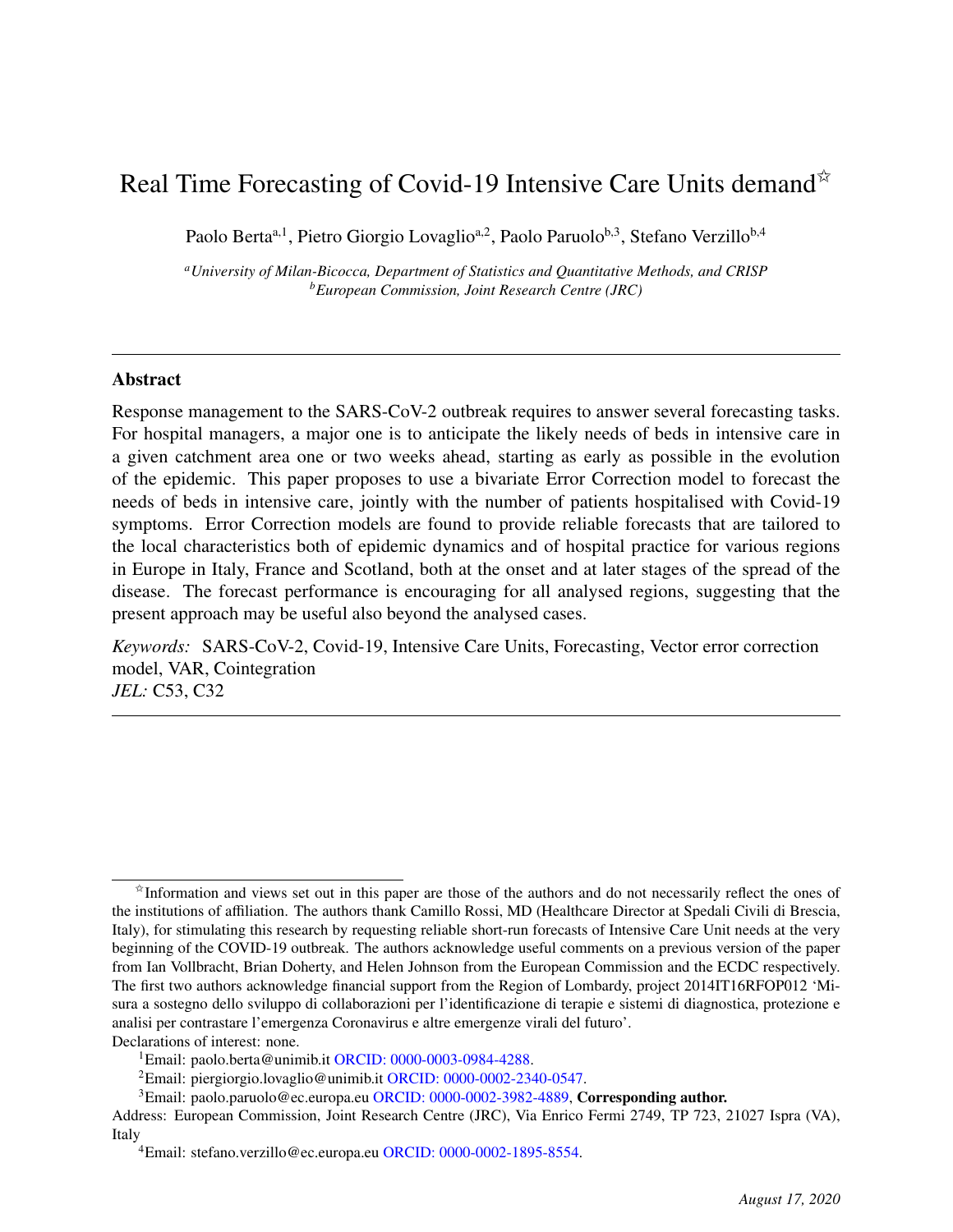## 1. Introduction

The human-to-human transmission of SARS-CoV-2 has spread around the world, prompting the World Health Organization (WHO) to declare it a worldwide pandemic on March 12, 2020. Since the start of the pandemic, different regions have experienced rising clusters of cases and community transmission, inducing health authorities to introduce social-distance measures and various forms of lock-down. For instance, the Italian region of Lombardy experienced a rapid increase in Covid-19 cases in February 2020. Spanish regions, including Cataluña, experienced a similar evolution, with a delay of one or a few weeks.

Many forecasting problems are generated by the pandemic; the specific one analysed in the present paper is described in Subsection 1.1. Subsection 1.2 describes the corresponding data availability and its geographical scale. The contribution of the paper is presented in Subsection 1.3, which is next linked to the literature in Subsection 1.4.

The rest of the paper is organised as follows: Section 2 describes the type of data used to forecast Intensive Care Units (ICU) demand. Section 3 introduces the relevant class of models; Section 4 discusses model estimation and testing while Section 5 reports full-sample estimates. Section 6 discusses point and interval forecasts, while Section 7 contains the real-time application to weekly forecast of Covid-19 demand for ICU. Section 8 reports conclusions. Appendix A reports proofs.

#### *1.1. Motivation*

A major concern in the pandemic is the mounting pressure on the health care systems (Rodriguez-Llanes et al., 2020) due to the steep demand of sub-intensive units and ICU during the outbreak. The ECDC (2020) indicated 'bed occupancy in ICU' as the reference indicator of seriousness and spread of Covid-19, both at community or regional level and at hospital level.

In this context, there is a concrete need for public health managers to forecast ICU demand in real-time, with an horizon of one or two weeks, to plan or adjust health care resources. These actions may involve staff reallocation or re-deployment, the retrofitting or the creation of new wards for ICU or sub-intensive facilities with ventilators (Grasselli et al., 2020).

This forecast problem is addressed in the present paper and it is relevant at community or regional level, i.e. at the level where health management takes place. This corresponds to the geographical level of NUTS-2 regions in Europe. To showcase the proposed approach, data for some European regions were selected.

Italy was the first country to experience the Covid-19 outbreak, and its four most affected regions were included in the analysis. Other European countries experienced similar outbreaks, with a delay. Among these, French health departments provided consistent data in open access across time, and the Department of Paris has been chosen as a representative case. Similarly, data on Scotland has been provided consistently up to the last weeks of July 2020, and these were also selected for analysis.

## *1.2. Data*

The pandemic has prompted public agencies to provide real-time data on the Covid-19 spread with open access. The data consist typically of daily time series of numbers of people swabbed, tested, infected, hospitalized or recovered, as well as Covid-19-related number of deaths. The data is usually provided at the sub-national level at which health management takes place.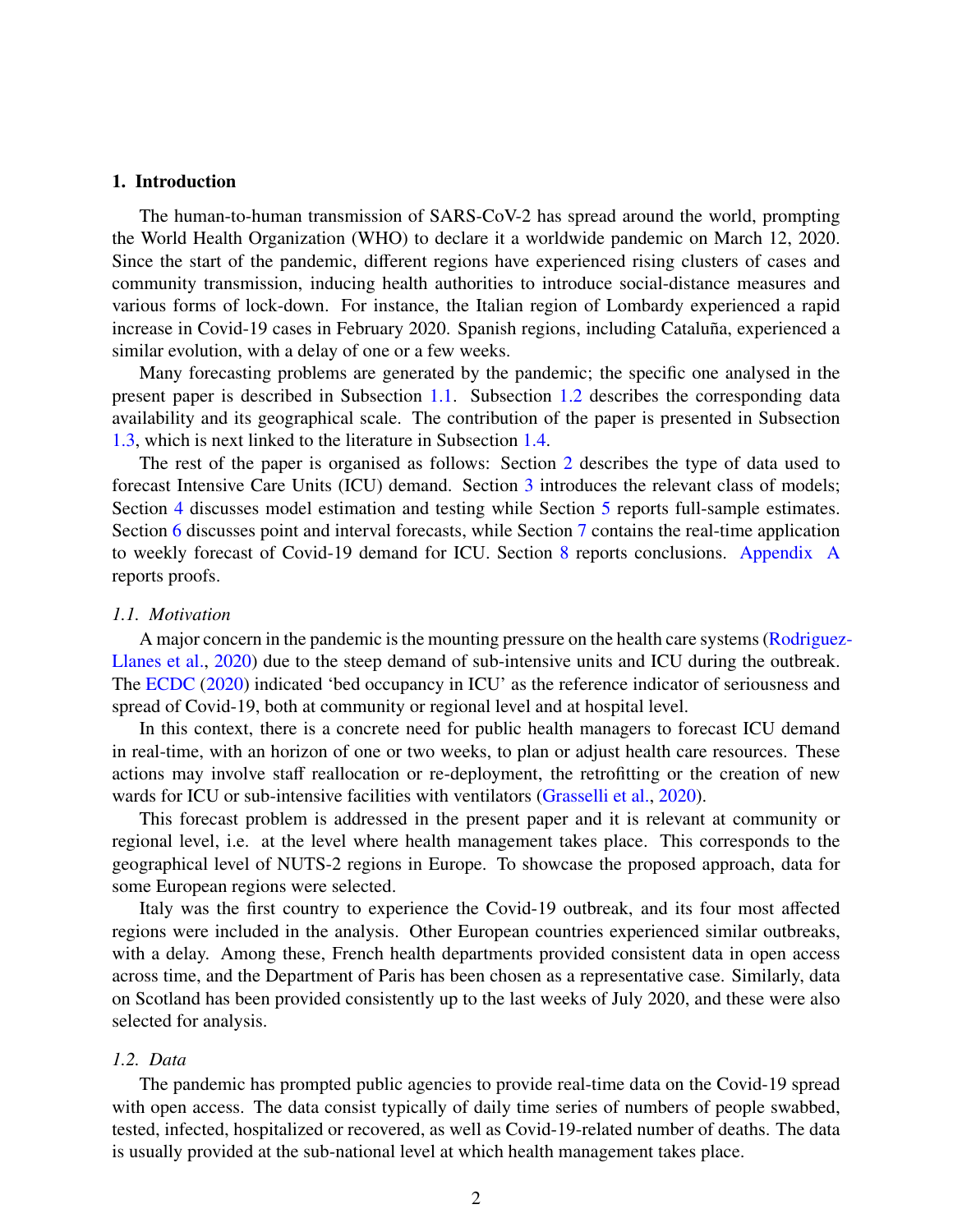Some of the reported indicators are prone to misreporting or selection bias. For instance, the number of deaths may be under-reported due to deaths that were untested for Covid-19, see e.g. Buonanno et al. (2020). The number of newly infected patients is of course affected by heterogeneity in testing policies within and among countries, see e.g. Richardson and Spiegelhalter (2020).

The number of patients (*IC*) admitted to Covid-19 ICU appears to be less subject to these sources of bias, as it is taken from admission records that apply well-defined hospital procedures. Possible anomalies may still be present, caused by lags in reporting, or mis-attribution of events to specific dates, such as during weekends and bank holidays.<sup>5</sup>

This Covid-19 demand for ICU reflects both the spread of Covid-19 as well as current hospital health practice, and policies put in place by Institutions; these may change during the evolution of the epidemic. Recent analyses, in fact, find that interventions such as lock-downs, social distancing, business closures, quarantine, face masks etc. not only directly affect the spread (growth rates) of the disease, but also indirectly affect its spread by changing people's behavior. Evidence on this has been provided in Hsiang et al. (2020), Zhang et al. (2020), Abaluck et al. (2020) and Chernozhukov et al. (2020).

The population at risk for the ICU bed occupancy is mostly made of the hospitalized patients with Covid-19 symptoms, labelled *HwS*. Data on *HwS* comes from admission records that reflect well-defined hospital procedures, and hence appears less prone to the sources of bias cited above, similarly to *IC*. *HwS* is also reported with the same frequency and spatial aggregation as *IC*. *IC* and *HwS* correspond to the Recognised and Threatened in the classical Compartmental/SIR-like methodology, see Adda (2016), Giordano et al. (2020) and Bollon et al. (2020).

This paper considers data on *IC* and *HwS* at sub-national level in various European countries as case studies. The most affected regions in Italy were Lombardy, Piemonte, Emilia Romagna, and Veneto; these Italian regions are analysed in the paper. Data on all Italian regions are published since February 24, 2020, by the Italian Civil Protection<sup>6</sup>.

The paper validates the proposed approach also on Scottish data and French data from the health Department of Paris.<sup>7</sup> All data were last updated on August 7, 2020.

#### *1.3. Contribution of the paper*

This paper discusses the bivariate daily forecast for *IC* and *HwS* at regional level. It proposes (i) a model-based approach, based on Vector Error Correction models (VECM) i.e. cointegrated Vector Autoregressive models (VAR) (Davidson et al., 1978, Johansen, 1996), which take advantage of the joint dynamics of the time series. Moreover, (ii) it adapts the VECM current technology to accommodate the observed reality of high initial growth rates at the onset of the epidemic, that tend to persist over time. Additionally, (iii) the flexible deterministic components are considered in the VECM to allow for changes both in the diffusion of the epidemic and in hospital practice. Finally (iv) the paper proposes an adaptive approach that can be used to forecast *IC* with as little as 2 or 3 weeks of data. The proposed forecasting approach appears to work well on all data set analysed.

<sup>&</sup>lt;sup>5</sup>Several examples of these kind of issues were for instance reported by the Italian media. <sup>6</sup>https://github.com/pcm-dpc/COVID-19

<sup>7</sup>https://www.data.gouv.fr and https://statistics.gov.scot/.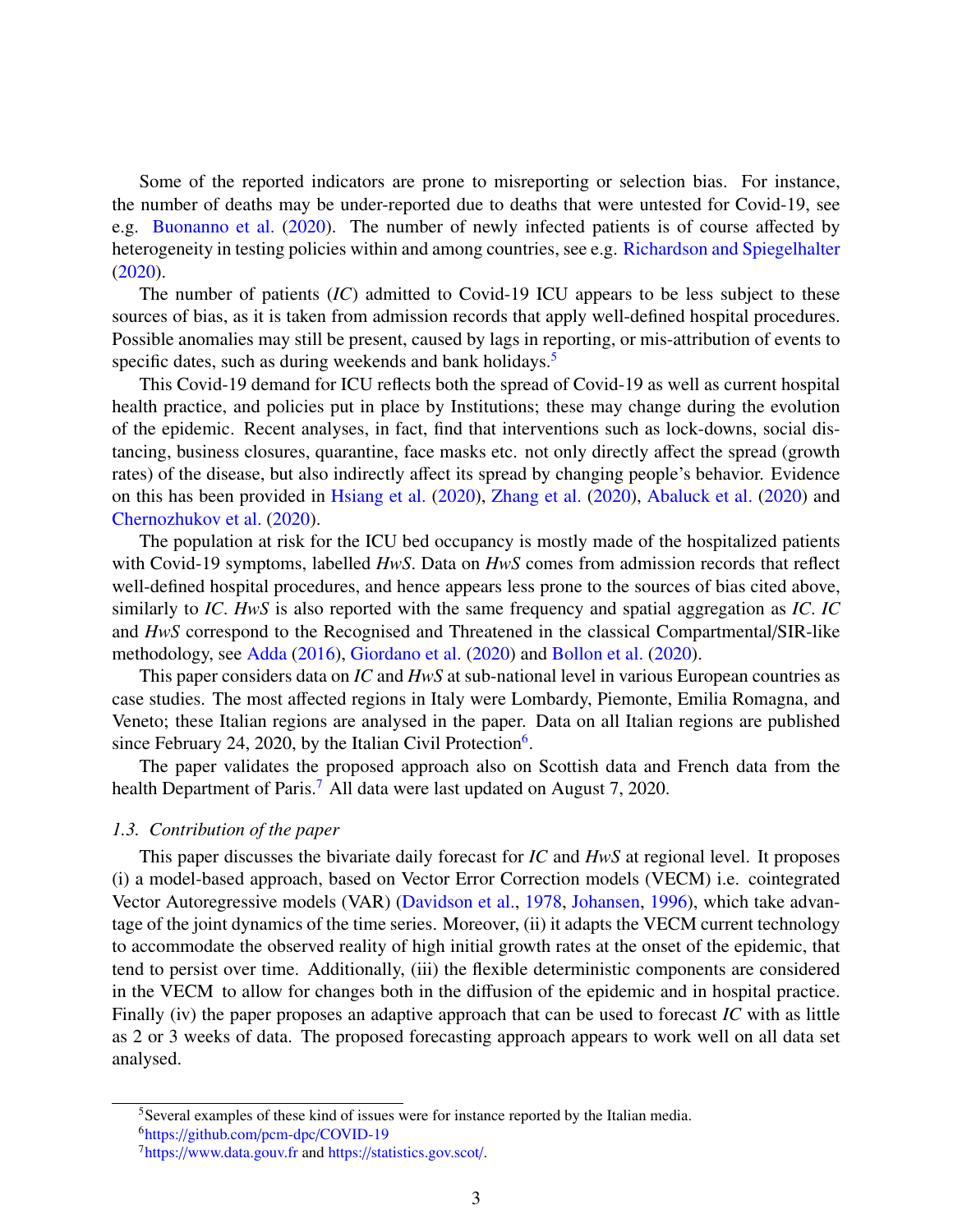Specifically, the VECM class of models accommodates the presence of a common trend between the two series, which corresponds to one cointegrating relation in the sense of Engle and Granger (1987). The cointegrating relation can be interpreted as determining an equilibrium level of *IC* as a function of the associated population at risk *HwS*. More specifically, this relation takes the form

$$
IC_t^{\star} = \gamma_t H w S_t^{\omega}, \tag{1}
$$

where  $\star$  indicates the equilibrium level. Here the 'pass-through' coefficient  $\gamma_t$  may vary over<br>time as a result to changes in the epidemic and in bospital practice. The parameter  $\omega$  satisfies time as a result to changes in the epidemic and in hospital practice. The parameter  $\omega$  satisfies the equality  $\omega = \partial \log IC_{t}^{*}/\partial \log HwS_{t}$ , and it is hence dubbed here the 'elasticity' parameter in the (1) even if contegrating coefficients do not necessarily correspond to elasticity parameters in the (1), even if cointegrating coefficients do not necessarily correspond to elasticity parameters in the economic sense, see Johansen (2005).

Both the pass-through coefficient  $\gamma_t$  and the elasticity parameter  $\omega$  reflect (a) the diffusion of the epidemic as well as (b) the hospital admission protocols of patients into ICU, and they are likely to differ between different regions and periods.

The presence of an equilibrium relation of the type (1) implies that *HwS* is a natural candidate predictor for *IC*, in the sense that (1) implies Granger causality at least of one of the two variables *IC* and *HwS*, see e.g. Granger (2004). The model-based approach allows one to test the hypothesis that this is the case empirically.

In addition to adjustment to the equilibrium relation of the type (1), the prediction of *IC* may be influenced by the lagged values of the growth rates of *IC* and *HwS*. This dynamic adjustment may incorporate some dynamic components with long half-time, which may be responsible for the slow decay in growth rates experienced at the onset of the outbreak.

The flexible deterministic components in the present model can accommodate changes in the evolution of the epidemic and medical practice. This paper also shows how the implied point and interval forecasts that can used to predict turning points (peaks and troughs). All these features are potentially heterogeneous across regions; a model fitting approach by region allows one to adapt these tools to the different situations.

The above characteristics of the present approach innovate with respect to other approaches in the literature, which, as discussed in the following subsection, focus on univariate models and techniques.

## *1.4. Related literature*

Forecasts of demand of *IC* in the literature are based on several approaches. One of them is based on managerial strategies, such as scheduling and allocative rules, see Sadki et al. (2013) for a review. A different one applies probabilistic rules, such as discrete event simulation and queuing models, based on simulated scenarios (Ridge et al., 1998, Zhu et al., 2012) with Poisson models (Pearson et al., 2012, Milne and Whitty, 1995); they predict *IC* as a function of population size plus seasonal and organizational factors. All these approaches are applied to data at facility level, such as an emergency department or ICU.

When patients microdata are available in a given facility, a different approach uses classification and regression trees to predict *IC* for as a function of patients' case-mix, admission patterns, lengths of stay, ICU available capacity (Costa et al., 2003, Harper and Shahani, 2002) and refusal rate (Harper and Shahani, 2002). Other authors propose state-transition models such as Markov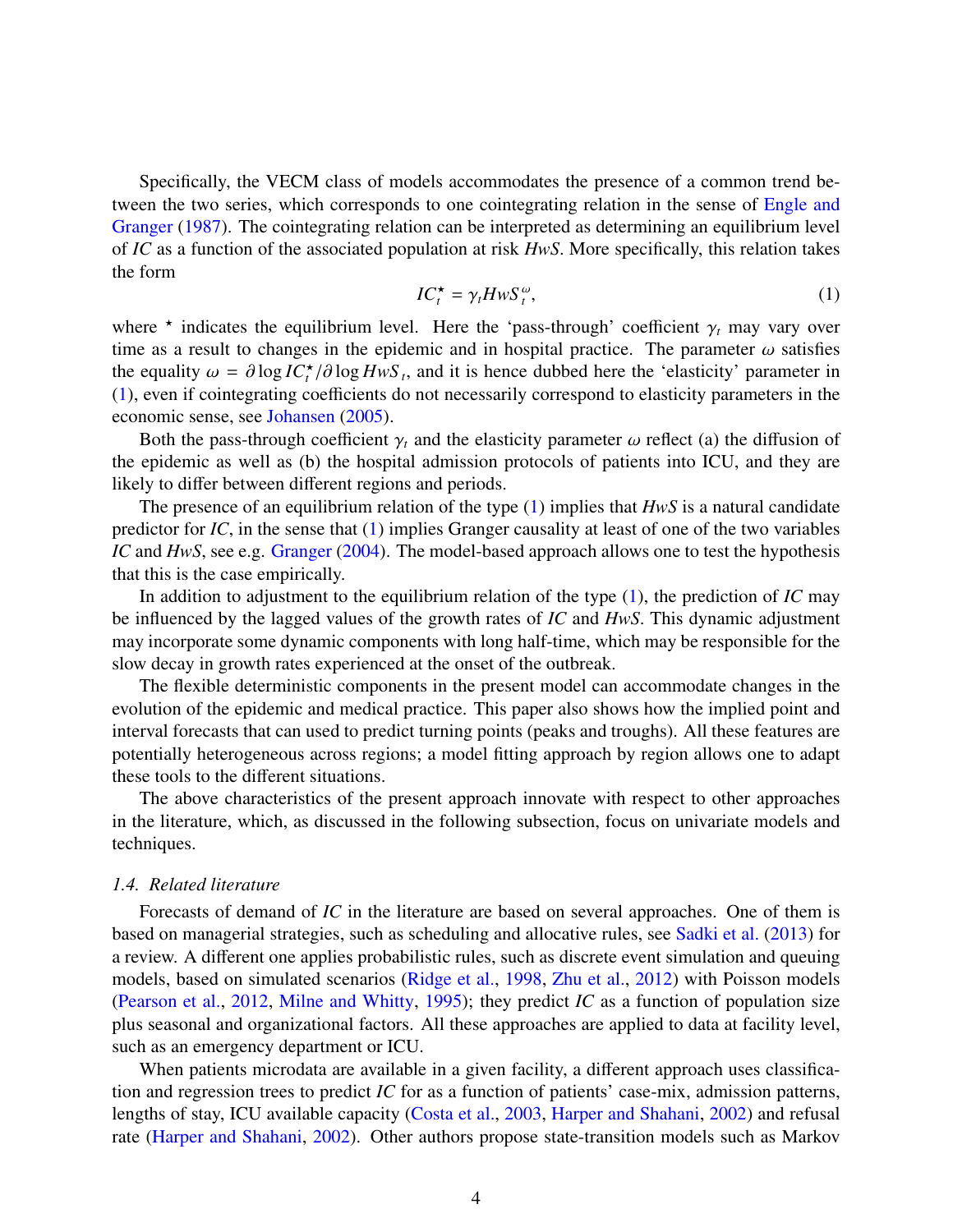modelling and Monte Carlo simulations (Kreke et al., 2004) that predict when cohorts switch from ordinary hospitalizations to ICU treatment.

In a time series framework, daily ICU demand has been modelled using univariate approaches; these include classical exponential and damped-trend smoothing, SARIMA models (Aboagye-Sarfo et al., 2015, Angelo et al., 2017, Kadri et al., 2014, Zhu et al., 2015) and artificial neural network models (Buzaev et al., 2016, Jilani et al., 2019).

Rarely, however, demand for ICU or for treatment in Emergency Departments has been modelled with a multivariate time series approach, with a few notable exceptions. Jones et al. (2009) model jointly arrivals, inpatients, computed tomography orders and other variables by means of VAR models, albeit without allowing for cointegration. Aboagye-Sarfo et al. (2015) compare vector-ARMA (VARMA) forecast models for predicting emergency department (ED) demand in Western Australia with univariate ARMA and other forecasting rules, and conclude that multivariate models outperform univariate ones.

During the Covid-19 pandemic, the timeliness of forecast of ICU demand has become more and more important. Most papers focus on infected, deaths and recovered patients. Examples include Jombart et al. (2020), Petropoulos and Makridakis (2020), Benvenuto et al. (2020), Peracchi (2020), Remuzzi and Remuzzi (2020), Grasselli et al. (2020), Deasy et al. (2020), which focus on predicting the inception phase of the epidemic only. No other paper has yet apparently adopted the present approach to jointly model the evolution of ICU demand and hospitalized patients with Covid-19 symptoms in a time series context.

Several of these real-time models foresee re-specification to adapt to different evolution of the pandemic, which makes them ill-suited for forecast comparisons. Adaptive methods with regular models update include Egidi and Torelli (2020), Davis and Fard (2020) using Poisson generalized linear mixed models, StatGroup-19 (2020), with Poisson autoregressions, Shoukat et al. (2020) using negative-binomial models or IHME COVID-19 health service utilization forecasting team (2020) with non-linear mixed effects curve-fitting models.

StatGroup-19 (2020) proposed to forecast *IC* by means of an ensemble model, with each component being an univariate model (INteger valued AutoRegressive, INAR model with Poisson innovations). In addition, Branas et al. (2020) and USCOVID (2020) publish daily forecasts of new confirmed cases, deaths and patients needing ICU care in US States using a meta-population Susceptible-Exposed-Infectious-Recovered (SEIR) model.

The approach in this paper, instead, rests in a pure multivariate time series approach (VECM), which can be readily codified, and hence lends itself to forecast comparisons. Early results on the application of the present approach to the first seven weeks of data up to mid-April 2020 for Italian regions, Switzerland and Spain are reported in Berta et al. (2020).

## 2. The data

This section describes the type of data analyzed, both for Italian regions and for Scotland and the Department of Paris. Let  $x_t = (ic_t, hw_s)' = (log(IC_t), log(HwS_t))'$  and denote with  $\Delta = 1 - L$ <br>the difference operator with *L* the lag operator  $Lx = x$ . Fig. 1 graphs the time series x (patural the difference operator, with *L* the lag operator,  $Lx_t = x_{t-1}$ . Fig. 1 graphs the time series  $x_t$  (natural logarithm of counts) for the four Italian regions for the subsets of the consecutive days in February 24 - August 5, 2020 for which *IC* > 5. Fig. <sup>2</sup> reports the same graph for the Scotland and the French health Department of Paris. All data were last downloaded on August 7, 2020.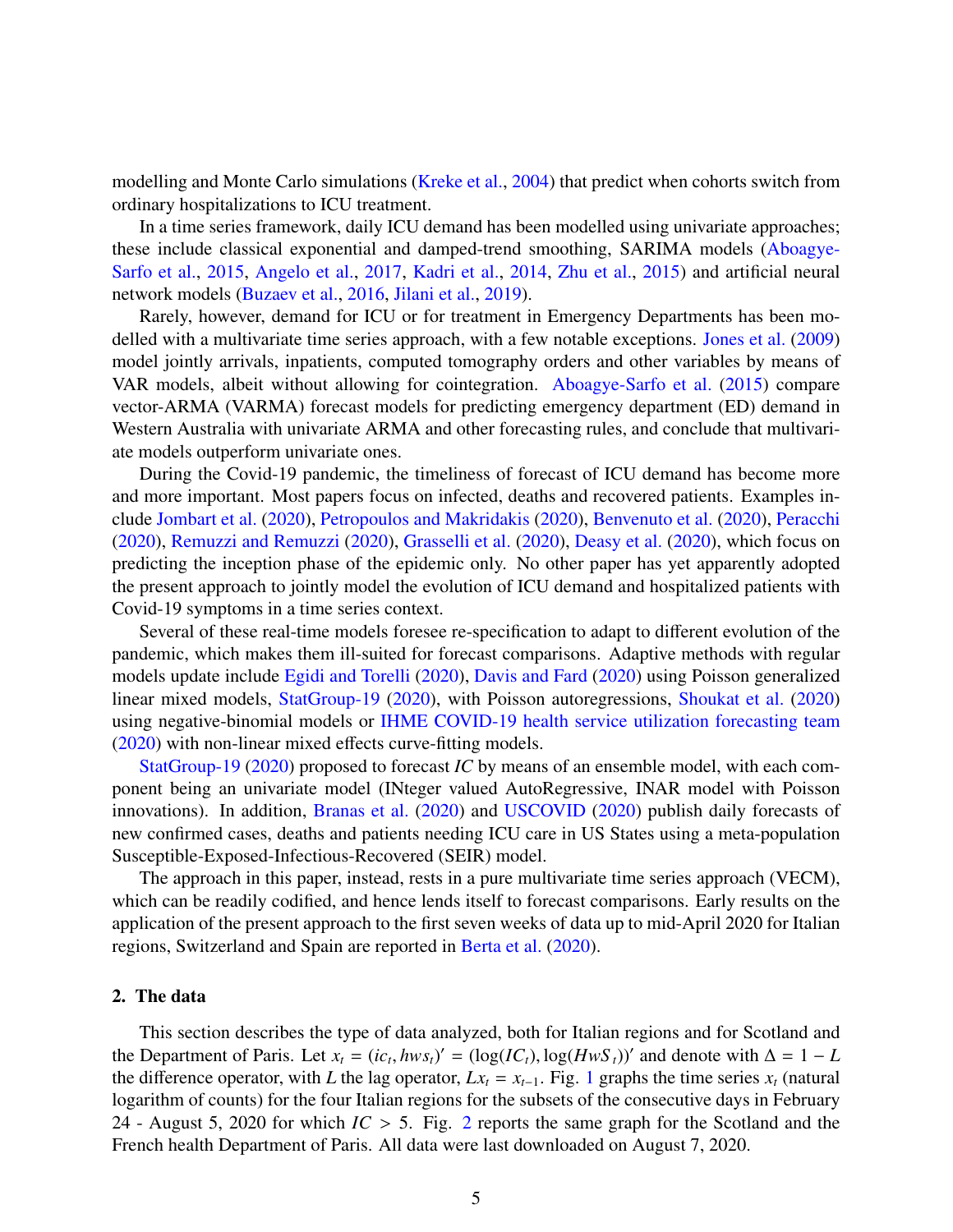The data covers different calendar periods. Data for Italy started on February 24. Some regions like Piemonte, did not have any person in ICU in the beginning; some other regions, like Veneto, had a few or zero cases in ICU since late July. Because of this, data were here selected so as to cover consecutive periods of days with *IC* > 5. The resulting periods are February 24 to August 6 for Lombardy, March 3 to July 24 for Piemonte, February 25 to June 1 for Veneto, February 27 to July 23 for Emilia Romagna.

The epidemic started later in France and Scotland. The corresponding data cover the periods March 18 to July 21 for Scotland and March 18 to August 5 for the Department of Paris.

The (first) peak of  $IC<sub>t</sub>$  is attained at different times; for Lombardy, this happened at  $t = 40$ corresponding to April 3 with  $IC_t = 1381$ ; the first peak for  $H w S_t$  is at  $t = 42$  corresponding to April 5 with  $HwS_t = 12009$  and a second peak is at  $t = 51$  corresponding to April 14 with  $HwS_t = 12077$ .

For all the shown cases, the levels of the two time-series *x<sup>t</sup>* show a common trend. This appears a common feature, that goes beyond the six data sets analysed here.<sup>8</sup> The time evolution in some cases appears to change, possibly reflecting changes in treatment practice and in the spread of the disease.

The first difference  $\Delta x_t$  are reported for some regions in Fig. 3. The first differences  $\Delta x_t$  show persistent declining behaviour in the first part of the sample, corresponding to the initial outbreak of the COVID-19 epidemic.

The second differences  $\Delta^2 x_t$  are reported for Lombardy in the left panel of Fig. 4; the remaining regions are similar to Lombardy. The second differences do not show persistent behaviour, but possibly time-varying heteroskedasticity.

A first question regards the level of integration of  $x_t$ . A common rule of thumb in the Box-Jenkins tradition is to choose the order of differencing for which the standard deviation of the series is lowest. Approximating the standard deviation with the sample range of the time series, this rule can be applied to the scales of Fig. 1, 3, 4; this rule would suggest that  $x_t$  is integrated of order 1, indicated  $x_t \sim I(1)$ .

The assumption  $x_t \sim I(1)$  does not explain the persistent declining behaviour of  $\Delta x_t$  in the first part of the sample in Fig. 3. However, this behaviour would be consistent with ∆*x<sup>t</sup>* being stationary – i.e. *x<sup>t</sup>* ∼ *I*(1) – but starting from an initial value that lies far from its average. As an illustration of this, the right panel in Fig. 4 reports one simulation of a univariate Autoregressive (AR) process with mean *c*,  $w_t - c = \rho(w_{t-1} - c) + \varepsilon_t$  with  $\rho = 0.94$ ,  $c = -0.1$ ,  $w_0 = 0.6$ , where  $\varepsilon_t$  are independent and identically distributed (i.i.d.)  $N(0, \sigma^2)$  random variables, with  $\sigma = 0.01$ .<br>The chosen initial value  $w_0 = 0.6$  is way above the average of w equal

The chosen initial value  $w_0 = 0.6$  is way above the average of  $w_t$  equal to  $c = -0.1$ , and the process is pushed towards its mean  $c = -0.1$  (return-to-the-mean) over a rather long stretch of time. The speed of the return-to-the-mean transition is governed by  $\rho$ : the larger the value of  $\rho$ , the longer the time the process takes for the return-to-the-mean; this behaviour is also described as a 'large half-life', see e.g. Fanelli and Paruolo (2010) are references therein. The observed behaviour of ∆*x<sup>t</sup>* in Fig. 3 appears consistent with a large real autoregressive root.

Formal univariate unit root test on the two time series in  $x_t$  were not performed for a number of

<sup>8</sup>Some early occasional look at data from Switzerland and regions in Australia showed the same feature. A full analysis of these other data sets was not pursued, not only because of limitations in data access or changes in definitions of variables, but also because the present paper does not attempt to cover all possible (sub-)national cases.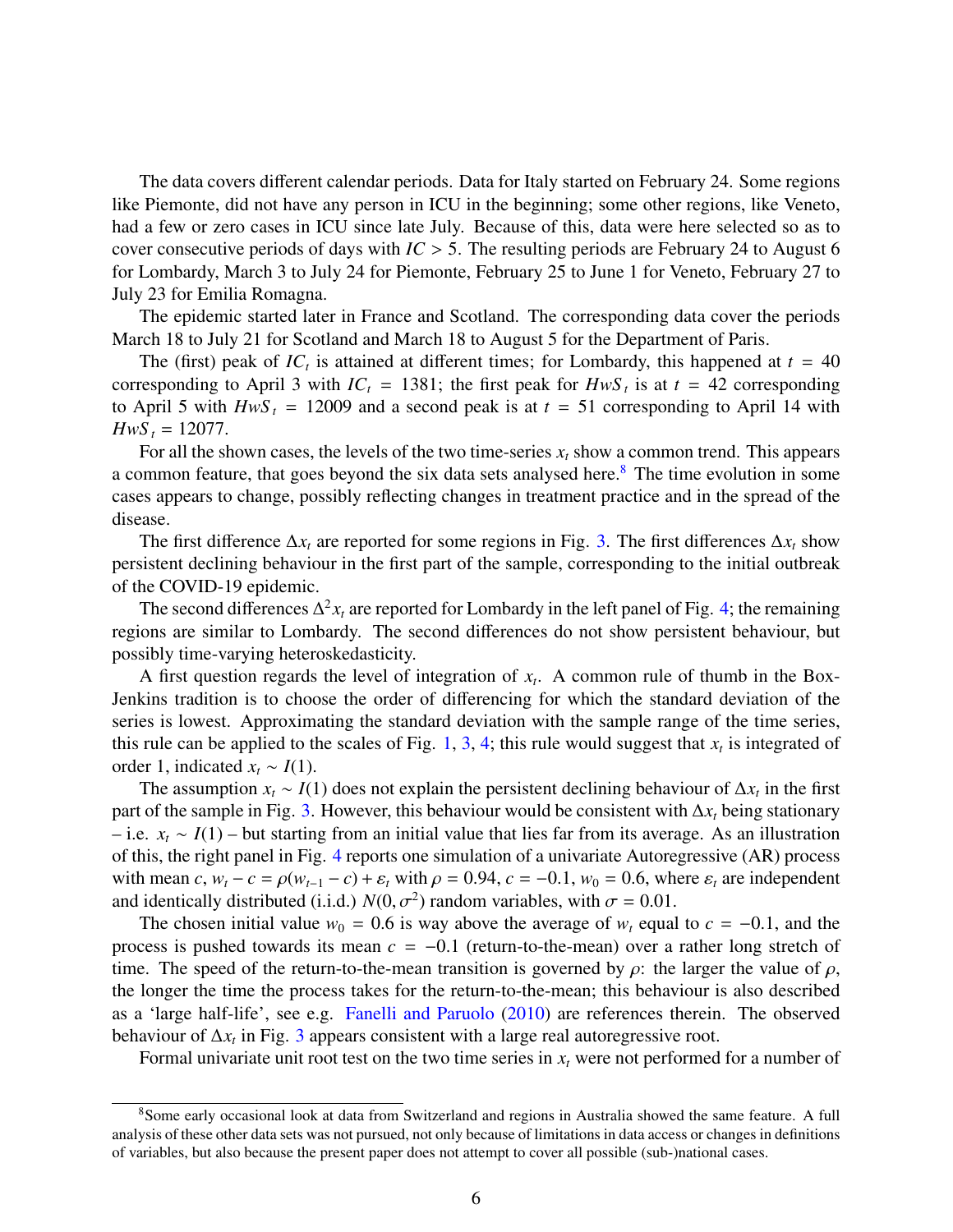

Figure 1: Italian data for  $ic = \log(IC)$  and  $hws = \log(HwS)$ . Lombardy (upper left), Piemonte (upper right), Emilia Romagna (lover left), Veneto (lower right). Sample periods are the subsets of the consecutive days in February 24 - August 5, 2020 for which *IC* > 5. Red: *ic*. Blue: *hws*.



Figure 2: Scottish and French data for *ic* = log(*IC*) and *hws* = log(*HwS* ). Left: Scotland. Right: Department of Paris. Red: *ic*. Blue: *hws*.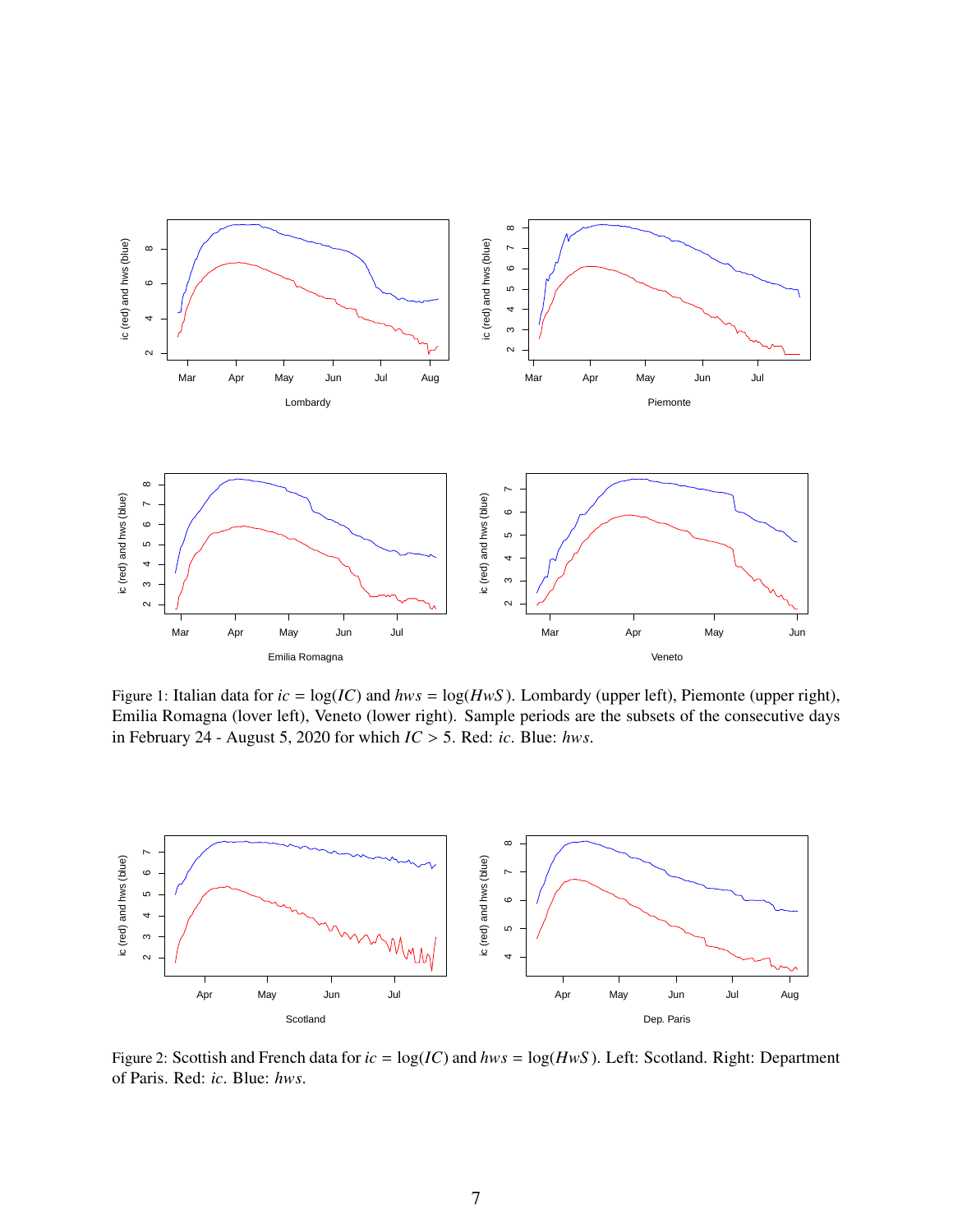

Figure 3: Data for ∆*ic* = ∆ log(*IC*) and ∆*hws* = ∆ log(*HwS* ). Left: Lombardy. Right: Dep. of Paris. Red: *ic*. Blue: *hws*.



Figure 4: Left: data for  $\Delta^2 ic = \Delta^2 \log(IC)$  and  $\Delta^2 hws = \Delta^2 \log(HwS)$  for Lombardy, February 24 - August 6, 2020. Red: *ic*. Blue: *hws*. Right: simulation of a univariate AR process with mean  $c$ ,  $w_t - c = \rho(w_{t-1} - c) + \varepsilon_t$ with  $\rho = 0.94$ ,  $c = -0.1$ ,  $w_0 = 0.6$ ,  $\varepsilon_t$  i.i.d.  $N(0, \sigma^2)$  with  $\sigma = 0.01$ .

reasons. The first one is that the approach proposed in this paper is multivariate, and as suggested in Johansen (1996), this would rule out univariate unit root tests. A second reason not to perform these tests is that the declining behaviour in the first part of the sample, corresponding to the initial outbreak of the COVID-19 epidemic, would probably distort test results. Overall, the proposed approach is to analyse the data as being I(1) and to use the resulting forecasts.

A second question is the possible presence of breaks in the mechanisms generating these data. Some likely anomalies in the  $ic<sub>t</sub>$  time series can be observed for all regions. It is possible that hospital behaviour evolved along the epidemic, with a different pass-through of hospitalised COVID patients into ICU care as time goes by. Other likely anomalies may arise because of reporting lags and mis-dating of events; several of these events were reported in the press in Italy for instance. All these events may cause the presence of breaks in the process, especially in the deterministic components.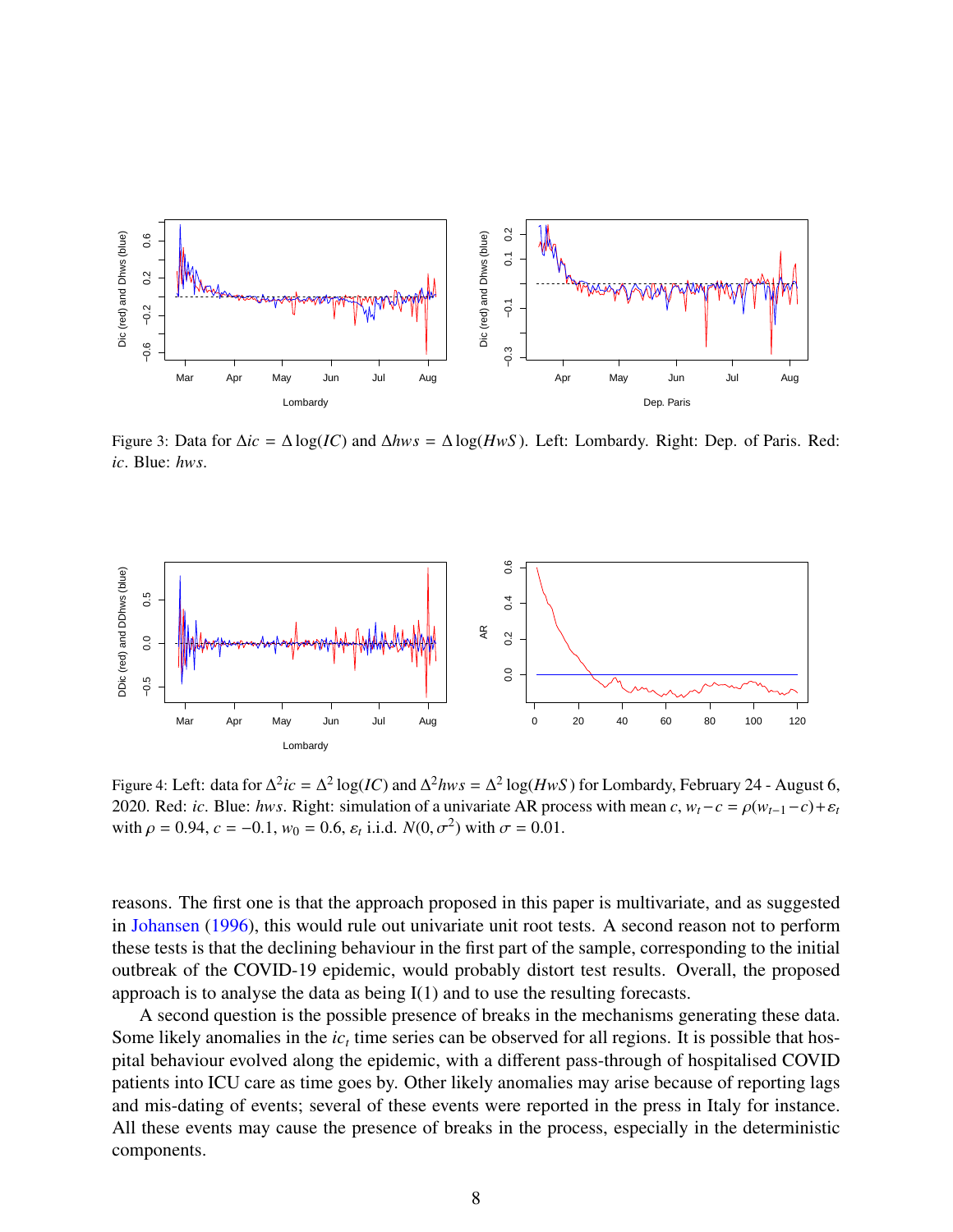The approach of this paper is to model  $x_t$  as a Vector AutoRegressive (VAR) process with  $I(1)$ variables and with a common trend and a Vector Error Correction VECM representation. In order to accommodate the slow return-to-the-mean of  $\Delta x_t$  from an initial value away from its mean (see the right panel of Fig. 4) the I(1) VAR is expected to present a large AR root and initial conditions away from the mean. Moreover, breaks in the deterministic components of the processes are expected to play a role. The relevant class of processes that can be used to incorporate these features is briefly summarised in the next section.

## 3. Cointegrated VAR

This section recalls the essential elements of VAR and VECM with I(1) variables, see Hendry (1995) and Johansen (1996). It also discusses breaks in the deterministic components in line with Clements and Hendry (1996) and Johansen et al. (2000) in relation to the observed features of data shown in Section 2.

## *3.1. VECM*

Let  $x_t$  be the  $p \times 1$  vector of variables, satisfying the equations  $A(L)x_t = \mu D_t + \varepsilon_t$  with  $A(L) =$  $I - \sum_{i=1}^{k} A_i L^i$ ;  $x_t$  is called a Vector AutoRegressive process of order *k*, VAR(*k*). Here *k* is the number of lags,  $A_i$  are  $p \times p$  matrices of coefficients,  $D_t$  is an  $n_D \times 1$  vector of deterministic variables (such as an intercept, time trend, seasonal or intervention dummy variables),  $\varepsilon_t$  is a  $p \times 1$  vector white<br>poise with mean 0 and positive definite variance-covariance matrix  $\Omega$ . A special case is when s is noise with mean 0 and positive definite variance-covariance matrix  $\Omega$ . A special case is when  $\varepsilon_t$  is<br>assumed to be *i* i d. Gaussian<sup>9</sup> this assumption is made explicit when made in the following assumed to be i.i.d. Gaussian;<sup>9</sup> this assumption is made explicit when made in the following.

The AR characteristic polynomial det  $A(z)$  is assumed to have zeros outside the unit disc or at  $z = 1$ ; this is labelled the 'unit and stable roots' assumption in the following. A necessary and sufficient condition for det  $A(z)$  to have a root at  $z = 1$  is that  $A(1)$  is singular, where  $A(1) =$ *I* −  $\sum_{i=1}^{k} A_i$ . This unit root is responsible for the random-walk behaviour of the process. Under the 'unit and stable roots' assumption, one hence has  $A(1) = -\alpha\beta'$ , where  $\alpha$  and  $\beta$  are  $p \times r$  matrices, with  $0 \le r \le n^{10}$ . Note that in the present case of  $n = 2$ , r can be 0 or 1. Under the  $A(1) = -\alpha\beta'$ . with  $0 \le r < p^{10}$ . Note that in the present case of  $p = 2$ ,  $r$  can be 0 or 1. Under the  $A(1) = -\alpha\beta'$ , the process for  $r$  can be rewritten in the form the process for  $x_t$  can be rewritten in the form

$$
\Gamma(L)\Delta x_t = \alpha \beta' x_{t-1} + \mu D_t + \varepsilon_t, \qquad \Gamma(L) = I - \sum_{i=1}^{k-1} \Gamma_i L^i
$$
 (2)

where  $\Gamma_i = -\sum_{j=i+1}^{k} A_j$ , as can be verified by re-arranging terms. Johansen (1991) showed that a necessary and sufficient condition for  $x_t$  to be I(1) under the 'unit and stable roots' assumption is that

$$
rank(\alpha'_{\perp} \Gamma \beta_{\perp}) = p - r,\tag{3}
$$

where  $\alpha_{\perp}$  (respectively  $\beta_{\perp}$ ) is a basis of the orthogonal complement with respect to the space spanned by the columns of α (respectively β) and  $\Gamma = \Gamma(1) = I - \sum_{i=1}^{k-1} \Gamma_i$ ; see Johansen (1991, 1996). For this reason condition (3) is called the 'I(1) condition'. 1996). For this reason condition (3) is called the 'I(1) condition'.

<sup>&</sup>lt;sup>9</sup>This assumption may not be strictly valid for measurements  $x_t$  that contain logs of count variables.

<sup>&</sup>lt;sup>10</sup>When discussing properties of the process, it is convenient to assume that  $\alpha$  and  $\beta$  are of full column rank.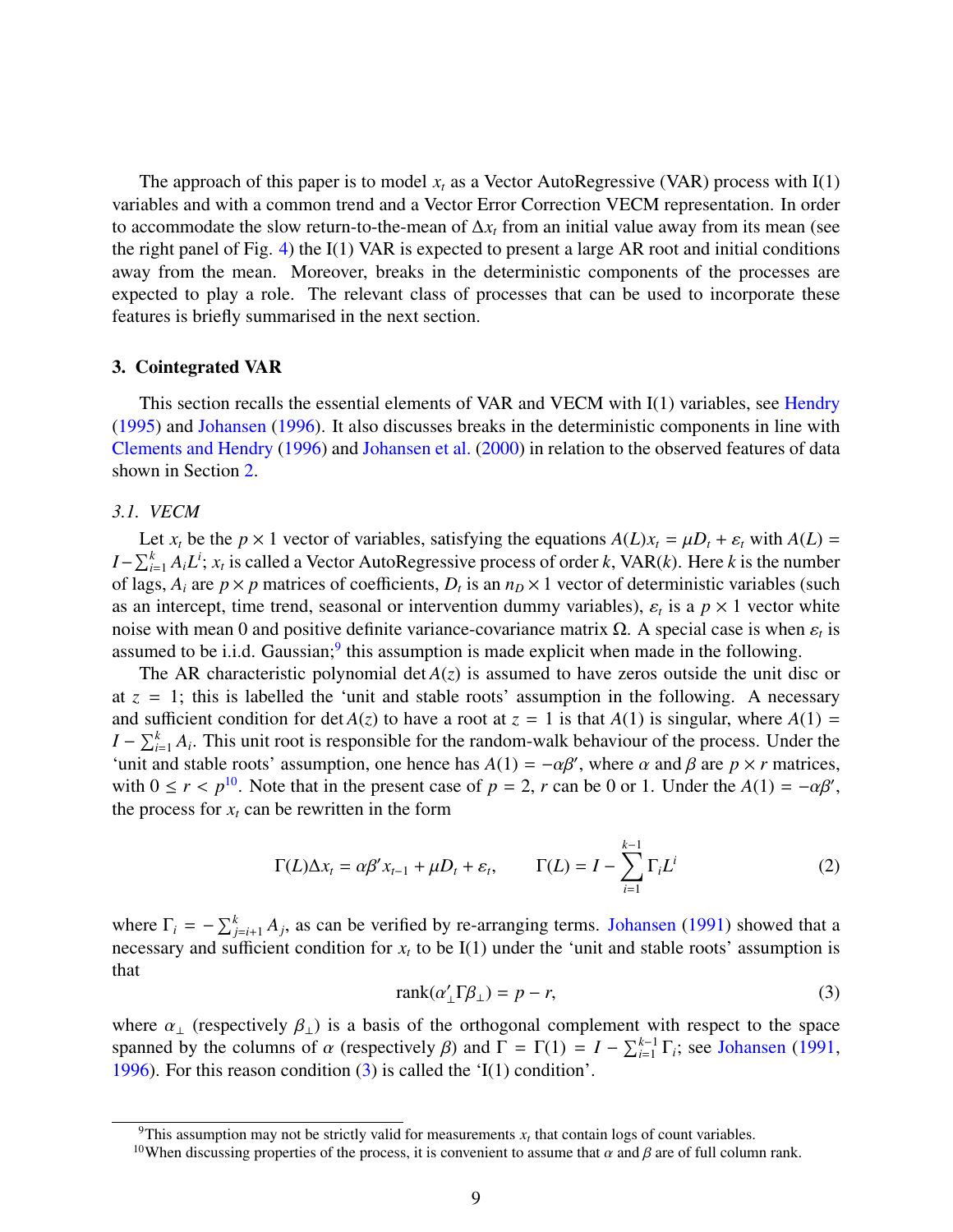Under the 'I(1) condition' (3), it is shown that  $\beta'$  defines *r* a stationary linear combinations<br>ong the non-stationary variables  $r_{\alpha}$  (corrected for D) i.e. that the *r* rows in  $\beta'$  define *r* coinamong the non-stationary variables  $x_{t-1}$  (corrected for  $D_t$ ), i.e. that the *r* rows in  $\beta'$  define *r* coin-<br>tegrating relations in the sense of **Engle and Granger** (1987). Eq. (2) defines the adjustment of tegrating relations in the sense of Engle and Granger (1987). Eq. (2) defines the adjustment of  $\Delta x_t$  that correct the system toward equilibrium via the adjustment coefficients  $\alpha$ . A process  $x_t$  sa-<br>tistying (2) the 'unit and stable roots' assumption as well as the 'I(1) condition' is called an I(1) tisfying (2), the 'unit and stable roots' assumption as well as the 'I(1) condition' is called an I(1) vector Error (or Equilibrium) Correction process (VECM).

The I(1) VECM process can be inverted into the so-called 'common trends' (CT) representation for  $x_t$  of the form

$$
x_t = C \sum_{i=1}^t (\varepsilon_i + \mu D_i) + C_1(L)(\varepsilon_t + \mu D_t) + a, \qquad C = \beta_\perp (\alpha_\perp' \Gamma \beta_\perp)^{-1} \alpha_\perp'
$$
 (4)

with  $\beta' a = 0$  where *a* depends on *k* initial values of  $x_t$ .<sup>11</sup> Taking differences of (4) one obtains the MA representation for  $\Delta x$ MA representation for  $\Delta x_t$ ,

$$
\Delta x_t = C(\varepsilon_t + \mu D_t) + C_1(L)(\Delta \varepsilon_t + \mu \Delta D_t). \tag{5}
$$

where  $C_1(z)$  is an infinite order matrix polynomial convergent for all *z* within the a circle with radius  $1 + \delta$  with  $\delta > 0$ .

The 'common trends' representation (4) shows that the *p* time series  $x_t$  share the *p* − *r* common stochastic trends (random walks)  $\alpha'_{\perp} \sum_{i=1}^{t} \varepsilon_i$ , and that the *r* linear combinations  $\beta' x_t$  are stationary ε*i* (around their mean), because  $\beta'C = 0$  in (4). The 'common trends' representation also shows<br>that  $\beta'$  x are cointegrating relations and  $\beta$  is the matrix of cointegration coefficients:  $\beta'$  x  $-\mathbb{F}(\beta'$  x) that  $\beta' x_t$  are cointegrating relations and  $\beta$  is the matrix of cointegration coefficients;  $\beta' x_t - \mathbb{E}(\beta' x_t)$ represent deviations from equilibrium.

Eq. (4) and (5) can be used to calculate the expectations  $\mathbb{E}(\cdot)$  of  $x_t$ ,  $\beta' x_t$  and  $\Delta x_t$ ; this gives

$$
\mathbb{E}(x_t) = C\mu \sum_{i=1}^t D_i + C_1(L)\mu D_t + a, \qquad \mathbb{E}(\beta' x_t) = \beta' C_1(L)\mu D_t, \qquad (6)
$$

$$
\mathbb{E}(\Delta x_t) = C\mu D_t + C_1(L)\mu \Delta D_t, \qquad (7)
$$

where  $\beta' C = 0$ ,  $\beta' a = 0$  from (4).<br>The coefficient  $C_1 := C_2(1)$  coefficient

The coefficient  $C_1 := C_1(1)$  can be expressed in terms of the coefficients in the VECM equation (2) as

$$
C_1 = -\bar{\beta}\bar{\alpha}' - C\Gamma\bar{\beta}\bar{\alpha}' - \bar{\beta}\bar{\alpha}'\Gamma C - C\Gamma\bar{\beta}\bar{\alpha}'\Gamma C - C\Phi C
$$
\n(8)

where  $\bar{a} = a(a'a)^{-1}$  for any full column rank matrix  $a, \Gamma := \Gamma(1) = I - \sum_{i=1}^{k-1} \Gamma_i$  and  $\Phi := \sum_{i=1}^{k-1} i\Gamma_i$ , see eq. (7) in Johansen (2009) or eq. (3.8) in Franchi and Paruolo (2019). When  $\mu_1 = \alpha \rho_1$ , one finds  $C_1\mu_1 = -(I + C\Gamma)\bar{\beta}\rho_1$  from (8).

#### *3.2. Deterministic components*

 $D_t$  may contain any type of deterministic terms; the specifications considered in this paper allow for broken linear trends, along the lines proposed in Johansen et al. (2000). Denote the

<sup>&</sup>lt;sup>11</sup>Namely  $\{x_t\}_{t=-k+1}^0$ . For a proof see Theorem 4.2 in Johansen (1996), where  $\beta' x_t$  is assigned its stationary distribution.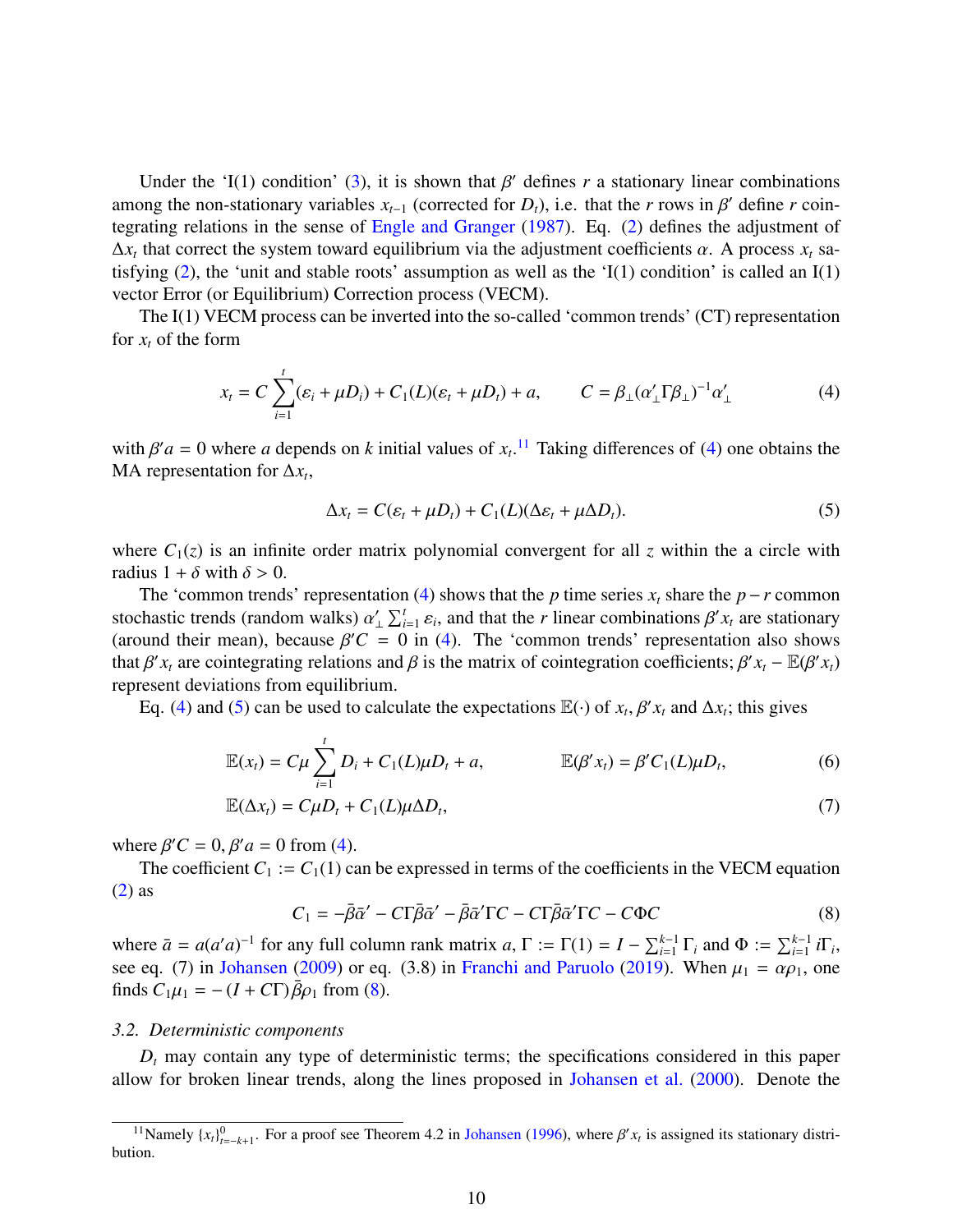sample as  $1, \ldots, T$ . The deterministic terms  $D_t$  are split in two subsets,  $D_t = (D_t^{(1)}, D_t^{(1)})$  is taken to include a constant 1 and a linear trend t or both  $(1, t)$  interacted with per  $L_t^{(1)}$ ,  $D_t^{(2)}$ <br>
period  $\epsilon$  $t^{(2)'}$ )' where  $D_t^{(1)}$ <sup>(1)</sup> is taken to include a constant 1 and a linear trend *t* or both  $(1, t)$  interacted with period dummies  $t \geq T$ .) Here  $\mathbb{I}(\cdot)$  denotes the indicator function, which takes value 1 when the argument is true  $\mathbb{1}(t > T_1)$ . Here  $\mathbb{1}(\cdot)$  denotes the indicator function, which takes value 1 when the argument is true and 0 otherwise, and  $T_i$  are in-sample dates,  $1 < T_i < T$ .

As in Assumption 2.2 in Kurita et al.  $(2011)^{12}$ , define *q* breaks  $1 < T_1 < \dots, T_q < T$  and, for heaven consider the linear trend variable  $(t - T_1)(t) < T_1 - (t - T_1)$  which takes value 0. each break, consider the linear trend variable  $(t - T_i) \mathbb{1}(t > T_i) = (t - T_i)_+$ , which takes value 0 until  $t = T_i$  and values 1, 2, ... starting from  $t = T_i + 1$  onwards. A changing trend slope at  $T_i$ can be represented as a linear combination of the elements in  $t_{\text{vec}} = (t, (t - T_1)_+, ..., (t - T_q)_+)$ .<br>The first difference of  $t_i$  is indicated here as  $1 - \Delta t$  and it contains the period dumnies The first difference of  $t_{\text{vec}}$  is indicated here as  $1_{\text{vec}} = \Delta t_{\text{vec}}$ , and it contains the period dummies  $1_{\text{vec},t} = (1, 1\,(t > T_1), \ldots, 1\,(t > T_q))'$ . It is simple to see that  $\sum_{i=1}^{t} 1_{\text{vec},i} = t_{\text{vec}}$ .<br>The second set  $D^{(2)}$  within D is taken to contain de-meaned cyclical dete

The second set  $D_t^{(2)}$  within  $D_t$  is taken to contain de-meaned cyclical deterministic components and other dummies that do not generate trends when cumulated, i.e.  $\sum_{i=1}^{t} D_i^{(2)}$  $\left| \begin{array}{c} (2) \\ i \end{array} \right|$  < *c* for all *t*<br>  $\mod 7 = i - \frac{1}{2}$ for some constant *c* > 0. Examples include day-of-week dummies  $s_{i,t} = \mathbb{1}(t \mod 7 = i) - \frac{1}{7}$ <br>*i* = 1 ... 7 or blin dummies  $d_x = \Lambda \mathbb{1}(t - i)$ . Note that these variables are bounded when  $\frac{1}{7}$ ,  $i = 1, \ldots, 7$ , or blip dummies  $d_{i,t} = \Delta \mathbb{1}(t = i)$ . Note that these variables are bounded when cumulated, where for instance  $0 = \sum_{j=1}^{7} s_{i,j}$  and hence  $|\sum_{j=1}^{t} s_{i,j}| < \frac{6}{7}$ <br>Therefore the verichles in  $D^{(2)}$  denote concrete trands when sympleted.  $\frac{6}{7}$  is a bounded sequence.<sup>13</sup> Therefore, the variables in  $D_t^{(2)}$  do not generate trends when cumulated.

#### *3.3. Trends*

This section describes the deterministic trends induced in the process by the chosen specification of *D<sub>t</sub>*. Partition  $\mu = (\mu^{(1)}, \mu^{(2)})$  conformably with  $D_t = (D_t^{(1)}/C_t^{(1)})$  conformably with  $D_t^{(1)} = (1' - t')'$ . Next observe that  $b_t^{(1)}$ ,  $D_t^{(2)}$  $\mu_1^{(2)}$ , and  $\mu_1^{(1)} = (\mu_0, \mu_1)$ conformably with  $D_t^{(1)} = (1'_{\text{vec},t}, t'_{\text{vec}})'$ . Next observe that

$$
\mathbb{E}(x_t) = C\mu_1 \sum_{i=1}^t i_{\text{vec}} + (C\mu_0 + C_1\mu_1) t_{\text{vec}} + (C_1\mu_0 + C_2\mu_1) 1_{\text{vec},t} + c_{1t},
$$
\n(9)

$$
\mathbb{E}(\beta' x_t) = \beta' C_1 \mu_1 t_{\text{vec}} + (\beta' C_1 \mu_0 + \beta' C_2 \mu_1) 1_{\text{vec},t} + c_{2t}
$$
\n
$$
(10)
$$

$$
\mathbb{E}(\Delta x_t) = C\mu_1 t_{\text{vec}} + (C\mu_0 + C_1\mu_1) 1_{\text{vec},t} + c_{3t},
$$
\n(11)

where  $c_{it}$  are such that  $|c_{it}| < c$  for all  $t$ ,<sup>14</sup> and  $C_1$  and  $C_2$  are defined by  $C_1(L) = C_1 + C_2(1 - L) + C_2(L)(1 - L)^2$ . For (9) shows that  $\mathbb{F}(x)$  contains broken quadratic trends unless  $C_{tt} = 0$  eq. *L*) + *C*<sub>3</sub>(*L*)(1 − *L*)<sup>2</sup>. Eq. (9) shows that  $\mathbb{E}(x_t)$  contains broken quadratic trends unless  $C\mu_1 = 0$ , eq. (10) shows that  $\mathbb{E}(B'x)$  contains linear unless  $B'C, u_t = 0$  and eq. (11) shows that  $\mathbb{E}(Ax)$  con (10) shows that  $\mathbb{E}(\beta' x_t)$  contains linear unless  $\beta' C_1 \mu_1 = 0$  and eq. (11) shows that  $\mathbb{E}(\Delta x_t)$  contains broken linear trends unless  $C\mu_1 = 0$ . In view of the interpretation of  $\Delta x$  as a stationary process broken linear trends unless  $C\mu_1 = 0$ . In view of the interpretation of  $\Delta x_t$  as a stationary process with initial value away from the average, the last restriction  $C\mu_1 = 0$  appears of interest.

In this context, Johansen (1996) (eq. (5.13) to (5.17)) and Johansen et al. (2000) discussed the type of restrictions on  $(\mu_0, \mu_1)$  that generate different trends, as in (9), (10), (11).<sup>15</sup> In line with this approach, the notation  $d(i, j; q)$  is employed here to indicate different classes of VECM processes, i.e. different models; details are given in the following. The integer *<sup>i</sup>* in *<sup>d</sup>*(*i*, *<sup>j</sup>*; *<sup>q</sup>*) is associated with the degree of the polynomial in the cointegration relation, while the integer *j* relates to the one in the adjustment equations, with  $i \geq j$ . The last integer q indicates the number of breaks; when

<sup>&</sup>lt;sup>12</sup>The break dates denoted  $T_i$  here correspond to dates  $T_i + 1$  in Kurita et al. (2011).

<sup>&</sup>lt;sup>13</sup>In the following, the notation  $|c_t| < c$  is used to denote bounded deterministic sequences  $c_t$ , possibly different for different expressions.

 $^{14}c_{3t} = \Delta c_{1t}$ 

<sup>&</sup>lt;sup>15</sup>The same approach is used in Kurita et al.  $(2011)$  in a I(2) VECM setting.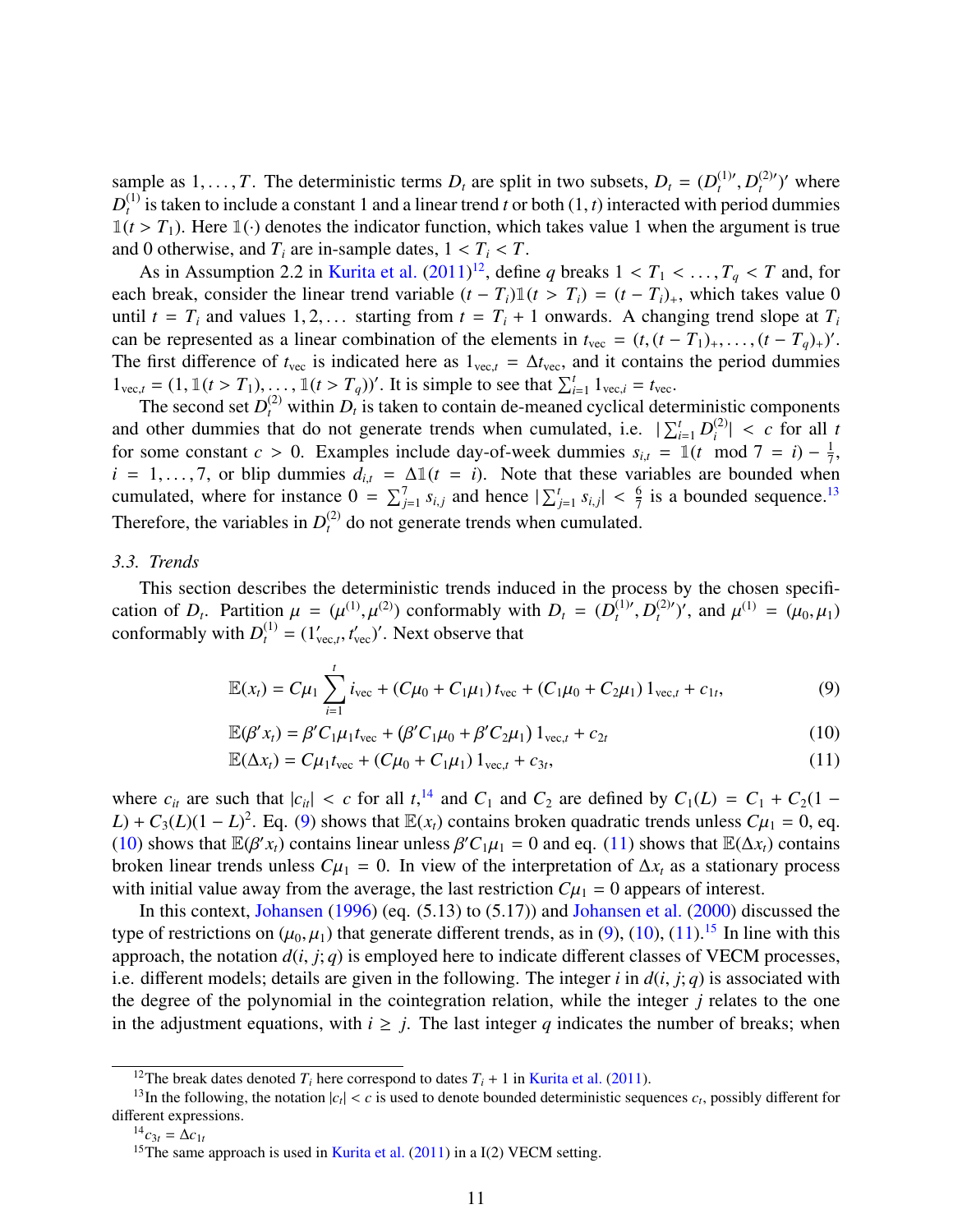|            |                                         | Two stages EG                           |               | VECM                                    | Model in Johansen (1996) |  |  |
|------------|-----------------------------------------|-----------------------------------------|---------------|-----------------------------------------|--------------------------|--|--|
| model      | second stage<br>first stage             |                                         | levels        | differences                             | symbol and eq. therein   |  |  |
| d(0,0;q)   | Ø                                       | Ø                                       | Ø             | Ø                                       | $H_2(r)$ eq. (5.17)      |  |  |
| d(1,0;q)   | $\mathbf{1}_{\text{vec}.t}$             | Ø                                       | $1$ vec       | Ø                                       | $H_1^*(r)$ eq. (5.16)    |  |  |
| d(1, 1; q) | $\mathbf{I}_{\text{vec}.t}$             | 1 <sub>vec</sub>                        | Ø             | $1$ vec $t$                             | $H_1(r)$ eq. (5.15)      |  |  |
| d(2, 1; q) | $(1'_{\text{vec}.t}, t'_{\text{vec}})'$ | $\mathbf{1}_{\text{vec}.t}$             | $t_{\rm vec}$ | $1$ vec                                 | $H^*(r)$ eq. (5.14)      |  |  |
| d(2,2;q)   | $(1'_{\text{vec}.t}, t'_{\text{vec}})'$ | $(1'_{\text{vec}.t}, t'_{\text{vec}})'$ | Ø             | $(1'_{\text{vec}.t}, t'_{\text{vec}})'$ | $H(r)$ eq. (5.13)        |  |  |
|            |                                         |                                         |               |                                         |                          |  |  |

Table 1: Models *<sup>d</sup>*(*i*, *<sup>j</sup>*; *<sup>q</sup>*) and their correspondence to models in Johansen (1996).

 $q = 0$ , the simplified notation  $d(i, j; 0) = d(i, j)$  is used. The correspondence of the models  $d(i, j; q)$ with the models in Johansen (1996) section 5.7 is provided in Table 1.

More specifically, if  $\mu_1 \neq \alpha \rho_1$  for any non-zero  $\rho_1$ , then  $\mathbb{E}(x_t)$  is seen to contain a broken quadratic trend, see (9). In terms of models, this case corresponds to  $\mu_0$  and  $\mu_1$  unrestricted, which is labelled here as  $d(2, 2; q)$ , where *q* indicates the number of breaks in  $D_t^{(1)}$ .<br>If  $\mu_s = \alpha \alpha$ , for some non-zero  $\alpha$ , one has that  $\mathbb{F}(x)$  contains a broken li  $_{t}^{\left( 1\right) }.$ 

If  $\mu_1 = \alpha \rho_1$  for some non-zero  $\rho_1$  one has that  $\mathbb{E}(x_t)$  contains a broken linear trend,  $\mathbb{E}(\beta' x_t)$  also<br>tains a broken linear trend and  $\mathbb{E}(x_t)$  contain a (broken) constant. This case is labeled  $d(2, 1;$ contains a broken linear trend and  $\mathbb{E}(x_t)$  contain a (broken) constant. This case is labeled  $d(2, 1; q)$ . If  $\mu_1 = 0$  and  $\mu_0 \neq \alpha \rho_0$  for any  $\rho_0 \neq 0$  one has that  $\mathbb{E}(x_t)$  contains a broken linear trend but  $\mathbb{E}(\beta' x_t)$ <br>does not: again  $\mathbb{E}(\Lambda x)$  contains a broken constant. This case is labeled  $d(1, 1; a)$  in does not; again <sup>E</sup>(∆*xt*) contains a broken constant. This case is labeled *<sup>d</sup>*(1, 1; *<sup>q</sup>*) in the following. Note that the difference between the  $d(2, 1; q)$  and the  $d(1, 1; q)$  cases lies with the (broken) linear trend in  $\mathbb{E}(\beta' x_t)$  or not. This appears relevant in the present application, where the cointegrating relation may present a broken linear trend relation may present a broken linear trend.

If  $\mu_1 = 0$  and  $\mu_0 = \alpha \rho_0$  for some non-zero  $\rho_0$  one has that  $\mathbb{E}(x_t)$  and  $\mathbb{E}(\beta' x_t)$  contain a broken<br>stant, and  $\mathbb{E}(\Lambda x)$  has a zero mean, up to a bounded remainder c. This case is labeled  $d(1, 0; \alpha)$ constant, and  $\mathbb{E}(\Delta x_t)$  has a zero mean, up to a bounded remainder *c<sub>t</sub>*. This case is labeled *d*(1,0;*q*) in the following. The final case, labeled *d*(0,0) corresponds to  $u_t = u_0 = 0$  for which  $\mathbb{E}(x)$ .  $\mathbb{E}(R$ in the following. The final case, labeled  $d(0, 0)$  corresponds to  $\mu_1 = \mu_0 = 0$  for which  $\mathbb{E}(x_t)$ ,  $\mathbb{E}(\beta' x_t)$ and  $\mathbb{E}(\Delta x_t)$  have zero mean, up to a bounded remainder  $c_t$ . Note that in this case the number of breaks *q* is irrelevant.

Remark that the present context, the cases  $d(2, 1; q)$  and  $d(1, 1; q)$  are of special interest; for these cases, in fact,  $\mathbb{E}(\Delta x_t)$  is a (broken) constant.

#### 4. Estimation and testing

Classes of processes of the type reviewed above need to be taken to the data. Subsections 4.1 and 4.2 discuss model estimation, while Subsection 4.3 provides interpretation for the cointegrating relation. Subsection 4.4 discusses tests on the adjustment coefficients.

#### *4.1. Inference*

Inference based on the two stage approach in Engle and Granger (1987) (EG) is justified as follows: the first stage cointegrating regression is super consistent, see Stock (1987). In the second stage, inference is asymptotically normal, with standard errors computed as for known cointegrating coefficients being consistent.

Maximum Likelihood (ML) in model (2) corresponds to looking for the canonical linear combination of the levels  $x_{t-1}$  that is most correlated with  $\Delta x_t$ , see Johansen (1991). Because in the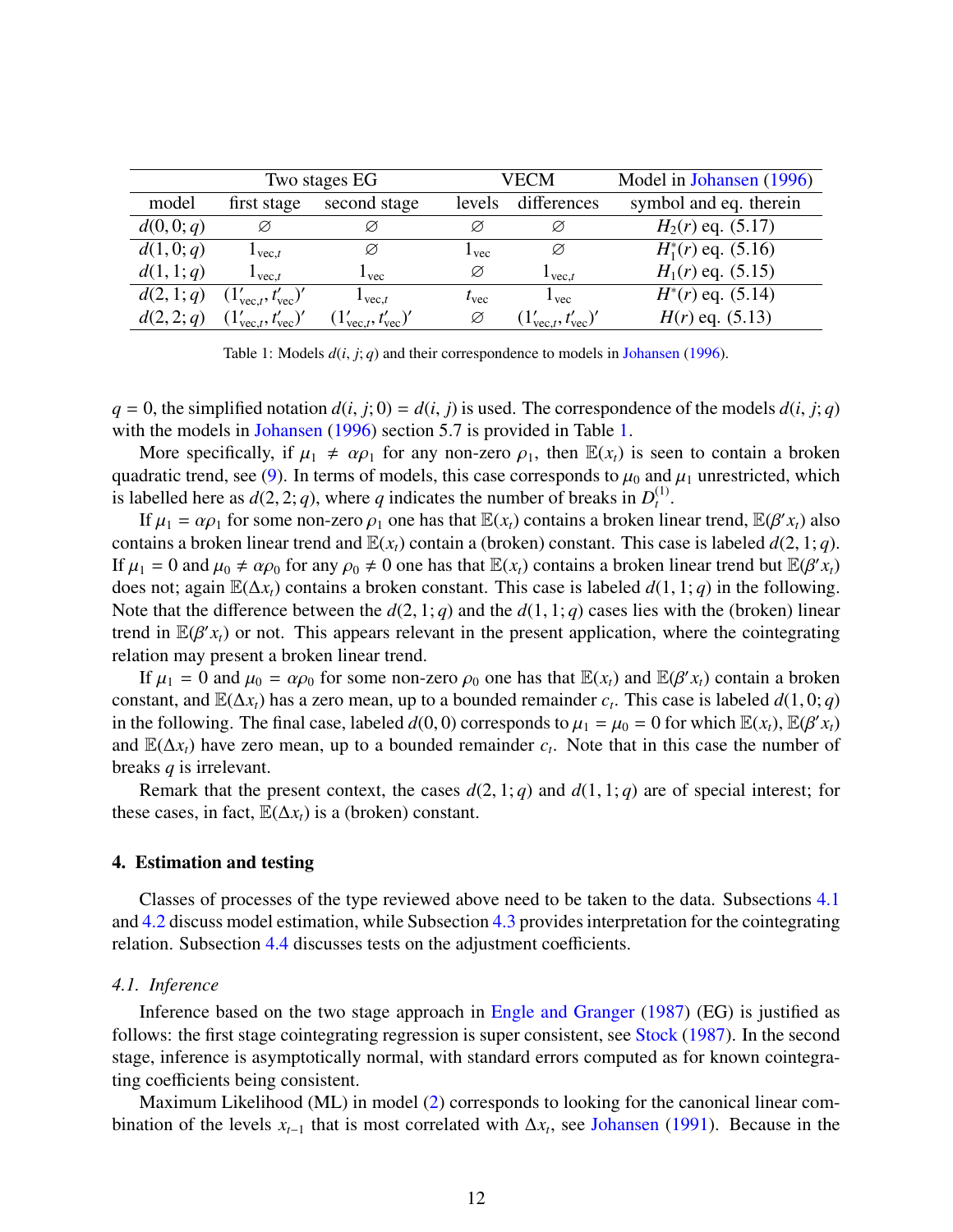first half of the sample one observes a downward movement in  $\Delta x_t$ , it was found that ML estimates of  $\beta' x_{t-1}$  tend to reproduce the downward movements in  $\Delta x_t$ .<br>While MI is asymptotically the most efficient method in

While ML is asymptotically the most efficient method in large samples, in the present context of a small sample with downward movements in ∆*x<sup>t</sup>* in its beginning, it was found not to be optimal for the forecasting angle of this paper.

## *4.2. EG*

Note that the term  $\beta' x_{t-1}$  in (2) cointains *r* (in the present case *r* = 1) cointegrating relations ong *x*  $\alpha$  and  $\alpha$  measures adjustment towards equilibrium. The long-run equilibrium (coinamong  $x_{t-1}$ , and  $\alpha$  measures adjustment towards equilibrium. The long-run equilibrium (cointegrating) relation  $\beta' x_{t-1}$ , properly corrected for *D<sub>t</sub>*, is stationary. In the present case of *r* = 1, the long-run equilibrium relation  $\beta'$  can be pormalised setting the coefficient to  $x_{t-1}$  equal to 1 the long-run equilibrium relation  $\beta'$  can be normalised setting the coefficient to  $x_{1,t-1}$  equal to 1,<br> $\beta' = (1 - \beta_0)'$  and the cointegrating relation reads  $\beta'$   $x_{1,t-1} = x_{1,t-1} - \beta'$   $x_{2,t-1}$  Hence correcting for  $D_t$  $\beta'$  = (1, - $\beta_2$ )', and the cointegrating relation reads  $\beta'$  *x*<sub>*t*-1</sub> = *x*<sub>1*t*-1</sub> -  $\beta'_2$  $\int_2^t x_{2,t-1}$ . Hence, correcting for

$$
x_{1,t-1} = \beta_2' x_{2,t-1} + \varphi' H_1' D_t + w_{t-1}.
$$
\n(12)

The  $\beta_2$  coefficients (only one coefficient in the present case) describe the proportionality factor between  $x_{1t}$  and  $x_{2t}$  in the long-run, where in (2)  $x_{1t}$  and  $x_{2t}$  may be trending (non-stationary) while their deviation  $w_{t-1}$ , called 'ecm', is stationary. In (2),  $H_1'$  $i_1$  is a design matrix that can select a subset of  $D_t$  in  $H_1 D_t$ .

The EG first stage is performed by estimating (12) by regression of  $x_{1t-1}$  on  $x_{2,t-1}$  and  $H_1'D_t$ ; this generates  $\hat{\beta}' x_{t-1}$  or, equivalently  $\hat{w}_{t-1}$ . These quantities are substituted in (2) in the second stage, which estimates the remaining parameters by regression of  $\Delta x$  on  $\hat{w}$  and  $\Delta x$  at for  $i = 1$ ,  $k = 1$ which estimates the remaining parameters by regression of  $\Delta x_t$  on  $\widehat{w}_{t-1}$ ,  $\Delta x_{t-1}$  for  $j = 1, \ldots, k - 1$ and  $H_2'D_t$ , where  $H_2'$  $\frac{1}{2}$  is a design matrix that selects a subset of  $D_t$  in  $H_2D_t$ .

The specification of the deterministic terms in  $H_i'D_t$ ,  $i = 1, 2$ , gives the rationale for the notation  $\vec{i}$ : *a*) where  $\vec{i}$  refers to the first stage and  $\vec{i}$  to the second one. Consider first  $\vec{i}$ : when  $\vec{i} =$  $d(i, j; q)$ , where *i* refers to the first stage and *j* to the second one. Consider first *i*; when  $i = 2$ , both the constant and the trend *t* are included in  $H_1 D_t$ , while when  $i = 1$  only the constant is included. Finally when *i* = 0, no deterministic component is included in (12). Hence, the index *i* is associated to the degree *<sup>i</sup>*−1 of the polynomial fitted in the first stage. In case *<sup>q</sup>* > 0, a number of break points in the constant and trend are allowed for.

The same convention is used for *j* in relation to  $H_2'D_t$  in the second stage, i.e. the index *j* is associated to the degree  $j - 1$  of the polynomial fitted in the second stage.

#### *4.3. Interpretation*

When  $x_{1,t} = ic_t$  (the log of  $IC_t$ ) and  $x_{2,t} = hw_s$  (the log of  $Hw_s$ ), the interpretation of the coefficients in the cointegrating relation is as follows. The cointegrating relation (12) reads  $ic_{t-1}$  =  $ic_{t-1}^{*} + w_{t-1}$  where  $ic_{t-1}^{*} = \beta_2 hws_{t-1} + a_0^{*}$  $a'_0 1_{\text{vec}} + a'_1$  $t_1$  *t*<sub>vec</sub> for *i* = 2, where for *j* = 1, *a*<sub>1</sub> = 0 and for *j* = 0,  $a_1 = a_2 = 0$ . Taking exponentials,

$$
IC_{t-1}^{\star} = \gamma_t H w S_{t-1}^{\beta_2} \qquad \text{where} \qquad \gamma_t = \exp(a_0' 1_{\text{vec}} + a_1' t_{\text{vec}}). \tag{13}
$$

Here  $\gamma_t$  is the 'pass-through' coefficient from  $HwS_{t-1}^{\beta_2}$  to  $IC_{t-1}^{\star}$  and  $\omega = \beta_2$  is the 'elasticity' coeffi-<br>cient  $\gamma_t$  is allowed to be time-varying reflecting changing practice in bospitals in the trans cient.  $\gamma_t$  is allowed to be time-varying, reflecting changing practice in hospitals in the transition to  $ICU$  admission ICU admission.

Eq. (13) is a relation of semi-proportionality when  $0 < \beta_2 < 1$  i.e.  $IC^*$  moves less than proportionally with respect to  $HwS$ . On the contrary, when  $\beta_2 = 1$ ,  $IC^*$  is directly proportional to  $HwS$ *HwS* .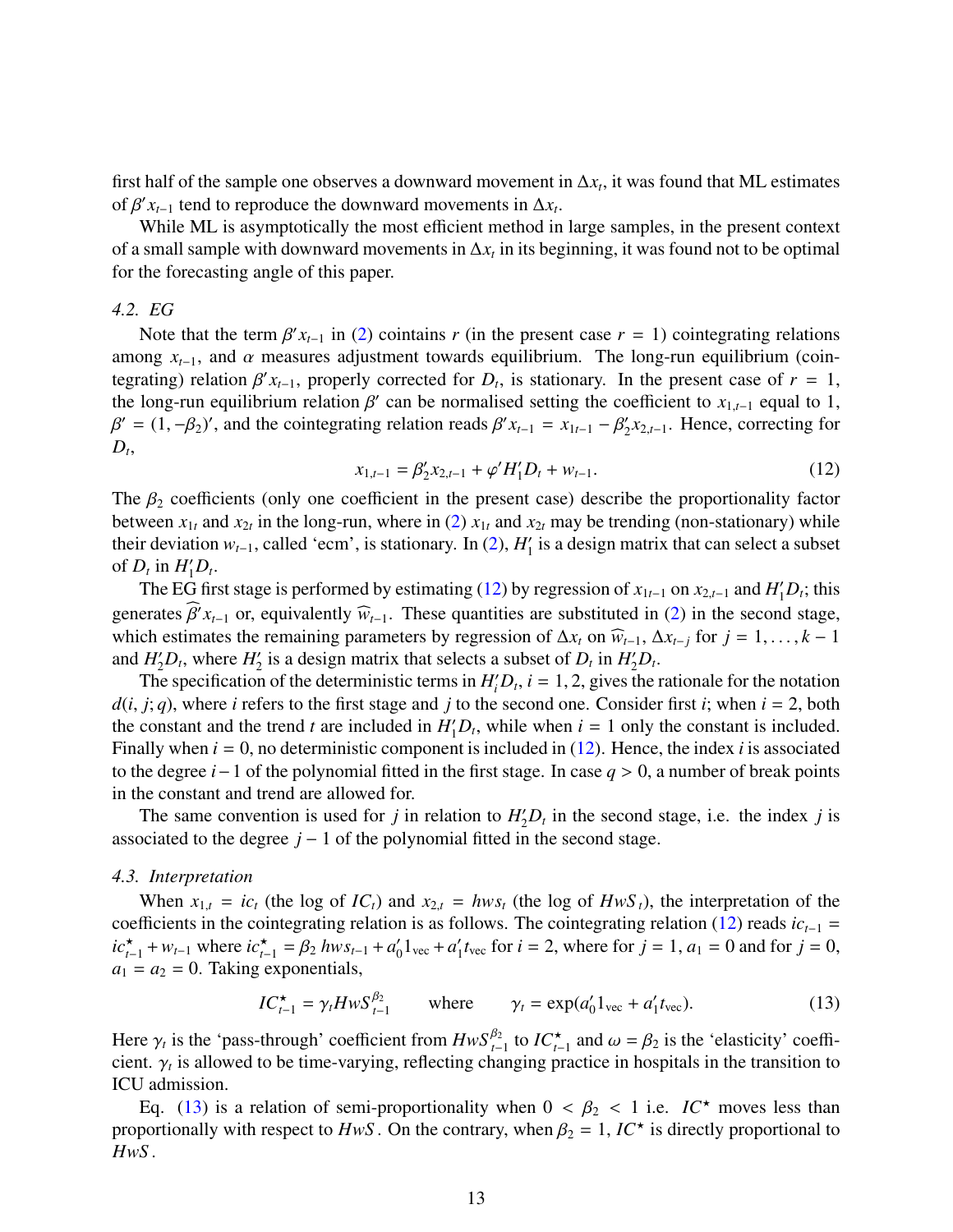#### *4.4. Adjustment*

The adjustment eq. (2) describes how  $\Delta x_{1,t} = \Delta i c_t$  and  $\Delta x_{2,t} = \Delta h w s_t$  adjust to deviations from equilibrium *wt*−<sup>1</sup> (equilibrium-correction), as well as to past changes. In particular, the equation for the *i*-th (block of) variable(s), reads

$$
\Delta x_{i,t} = \alpha_i \beta' x_{t-1} + \sum_{\ell=1}^{k-1} \Gamma_{ij,\ell} \Delta x_{j,t-\ell} + \sum_{\ell=1}^{k-1} \Gamma_{ii,\ell} \Delta x_{i,t-j} + c'_i \mu D_t + \varepsilon_{i,t}
$$
(14)

where  $c_i$  is an appropriate selection matrix. The following hypotheses can be considered for parameters in eq.  $(14)$ 

$$
H_{01}: \quad \alpha_i = 0,\tag{15}
$$

$$
H_{02}: \quad \Gamma_{ij,\ell} = 0, \quad \ell = 1, \dots, k-1 \tag{16}
$$

If both hypotheses hold, there is lack of Granger causality of  $x_{j,t}$  for  $x_{i,t}$ . In this case  $x_{i,t}$  can be intermeded as 'entercompany' i.e. as not reseture to next values of  $y$ , and it can be needicted as the interpreted as 'autonomous' i.e. as not reacting to past values of  $x_{jt}$ , and it can be predicted on the basis of its own past only.

#### 5. Full sample estimation

This section reports estimation of the model on the full-sample data described in Section 2. The following Section 7 reports the real-time forecasting exercise. The first 7 days of data were used as 'burn-in' period and the last 7 days at the end of the sample were kept for out-of-sample validation. This left observations from  $T_0 = 8$  (corresponding to March 2) to observation  $T_{q+1} =$ 114 (corresponding to June 16, 2020) as full estimation sample.

Indicate the estimation sample as  $t = T_0, \ldots, T_{q+1}$ , and let  $b = (T_1, \ldots, T_q)'$  be the vector of side *a* break dates. Denote also the sum of squares residuals from the EG first stage regression possible *q* break dates. Denote also the sum of squares residuals from the EG first stage regression (12) as *S* (*b*), which is a function of the break dates *b*. Remark that the first stage regression is the same for models  $d(2, j; q)$ , which correspond to a single  $S(b)$  for all  $j = 0, 1, 2$ . Following Zivot and Andrews (1992), *b* was selected so as to minimize *S* (*b*), namely

$$
(T_1, \ldots, T_q) = \underset{b \in U_q}{\arg \min} S(b), \tag{17}
$$

where  $U_q$  is an appropriate set of break date vectors. In practice this set was chosen as follows, denoting by *g* the number of gap days between breaks

$$
U_q = \{(b_1, \dots, b_h, \dots, b_q) : b_{h-1} + g + 1 \le b_h \le b_h^{\max}, h = 1, \dots, q\},\tag{18}
$$

where  $b_0 = T_0$  and  $b_h^{\text{max}}$  $\lim_{h}$   $T_{q+1} - (q - h + 1)g + \mathbb{1}(h \neq q)$ . Note that  $b_1 < \cdots < b_h < \cdots < b_q$  in ings between breaks in *II* are at least equal to *q* gan days  $b_1 - b_1$   $\rightarrow$   $a_2$  In *U*<sup>*q*</sup>, and that the spacings between breaks in *U*<sup>*q*</sup> are at least equal to *g* gap days,  $b_h - b_{h-1} > g$ . In the implementation the values  $q = 0, 1, 2$  were considered.<sup>16</sup> In the case of Lombardy,  $q = 4$  was chosen, see below, and break dates were set without recourse to the minimisation in (17).

<sup>&</sup>lt;sup>16</sup>Too small values of *g* would result in perfectly collinear regressors: for example, if  $q = 1$  and  $1_{vec} = (1, 1(T > 1))$  $(T_1)$ )',  $t_{\text{vec}} = (t, (t - T_1) \mathbb{1}(T > T_1))'$  choosing  $T_1 = 1$  would generate perfect collinearity, because in this case  $(t - T_1) \mathbb{1}(T > T_1) + 1 = t - 0$  $T_1) \mathbb{1}(T > T_1) + 1 - t = 0.$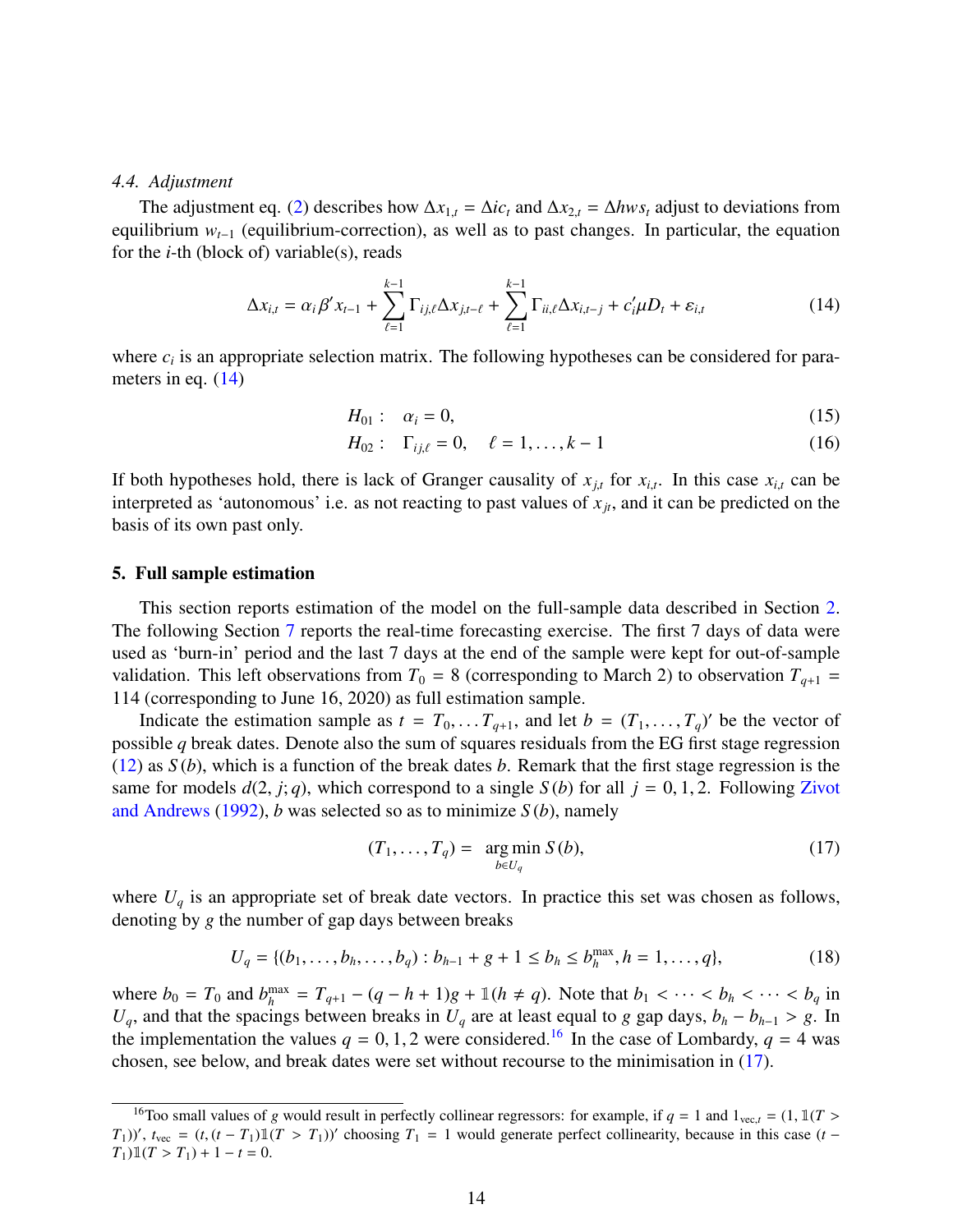| Region         | $\widehat{\omega} = \widehat{\beta}_2$ | $\min \widehat{\gamma}_t$ | mean $\widehat{\gamma}_t$ | $max \hat{\gamma}_t$ | break dates      | $\rho_2, \rho_3, \rho_4$ |
|----------------|----------------------------------------|---------------------------|---------------------------|----------------------|------------------|--------------------------|
| Lombardy       | 0.5344                                 | 0.21                      | 3.71                      | 10.18                | 38, 75, 120, 145 | $0.92, 0.68 \pm 0.31i$   |
| Emilia Romagna | 0.8728                                 | 0.15                      | 0.27                      | 0.44                 | 78, 106          | $0.85, 0.76 \pm 0.20i$   |
| Piemonte       | 0.4851                                 | 2.0                       | 5.4                       | 13.8                 | 28, 116          | $0.82, 0.64 \pm 0.41i$   |
| Veneto         | 0.9482                                 | 0.052                     | 0.257                     | 0.441                | 19.68            | $0.86, -0.33 \pm 0.57i$  |
| Scotland       | 1.3988                                 | 8.7e-05                   | $3.2e-03$                 | $1.0e-02$            | 92, 108          | $0.13 \pm 0.77i, 0.70$   |
| Dep. of Paris  | 1.0750                                 | 0.095                     | 0.131                     | 0.168                | 71, 112          | $0.83, 0.59 \pm 0.20i$   |
|                |                                        |                           |                           |                      |                  |                          |

Table 2: Elasticity  $\widehat{\omega} = \widehat{\beta}_2$ , pass trough estimates  $\widehat{\gamma}_t$  and eigenvalues  $\rho_i$  of the companion matrix  $\widehat{A}$  for the various regions.  $\rho_i$  are ordered such that  $1 = |\rho_1| \ge |\rho_2| \ge \dots, |\rho_s|$ .

Consider the full samples described in Section 2; model  $d(2, 1; q)$  was fitted to the full estimation sample, excluding 7 days of data at the beginning for 'burn-in' period, and 7 days of data at the end of out-of-sample forecast. Except for Lombardy, *q* was set for all regions equal to 2 and the break dates were found by minimisation of (17).

The identified break dates are reported in Table 2. Lombardy seems to have undergone more than 2 breaks; *q* was hence set equal to 4, and the break dates were identified as follows. In an early stage of the writing of this paper, approximately 100 observations were available, and the identified break dates were found to be 38, 75 by (17). As more data became available, the additional break dates 120, 145 were added.

The EG first stage regressions for the four Italian regions are reported in Fig. 5 and the ones of Scotland and the Dept. of Paris are reported in Fig. 6. The estimated elasticity parameters  $\omega = \beta_2$ , and the pass-trough coefficient  $\gamma_t$  are summarised in Table 2. It can be seen that the estimated elasticity parameters  $\omega = \beta_2$  ranges from 0.48 to 1.4. The elasticity parameters and the pass-trough coefficient  $\gamma_t$  appear to compensate, in the sense that lower values of  $\omega = \beta_2$  are associated with higher values of  $\gamma_t$  and vice versa.

In the specification of the second EG stage, no short term dummies  $D_t^{(2)}$  were added, and the coefficients of the period dummies  $\mathbb{1}(t > T_i)$  were constrained to 0, leaving only the constant in  $1_{\text{vec}}$  unrestricted. Table 2 reports the obtained largest eigenvalues  $\rho_i$  of the companion matrix *A* in eq. (19), see the following section. It can seen that, usually, the estimated system have a large persistent root close to 0.9, as anticipated in Section 2.

Table 3 reports the estimates of the adjustment coefficients  $\alpha_i$ ,  $i = 1, 2$  in eq. (14), as well as list of lags  $\ell$  for which the  $\Gamma_{\text{tot}}$  coefficients were significant at 5% level for both adjustment the list of lags  $\ell$  for which the  $\Gamma_{i j, \ell}$  coefficients were significant at 5% level for both adjustment equations in eq. (14), see (15) and (16). It is seen that the error-correction coefficient  $\alpha_1$  is always strongly significant, implying that ∆*ic<sup>t</sup>* adjusts to disequilibrium errors. In a couple of regions, also <sup>α</sup><sup>2</sup> is marginally significant at 5% level, implying that also <sup>∆</sup>*hws<sup>t</sup>* adjusts to disequilibrium errors.

Only two lags  $\ell$  are identified for Emilia Romagna and for Scotland for which  $\Delta i c_t$  is signi-<br>only influenced by Ahws,  $\epsilon$  see (15). Vice versa, the lags  $\ell$  for which Ahws, is significantly ficantly influenced by  $\Delta hws_t$ <sub>−</sub> $\epsilon$ , see (15). Vice versa, the lags  $\ell$  for which  $\Delta hws_t$  is significantly influenced by  $\Delta i$ <sub>c</sub>, are rather abundant. One would hence conclude that *(ic, hws*)' are jointly influenced by  $\Delta i c_{t-\ell}$  are rather abundant. One would hence conclude that  $(i c_t, h w s_t)'$  are jointly dependent i.e. perther variable appears 'autonomous'. Focusing on the  $\Delta i c$  equation, the ability dependent, i.e., neither variable appears 'autonomous'. Focusing on the ∆*ic<sup>t</sup>* equation, the ability of *hwst*−*<sup>j</sup>* to predict ∆*ic<sup>t</sup>* appears to come mainly from the 'ecm' term *wt*−1.

Overall, the *<sup>d</sup>*(2, 1; *<sup>q</sup>*) model shows a good fit on the full estimation sample data. The following sections summarize the forecasting characteristics of this class of models.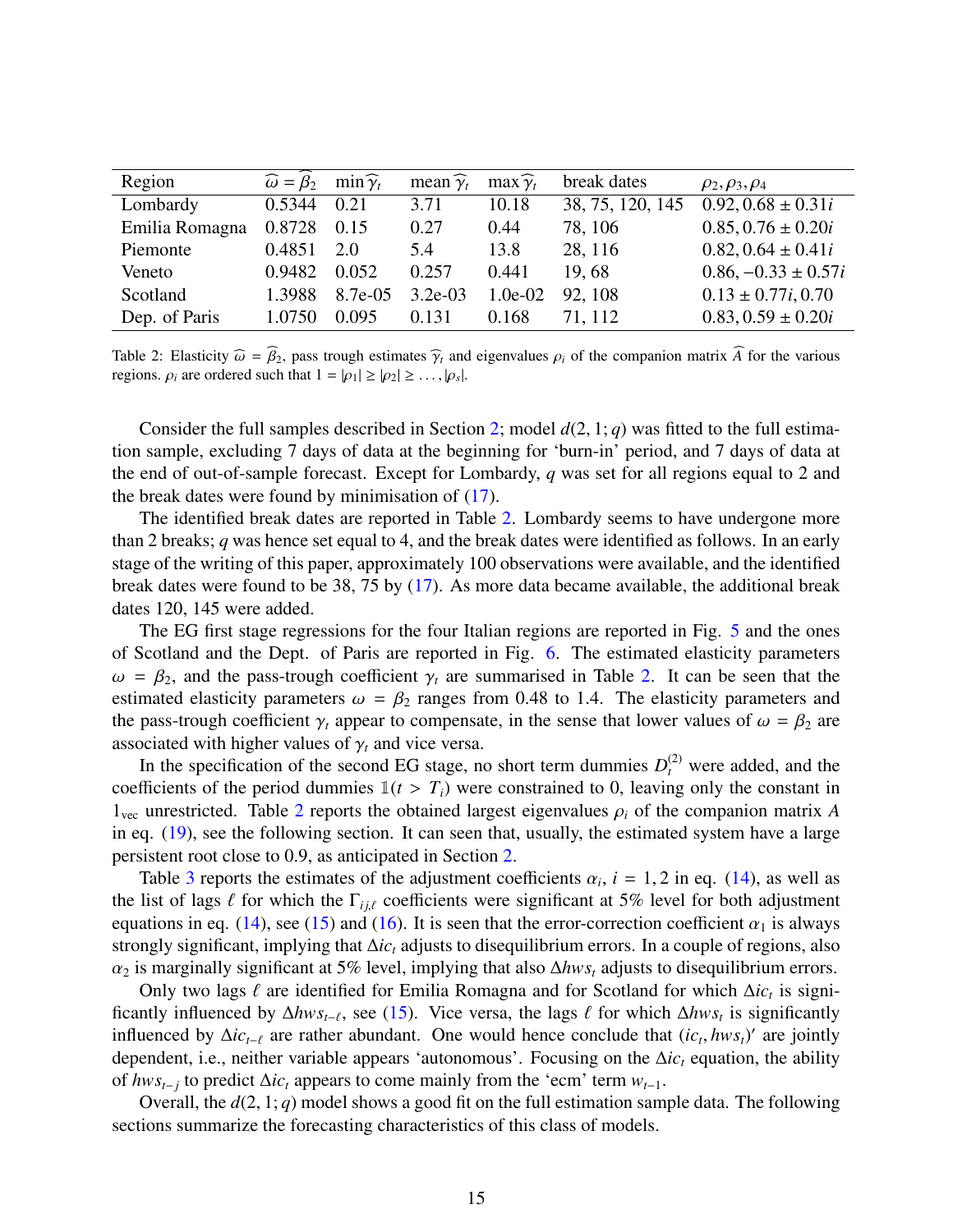

Figure 5: First stage EG regression for Italian regions. Red: *ic*. Blue: fitted values from (12). Estimation sample between vertical dashed lines.



Figure 6: First stage EG regression for Italian regions. Red: *ic*. Blue: fitted values from (12). Estimation sample within vertical dashed lines.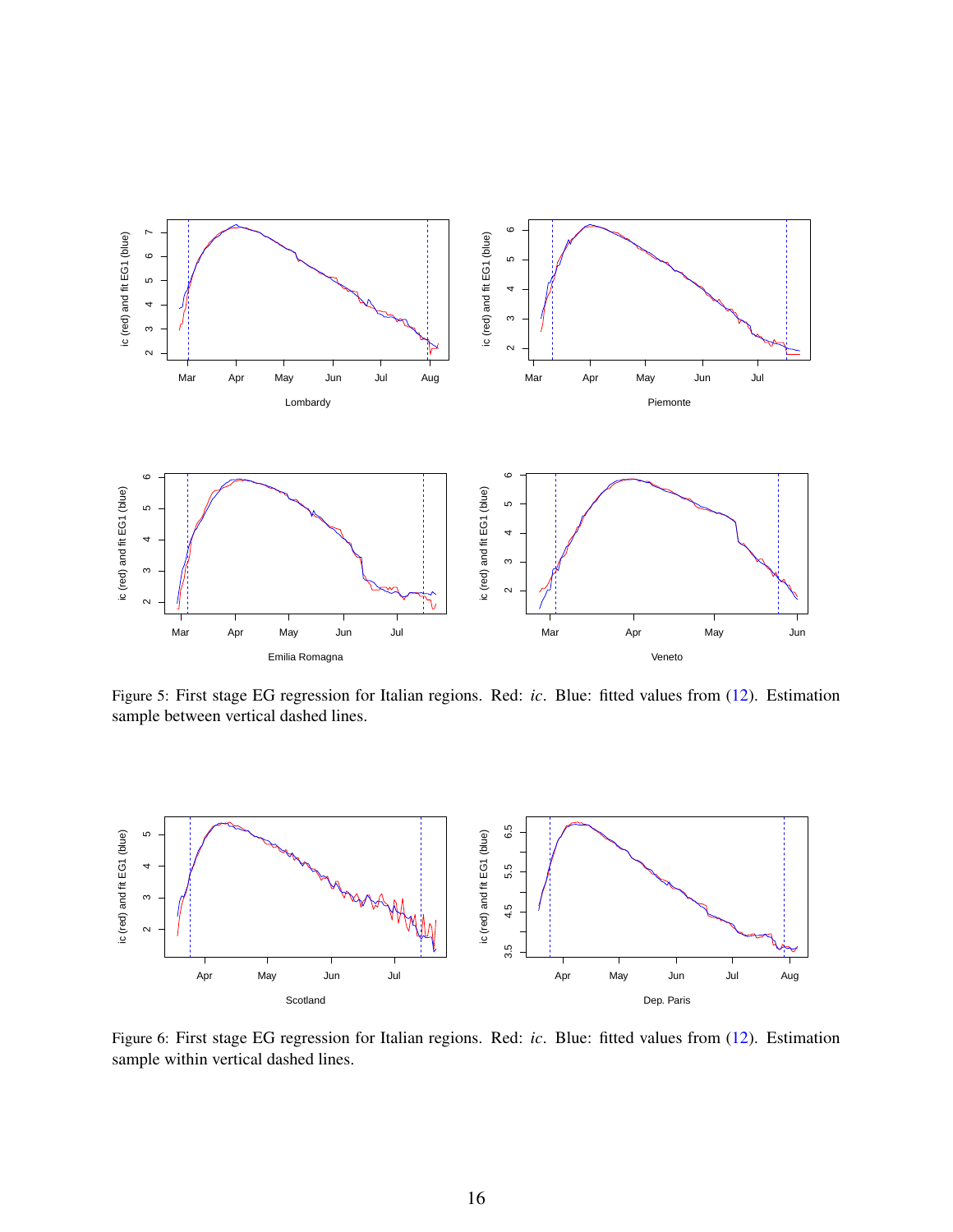|                |                               |                               | sig.lag $\ell$ in $\Delta i c_t$ eq. |                       |                       | sig.lag $\ell$ in $\Delta hws_t$ eq. |
|----------------|-------------------------------|-------------------------------|--------------------------------------|-----------------------|-----------------------|--------------------------------------|
| Region         | $\widehat{\alpha}_1$ (pvalue) | $\widehat{\alpha}_2$ (pvalue) | $\Delta i c_{t-\ell}$                | $\Delta hws_{t-\ell}$ | $\Delta i c_{t-\ell}$ | $\Delta hws_{t-\ell}$                |
| Lombardy       | $-0.256$ (0e-04)              | $0.1645(6e-04)$               | 1,3                                  |                       |                       | 1,2,3                                |
| Emilia Romagna | $-0.1807(6e-04)$              | 0.025(0.4631)                 | 1, 3                                 |                       |                       |                                      |
| Piemonte       | $-0.5586$ (0e-04)             | 0.1685(0.1265)                | 1,2,3                                |                       |                       | 2,3                                  |
| Veneto         | $-0.757(0.0022)$              | 0.1542(0.6627)                |                                      |                       |                       |                                      |
| Scotland       | $-0.9146(2e-04)$              | 0.1448(0.1265)                |                                      |                       | 2,3                   | 2,3                                  |
| Dep. of Paris  | $-0.5497$ (0e-04)             | $-0.1434(0.0447)$             | 1,2                                  |                       |                       |                                      |

Table 3: Adjustment equations. Estimates of  $\alpha_i$ ,  $i = 1, 2$  and list of lags  $\ell$  for which the  $\Gamma_{ij,\ell}$  coefficients were significant at 5% level for both adjustment equations in eq. (14), see (15) (16) at 5% level for both adjustment equations in eq.  $(14)$ , see  $(15)$ ,  $(16)$ .

#### 6. Forecasting

The VECM class of processes is a subset of the VAR class, whose forecasting properties are well known both in the stationary and non-stationary cases, see Lütkepohl  $(2005)$ . This section summarises how point and interval forecast are derived, see Subsection 6.2, together with predictors for turning points, see Subsection 6.3, making use of the companion form of the VAR and of the VECM, see Subsection 6.1. Appendix A proves claims on their relation. Finally, indices of point forecast performance are reviewed in Subsection 6.4, while Subsection 6.5 discusses of performance indicators for interval forecasts.

The notation  $y_{t+h|t}$  is used to denote the point forecast  $y_{t+h|t} = \mathbb{E}_t(y_{t+h})$  where  $\mathbb{E}_t(\cdot)$  indicates expectation conditional on all observed information on the past of the process  $x_t$ , i.e. the sigma field generated by  $\{x_{t-s}, s \ge 0\}$ . Here  $y_{t+h}$  denotes any random variable at time  $t+h$ , like  $y_{t+h} = \Delta x_{t+h}$ or  $y_{t+h} = x_{t+h}$ .

## *6.1. The companion form*

This subsection describes how (2) can be expressed in companion form. Define the state vector  $X_t = (\Delta x'_t, x_{t-1}', \Delta x'_t)$  $\lambda'_{t-1}, \ldots, \Delta x'_{t}$  $(t<sub>1-k-2</sub>)'$  with dimension *s* × 1, *s* = *pk*, and observe that (2) can be written as

$$
X_t = AX_{t-1} + J_{s,p}(\mu D_t + \varepsilon_t)
$$

i.e.

$$
\begin{pmatrix}\n\Delta x_t \\
x_{t-1} \\
\Delta x_{t-1} \\
\Delta x_{t-2} \\
\vdots \\
\Delta x_{t-k+2}\n\end{pmatrix} = \begin{pmatrix}\n\Gamma_1 + \alpha \beta' & \alpha \beta' & \Gamma_2 & \dots & \Gamma_{k-2} & \Gamma_{k-1} \\
I_p & I_p & & & \\
I_p & & & & \\
& \ddots & & & \\
& & & I_p & \\
& & & & I_p\n\end{pmatrix} \begin{pmatrix}\n\Delta x_{t-1} \\
x_{t-2} \\
\Delta x_{t-3} \\
\Delta x_{t-3} \\
\vdots \\
\Delta x_{t-k+1}\n\end{pmatrix} + J_{s,p}(\mu D_t + \varepsilon_t), \quad (19)
$$

where  $J_{s,p}$  with  $s \ge p$ , indicates the first *p* columns of  $I_s$ , of the form  $J_{s,p} = (I_p, 0)$ ', and *A* is called<br>the companion matrix of the AR process *x*. The eigenvalues of *A* are the reciprocals of the roots the companion matrix of the AR process  $x_t$ . The eigenvalues of A are the reciprocals of the roots of det( $A(z)$ ) = 0, which are assumed to be equal to 1 or with modulus greater than 1.<sup>17</sup>

<sup>&</sup>lt;sup>17</sup>For a proof of this, see e.g. Johansen (1996) proof of Theorem 2.2.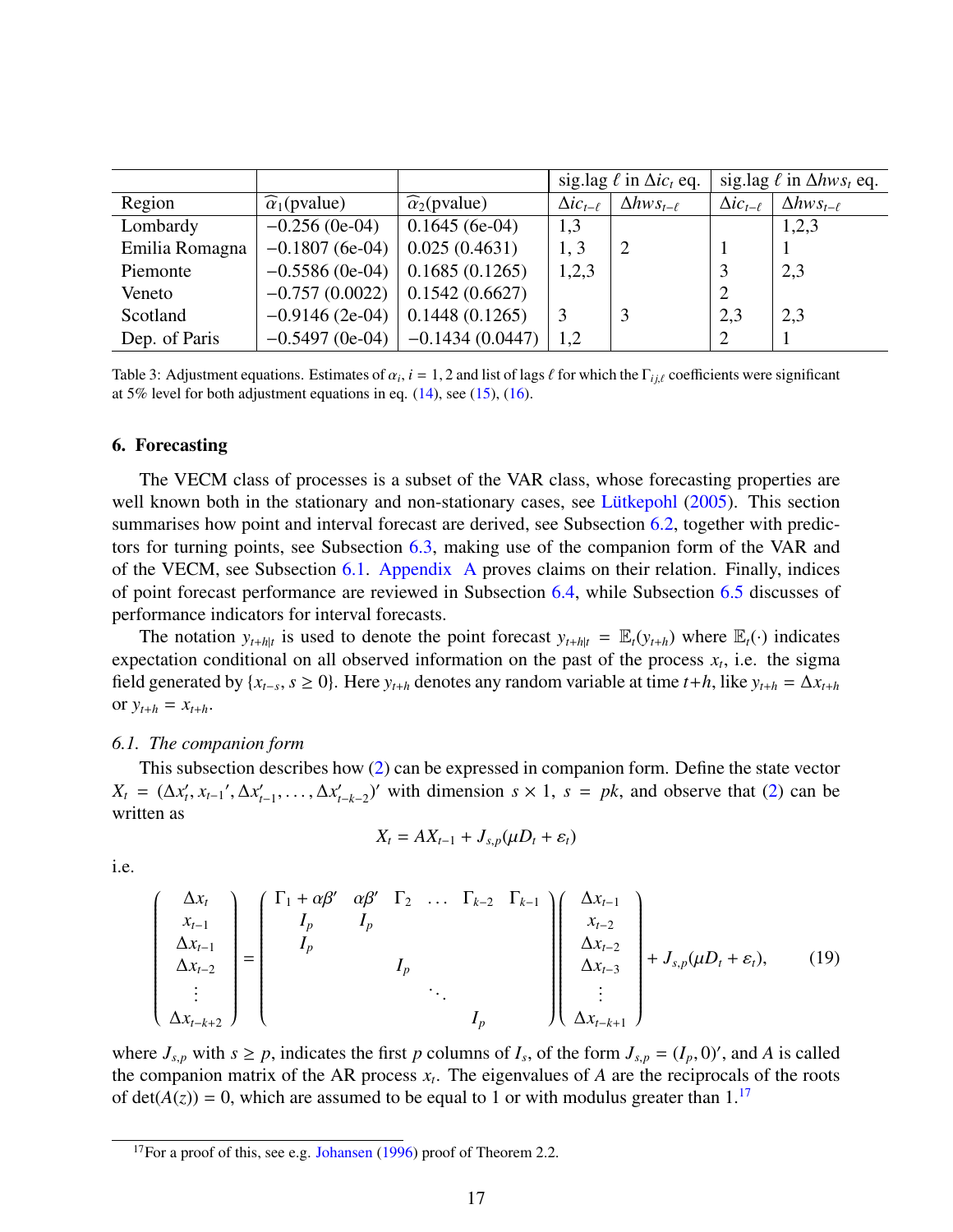The state-space  $X_t$  in (19) is not minimal. In fact a reduced state-space vector  $W_t$  can be defined, which contains only the stationary part of *X<sub>t</sub>*, namely  $W_t = (\Delta x'_t, x_{t-1}/\beta, \Delta x'_t)$ <br>reduced state-space vector *W* is of dimension  $a = s - (n - r)$  and one h *t*<sub>t−1</sub>, . . . , ∆*x'*<sub>*t*</sub><br>238</sub> *W* – *C*  $t<sub>−k−2</sub>$ )'. The reduced state-space vector  $W_t$  is of dimension  $q = s - (p - r)$ , and one has  $W_t = G'X_t$  where  $G = \text{diag}(I_p, \beta, I_{(k-1)p})$ . Appendix A shows that  $W_t$  satisfies the companion form  $W_t = BW_{t-1}$  +  $J_{q,p}(\mu D_t + \varepsilon_t)$  with  $B = G' A \bar{G}$ . The set of eigenvalues of *A* is shown to be the union of the set of eigenvalues of *B* and 1 (taken *n* – *r* times) eigenvalues of *B* and 1 (taken  $p - r$  times).

#### *6.2. Forecasts*

Set  $v_t = J_{s,p} \mu D_t$  and  $u_t = J_{s,p} \varepsilon_t$ , so that eq. (19) reads  $X_{t+1} = AX_t + v_{t+1} + u_{t+1}$ . One finds

$$
X_{t+h} = A^h X_t + \sum_{i=0}^{h-1} A^i (v_{t+h-i} + u_{t+h-i})
$$
 (20)

and  $X_{t+h|t} := \mathbb{E}_t(X_{t+h}) = A^h \mathbb{E}_t(X_t) + \sum_{i=0}^{h-1} A^i \mathbb{E}_t(\nu_{t+h-i} + u_{t+h-i}) = A^h X_t + \sum_{i=0}^{h-1} A^i \nu_{t+h-i}$ .  $X_{t+h|t}$  can be computed recursively as  $X_{t+j|t} = AX_{t+j-1|t} + v_{t+j}$  with  $j = 1, ..., h$ , starting at  $j = 1$  with  $X_{t|t} = X_t$ .<br>Interest lies in the forecast of the level and the first differences  $y_{t+1} := (Ay' - x')'$ . Indical

Interest lies in the forecast of the level and the first differences  $y_{t+h}$  := ( $\Delta x'_{t}$  $\sum_{t+h}^{\prime}$ ,  $x_t^{\prime}$  $t_{th}$ <sup>'</sup>. Indicate their point forecast as  $y_{t+h|t} := (\Delta x_t)$  $\sum_{t+h|t}^{\prime}, \, x_t^{\prime}$  $\mathcal{L}_{t+h|t}$ '; these can be retrieved from  $X_{t+h|t}$  as follows

$$
y_{t+h|t} = \begin{pmatrix} \Delta x_{t+h|t} \\ x_{t+h|t} \end{pmatrix} = M'X_{t+h|t}, \qquad M' = K'J'_{s,2p}, \qquad K' = \begin{pmatrix} I_p & 0 \\ I_p & I_p \end{pmatrix}
$$
(21)

where  $J'_{s}$  $\sum_{s,2p}^{'} X_{t+h|t} = (\Delta x_t')$  $\sum_{t+h|t}^{\prime}$ ,  $\sum_{t}^{\prime}$  $(t<sub>t+h-1|t</sub>)'$ . The forecast variance-covariance matrix for  $y<sub>t+h</sub> := (\Delta x'_t)$  $x'_{t+h}$ ,  $x'_{t}$  $t_{t+h}^{\prime})^{\prime}$ denoted by  $\Sigma_h$ , is found to be

$$
\Sigma_h = \sum_{i=0}^{h-1} V_i \Omega V'_i = \Sigma_{h-1} + V_{h-1} \Omega V'_{h-1}, \qquad V_i = M' A^i J_{s,p}, \qquad (22)
$$

where  $\Omega = \mathbb{E}(\varepsilon_t \varepsilon'_t)$ .<sup>18</sup> This expression follows from (20) and (21) using the equality  $X_{t+h} - X_{t+h|t} = \sum_{k=1}^{h-1} A_{t,k}^i$  $\sum_{i=0}^{h-1} A^i u_{t+h-i}$ √

Forecast intervals can be constructed as  $a' y_{t+h|t} \pm \kappa$  $\overline{a' \Sigma_h a}$  where *a* is any pre-specified selection vector. For instance *a* can be chosen to the *j*-th column  $e_j$  of the  $I_{2p}$  to select variable number *j* within  $y_{t+h|t}$ . If the errors are Gaussian, choosing for instance  $\kappa = 2$  (respectively 3) gives a 95.45% (respectively 90.73%) coverage rate for these forecast intervals. If errors are not Gaussian, Che-(respectively 99.73%) coverage rate for these forecast intervals. If errors are not Gaussian, Chebyshev's inequality can be used to derive a conservative bound for the coverage of these intervals,  $Pr(|a'y_{t+h|t}/\sqrt{a'\Sigma_h a}| > \kappa) < \kappa^{-2}$ . For instance, for  $\kappa = 2$  (respectively 3) the coverage is at least  $Pr(|a'y_{t+h|t}/\sqrt{a'\Sigma_h a}| < \kappa) > 1 - \kappa^{-2} = 0.75$  (respectively 88,89%)  $Pr(|a'y_{t+h|t}/\sqrt{a'\Sigma_h a}| < \kappa) \ge 1 - \kappa^{-2} = 0.75$  (respectively 88.89%).

#### *6.3. Turning points*

The process (2) can generate peaks and troughs, i.e. turning points; this is also reflected in forecasts. For instance, the growth rates ∆*x<sup>t</sup>* in the first outbreak phase of the epidemic are usually

<sup>&</sup>lt;sup>18</sup>As noted in Lütkepohl (2005), some of the elements in  $\Sigma_h$  may diverge as  $h \to \infty$ , as at least one of the eigenvalues of *A* is equal to 1. However, this is not a concern for any finite horizon *h*.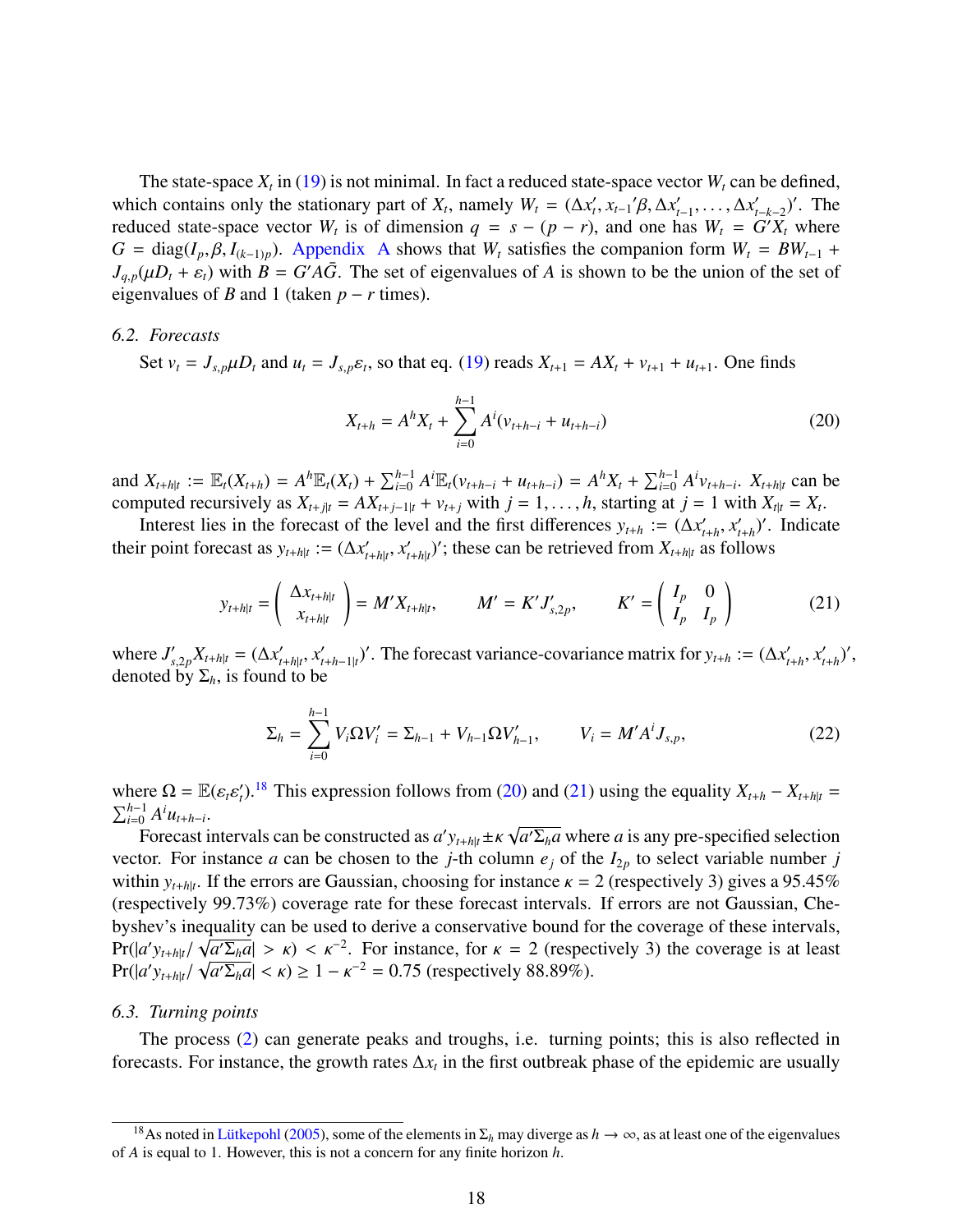large and positive. The forecasts of ∆*x<sup>t</sup>* may predict a decline of future growth rates ∆*x<sup>t</sup>*+*<sup>h</sup>* to small positive and eventually negative rates; this generates the prediction of the first peak.

Recall that  $(x_{1,t}, x_{2,t})' = (ic_t, hws_t)'$ , and assume one wishes to forecast a downward turning<br>at in variable *i*, such as  $i = 1$ . In particular, one can be interested in the first forecast horizon point in variable  $i$ , such as  $i = 1$ . In particular, one can be interested in the first forecast horizon for which *m* consecutive predictions of  $\Delta x_{i,t}$  are negative. In order to do so, consider all forecast horizons *j* at which there is a change of sign in the prediction of  $\Delta x_{i,t}$ , namely  $C_{i,h} = \{j :$ <br> $j \in \mathbb{R}^n$ sign( $\Delta x$ <sub>*i*,*t*+*j*<sub>t</sub></sub>) ≠ sign( $\Delta x$ <sub>*i*,*t*+*j*−1|*t*</sub>), *j* = 1, 2, . . . , *h*}. Given the set  $C$ <sub>*i*,*h*</sub>, one can define the subset for which *<sup>m</sup>* consecutive forecasts of <sup>∆</sup>*x<sup>i</sup>*,*<sup>t</sup>* are negative

$$
C_{i,h}^{m-} = \{ j \in C_{i,h} : \text{sign}(\Delta x_{i,t+j|t}) = \dots = \text{sign}(\Delta x_{i,t+j+m|t}) = -1 \}, \qquad h_i^* = \inf C_{i,h}^{m-} \tag{23}
$$

and define the minimal horizon  $h_i^* = \inf C_{i,h}^{m-}$  at which this occurs. Note that, if *m* consecutive regative prediction of  $\Delta x_{i,t+j+m|t}$  do not exist, then inf  $\emptyset = \infty$ .

The interpretation of  $h_t^*$  is the first forecast horizon for which *m* consecutive predictions of  $\Delta x_i$ ,  $\Delta x_i$ , are negative; this is hence a possible definition for turning point for *<sup>x</sup><sup>i</sup>*,*<sup>t</sup>* during the upward trending phase. A similar definition applies for upward turning points in a decreasing trending phase where  $C_{i,h}^{m+}$  is defined replacing  $-1$  with  $+1$  in the previous definitions. Here the focus is on the first  $\mathbf{c}_{i,h}$  is defined replacing<br>downward turning point.

The horizon  $h_i^*$  in (23) depends of the companion matrices *A* or *B* in the companion form for  $W_t$  or  $X_t$  in (20) or (A.1), as well as on the last value  $W_t$  or  $X_t$  at which the forecast is made. In particular, if the expected growth rate in (7) is negative, long-term forecasts of <sup>∆</sup>*x<sup>i</sup>*,*<sup>t</sup>* will tend to the overall expectation  $\mathbb{E}(\Delta x_{i,t})$ , and this implies a certain forecast horizon  $h_i^*$  at which predictions of  $\Delta x_{i,t}$  turn negative.

## *6.4. Accuracy of point forecasts*

Let  $y_{t+}^{(i)}$  $t_{t+j|t}$  indicate the point forecast of  $y_{t+j}$  performed in *t* for model *i* over time periods *t* + <sup>1</sup>, . . . , *<sup>t</sup>* <sup>+</sup>*h*. Several measures of ex-post accuracy for the point forecast can be considered, starting from the Mean Absolute Error (MAE). Following Makridakis et al. (2020), the symmetric mean absolute percentage error (sMAPE) and mean absolute scaled error (MASE) were also considered, along with the mean absolute percentage error (MAPE) and the mean arctangent absolute percentage error (MAAPE), see Kim and Kim (2016). The standard formulation of these indicators is the following

$$
\text{MAE}_{i} = \frac{1}{h} \sum_{j=1}^{h} |y_{t+j} - y_{t+j|t}^{(i)}|, \qquad \text{sMAPE}_{i} = \frac{2}{h} \sum_{j=1}^{h} \frac{|y_{t+j} - y_{t+j|t}^{(i)}|}{|y_{t+j}| + |y_{t+j|t}^{(i)}|},
$$
\n
$$
\text{MAPE}_{i} = \frac{1}{h} \sum_{j=1}^{h} \left| \frac{y_{t+j} - y_{t+j|t}^{(i)}}{y_{t+j}} \right|, \qquad \text{MAAPE}_{i} = \frac{1}{h} \sum_{j=1}^{h} \arctan \left| \frac{y_{t+j} - y_{t+j|t}^{(i)}}{y_{t+j}} \right|, \qquad (24)
$$
\n
$$
\text{MASE}_{i} = \frac{1}{h} \frac{\sum_{j=1}^{h} |y_{t+j} - y_{t+j|t}^{(i)}|}{\sum_{j=n+1}^{h} |y_{j} - y_{j-n}|},
$$

For any of these indices, like MAE, one can consider their relative version with respect to the Random Walk model in the spirit of MASE. Specifically the following relative indices are considered here:  $\text{MAER}_i = \text{MAE}_i/\text{MAE}_0$ ,  $\text{MAPER}_i = \text{MAPE}_i/\text{MAPE}_0$ ,  $\text{SMAPER}_i = \text{SMAPE}_i/\text{SMAPE}_0$ ,  $MAAPER_i = MAAPE_i/MAAPE_0$ .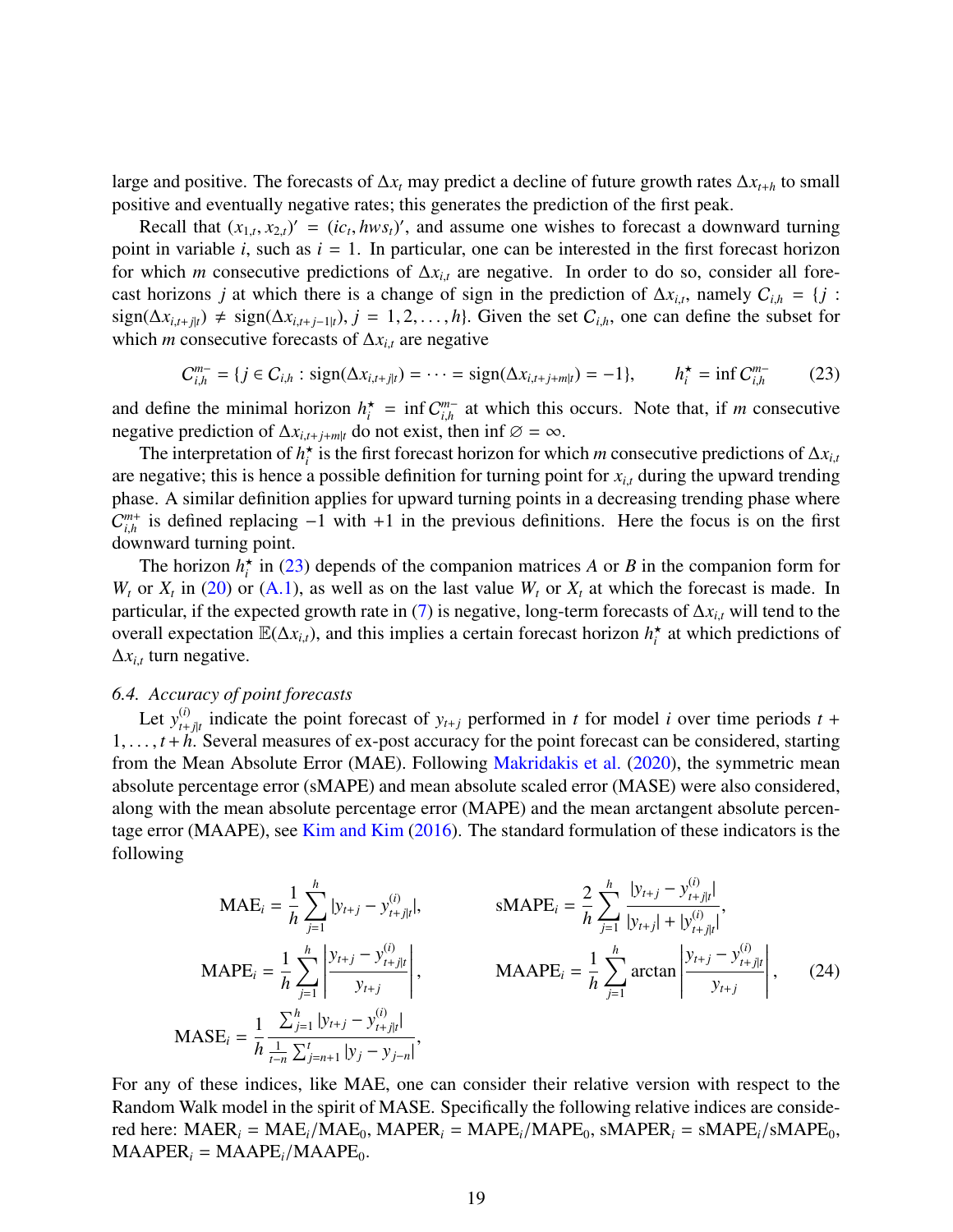In the definition of MASE, Makridakis et al. (2020) select  $n = 1$  for daily data, as in the original proposal of Hyndman and Koehler (2006). In the present application, the standard transposition of MASE shown in (24) has some limitations. First, the idea in Hyndman and Koehler (2006) was to scale the absolute forecast error of the point forecast  $y_{t+j|t}^{(i)}$  with the average absolute forecast error of a näive forecast based on the Random Walk model, here indexed as model 0. The above formula of MASE for  $n = 1$  compares the absolute forecast error for a *j*-step ahead forecast  $y_{t+j|t}^{(i)}$  with the one of a one-step ahead of the Random Walk model, hence losing comparability of the forecast horizons between numerator and denominator.

Secondly, the above formula of MASE for *n* = 1 compares the mean absolute error of the *outof-sample* forecast *y* (*i*)  $t_{t+j|t}^{(t)}$  in the numerator with the *in-sample* mean absolute error of the Random Walk model. Of course this comparison is appropriate when there is time-homogeneity between the in-sample and out-of-sample periods. This is not the case in the present application, where the mean absolute error of the Random Walk model decreases as time passes from the onset of the epidemic, because of the slow decline in growth rates in the first part of the epidemic, see Section 2. For these reasons, this indicator is not considered in the present application.

A possible solution to these shortcomings of MASE that provides a solution to the above limitations is given by  $MAER_i = MAE_i/MAE_0$ , where the average forecast error for model *i*, namely  $\sum_{j=1}^{h} |y_{t+j} - y_{t+}^{(i)}|$  $\sum_{j=1}^{h} |y_{t+j} - y_t| = \sum_{j=1}^{h} |y_{t+j} - y_t|$  =  $\sum_{j=1}^{h} |y_{t+j} - y_{t+j}|$  $\int_{t+j|t}^{(0)}$  for the forecast error for the Random Walk model for the same forecast horizon *j*. In this sense, the forecast horizons are balanced in the numerator and denominator. Moreover, both forecast errors are computed out-of-sample, hence circumventing the slow decline in growth rates at the onset of the epidemic.

#### *6.5. Accuracy of forecasts intervals*

Consider the forecast intervals  $(l_{i,t+j}, u_{i,t+j})$  built for  $y_{t+j}$  by model *i* at  $1 - \alpha$  confidence level<br>r horizons  $i = 1$ , *h* To measure the accuracy of forecast intervals, define the following over horizons  $j = 1, \ldots, h$ . To measure the accuracy of forecast intervals, define the following indices

$$
\text{AIS} = \frac{1}{h} \sum_{j=1}^{h} s_{i,t+j}, \qquad s_{i,j} = u_{i,j} - l_{i,j} + \frac{2}{\alpha} \left( (l_{i,j} - y_j) \mathbb{1}(y_j < l_{i,j}) + (y_j - u_{i,j}) \mathbb{1}(y_j > u_{i,j}) \right) \tag{25}
$$

$$
\text{MSIS} = \frac{1}{\frac{1}{t-n} \sum_{j=n+1}^{t} |y_j - y_{j-n}|} \frac{1}{h} \sum_{j=1}^{h} s_{i,t+j}, \quad \text{BASIS}_i = \frac{1}{h} \sum_{j=1}^{h} \frac{s_{i,t+j}}{s_{0,t+j}}
$$

Here  $s_{i,t+j}$  is the interval scoring proposed by Gneiting and Raftery (2007) for model *i*. The factor  $2/\alpha$  given a penalty to deviations from the confidence interval. In the present context, the confidence level  $\alpha$  was computed both under Gaussianity or using Checyshev's approximation.

AIS gives the Average Interval Score, while MSIS is standard transposition of the Mean Scaled Interval Score in Makridakis et al. (2020). The latter suffers from the same limitation of MASE. a possible modification of MSIS is introduced here, called BASIS for 'Balanced Average Scaled Interval Score', where the score for model *i* is compared with the one for the Random Walk model.

Comparing  $AIS_i$  with the value for the Random Walk model gives  $AISR_i = AIS_i/ AIS_0$ . Note that BASIS is a measure already relative to Random Walk model, so that its relative version  $BASIS_i/BASIS_0 = BASIS_i/1 = BASIS_i$  would give the same result.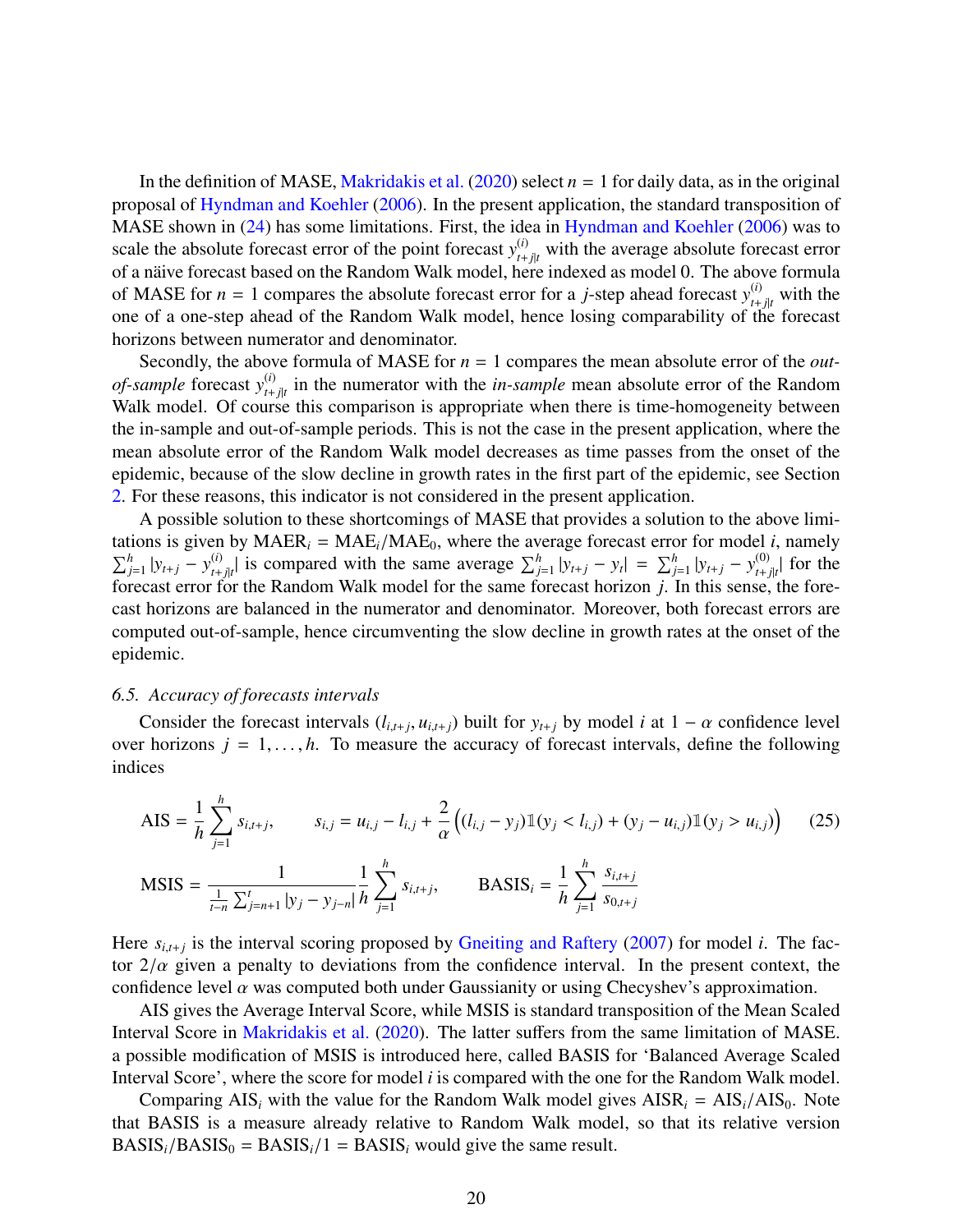## 7. Real-time forecasting

The forecasting problem is defined using daily data organized in weeks, assuming to observe data for  $t = 1, \ldots, T$ , where  $T = 7n$  and *n* indicates weeks. The exercise consists in forecasting  $x_{T+j}$  for  $j = 1, \ldots, 7$  using data up to  $x_T$ .

In order to mimic a real-time forecasting situation as closely as possible, the forecast exercise is started as soon as there is enough data available to compute estimates, namely  $n = 2$  weeks of data.

No use of  $D_t^{(2)}$  dummies was made, nor of judgemental choices on model selection in real time. This provides a fair comparison between models; moreover, it provides a lower bound on the performance of the models with respect to the one that can be obtained in real time. In real situation, in fact, additional forecaster's analysis and wisdom may improve the performance of the models.

More precisely, models  $d(1, 1; q)$  and  $d(2, 1; q)$  were fitted to the data for  $t = 1, \ldots, 7n$  starting for week *n*, and forecasts were produced for the following week, namely for  $t = 7n + 1, \ldots, 7n + 7$ . The number of breaks *q* was set equal to 0 up to week 5, equal to 1 from week 6 to 10, and equal to 2 from week 11 onwards. Indices of forecast accuracy were then computed, providing a measure of forecast performance of the associated models. For weeks 2 and 3, no 'burn-in' period was used, while starting form week 4, the first week of data was discarded.

Fig. 7 reports the real-time forecasts for  $ic = \log(IC)$  of model  $d(2, 1; q)$  for Italian regions, while Fig. 8 is relative to Scotland and the health Department of Paris. Graphs for model  $d(1, 1; q)$ were similar and showed a marginally lower forecast performance; they are not reported here for brevity. It can be seen that the forecast performance of weeks 2 and 3 is rather poor, possibly reflecting the large estimation uncertainty due to the small sample size. For later weeks the forecast performance is reasonable.

Tables 4 and 5 report MAE and MAER for models  $d(1, 1; q)$  and  $d(2, 1; q)$  respectively, for all regions. Recall that the values of MAE can be taken as an approximation to the MAPE for the count of *IC*; these table show that the relative percentage error for *IC* is substantial in the weeks 2 and 3, as high as 50 %. It is also usually higher than the Random Walk model. Starting from week 4 onwards, the relative percentage error for *IC* gets often lower that 10%. Comparing MAE and MAER values for  $d(1, 1; q)$  and  $d(2, 1; q)$ , one can see that  $d(1, 1; q)$  tends to do better up to week 7, but it is later dominated by  $d(2, 1; q)$ .

Tables 6 and 7 report AIS and AISR for models  $d(1, 1; q)$  and  $d(2, 1; q)$  respectively, for all regions. The patterns for this index are similar with respect to what observed for MAE and MAER above, with low performance in weeks 2 and 3 and improved performance thereafter. In some weeks where *IC* tends to stay constant, the Random Walk model outperforms the proposed models also in later weeks. Comparing AIS and AISR values for *<sup>d</sup>*(1, 1; *<sup>q</sup>*) and *<sup>d</sup>*(2, 1; *<sup>q</sup>*), one can see that  $d(1, 1; q)$  tends to do better up to week 7, but it is later dominated by  $d(2, 1; q)$ . Similar patterns were found for the other forecast performance indicators considered above, such as sMAPE, MAAPE, BASIS, etc., which are not reported here for brevity.

Overall, the  $d(1, 1; q)$  and  $d(2, 1; q)$  models appears to have a reasonable performance in realtime.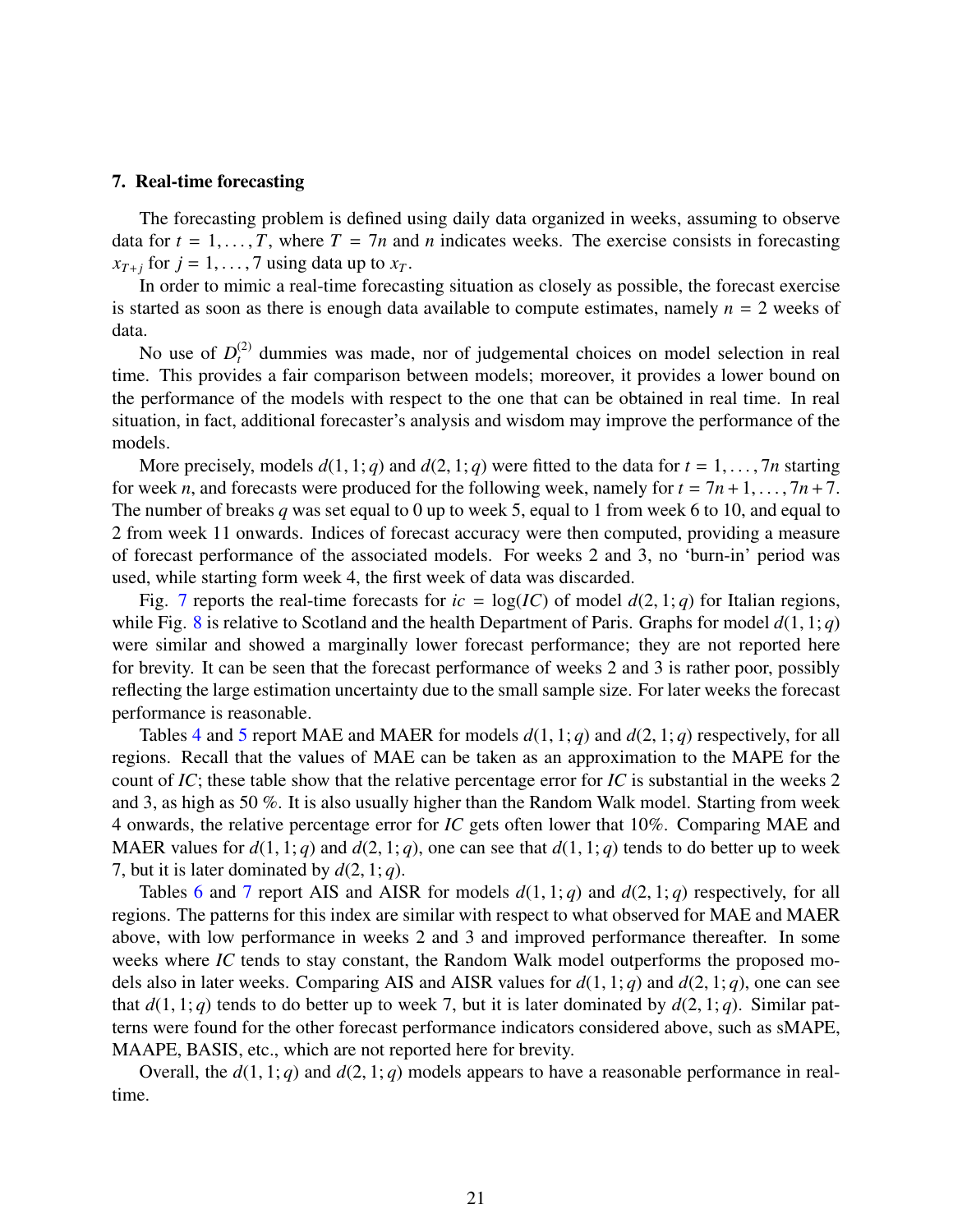|                | <b>MAE</b> |      |             |      |      |      |      | <b>MAER</b> |              |      |      |      |
|----------------|------------|------|-------------|------|------|------|------|-------------|--------------|------|------|------|
| week           | L          | ER   | $\mathbf P$ | V    | S    | DP   | L    | ER          | $\mathbf{P}$ | V    | S    | DP   |
| $\overline{2}$ | 0.64       | 0.12 | 0.36        | 0.14 | 0.59 | 0.33 | 1.62 | 0.25        | 1.03         | 0.20 | 2.04 | 1.74 |
| 3              | 0.09       | 0.50 | 0.12        | 0.24 | 0.10 | 0.06 | 0.35 | 4.73        | 0.67         | 0.67 | 1.78 | 1.65 |
| $\overline{4}$ | 0.06       | 0.62 | 0.02        | 0.02 | 0.15 | 0.07 | 0.62 | 5.22        | 1.33         | 0.13 | 1.91 | 0.49 |
| 5              | 0.04       | 0.05 | 0.14        | 0.04 | 0.19 | 0.03 | 3.26 | 2.51        | 1.39         | 0.69 | 1.09 | 0.24 |
| 6              | 0.04       | 0.01 | 0.19        | 0.08 | 0.11 | 0.09 | 0.56 | 0.16        | 1.47         | 0.43 | 0.65 | 0.60 |
| 7              | 0.10       | 0.01 | 0.27        | 0.09 | 0.18 | 0.10 | 0.76 | 0.11        | 1.22         | 0.43 | 0.89 | 0.53 |
| 8              | 0.01       | 0.02 | 0.11        | 0.17 | 0.23 | 0.11 | 0.08 | 0.13        | 0.82         | 0.67 | 0.98 | 0.60 |
| 9              | 0.03       | 0.05 | 0.05        | 0.08 | 0.31 | 0.09 | 0.17 | 0.32        | 0.50         | 0.74 | 1.23 | 0.83 |
| 10             | 0.12       | 0.04 | 0.27        | 0.46 | 0.33 | 0.04 | 0.59 | 0.23        | 1.06         | 0.94 | 2.63 | 0.26 |
| 11             | 0.13       | 0.41 | 0.25        | 0.86 | 0.35 | 0.12 | 0.79 | 3.14        | 1.21         | 2.04 | 1.08 | 0.73 |
| 12             | 0.05       | 0.20 | 0.14        | 0.06 | 0.08 | 0.06 | 0.37 | 1.50        | 0.77         | 0.12 | 0.61 | 0.64 |
| 13             | 0.02       | 0.08 | 0.16        | 0.23 | 0.17 | 0.17 | 0.21 | 0.32        | 1.03         | 0.78 | 1.02 | 0.58 |
| 14             | 0.15       | 0.33 | 0.37        |      | 0.21 | 0.04 | 0.56 | 0.84        | 1.30         |      | 0.72 | 0.33 |
| 15             | 0.20       | 0.69 | 0.33        |      | 0.57 | 0.03 | 2.24 | 1.18        | 1.06         |      | 1.06 | 0.26 |
| 16             | 0.25       | 0.15 | 0.30        |      | 0.28 | 0.26 | 0.63 | 2.96        | 0.97         |      | 0.87 | 5.92 |
| 17             | 0.18       | 0.06 | 0.04        |      | 0.45 | 0.11 | 1.57 | 1.15        | 0.16         |      | 0.82 | 1.65 |
| 18             | 0.28       | 0.11 | 0.34        |      |      | 0.35 | 3.82 | 1.22        | 2.96         |      |      | 1.11 |
| 19             | 0.09       | 0.12 | 0.23        |      |      | 0.08 | 0.71 | 2.55        | 0.63         |      |      | 1.62 |
| 20             | 0.16       | 0.13 |             |      |      |      | 0.63 | 0.64        |              |      |      |      |
| 21             | 0.20       |      |             |      |      |      | 0.72 |             |              |      |      |      |
| 22             | 0.15       |      |             |      |      |      | 0.75 |             |              |      |      |      |

Table 4: MAE and MAER for model *<sup>d</sup>*(1, 1; *<sup>q</sup>*). Left: MAE. Right: MAER. L: Lombardy, ER: Emilia Romagna, P: Piemonte, V: Veneto, S: Scotland, DP: Department of Paris.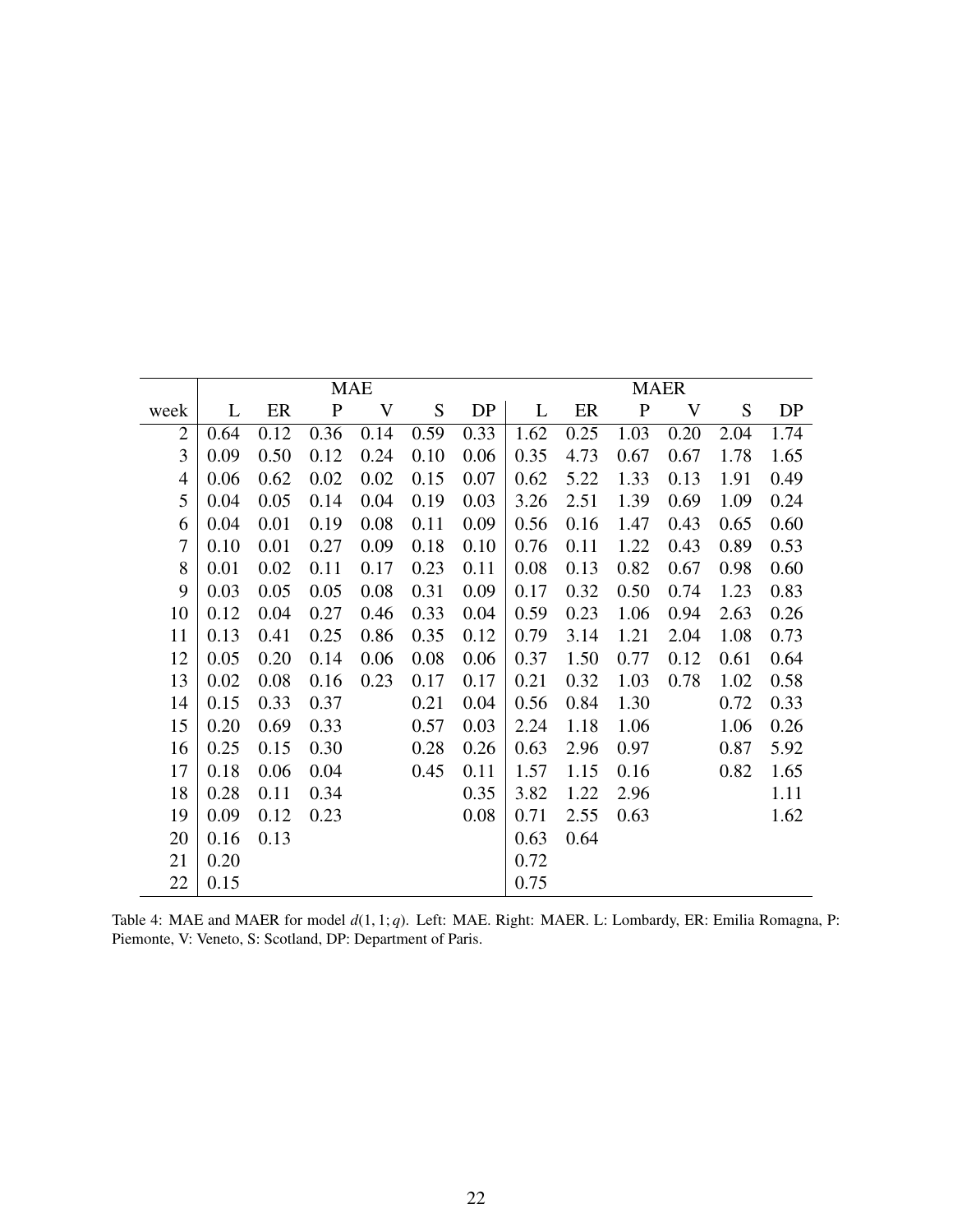|      | <b>MAE</b> |      |              |      |      |      |      |                | <b>MAER</b>  |      |              |      |
|------|------------|------|--------------|------|------|------|------|----------------|--------------|------|--------------|------|
| week | L          | ER   | $\mathbf{P}$ | V    | S    | DP   | L    | ER             | $\mathbf{P}$ | V    | S            | DP   |
| 2    | 0.56       | 0.52 | 0.58         | 0.14 | 0.59 | 0.43 | 1.42 | 1.07           | 1.65         | 0.21 | 2.01         | 2.25 |
| 3    | 0.06       | 0.42 | 0.22         | 0.38 | 0.09 | 0.05 | 0.25 | $\overline{4}$ | 1.27         | 1.05 | 1.52         | 1.38 |
| 4    | 0.08       | 0.02 | 0.23         | 0.01 | 0.14 | 0.10 | 0.86 | 0.17           | 15.66        | 0.05 | 1.81         | 0.69 |
| 5    | 0.05       | 0.09 | 0.23         | 0.04 | 0.14 | 0.02 | 4.38 | 4.50           | 2.33         | 0.68 | 0.80         | 0.17 |
| 6    | 0.03       | 0.02 | 0.08         | 0.21 | 0.05 | 0.03 | 0.51 | 0.32           | 0.63         | 1.10 | 0.30         | 0.19 |
| 7    | 0.10       | 0.02 | 0.13         | 0.09 | 0.05 | 0.12 | 0.75 | 0.21           | 0.58         | 0.45 | 0.27         | 0.59 |
| 8    | 0.01       | 0.06 | 0.05         | 0.12 | 0.25 | 0.08 | 0.09 | 0.42           | 0.36         | 0.49 | 1.05         | 0.44 |
| 9    | 0.01       | 0.07 | 0.05         | 0.02 | 0.26 | 0.06 | 0.09 | 0.48           | 0.53         | 0.22 | $\mathbf{1}$ | 0.53 |
| 10   | 0.09       | 0.04 | 0.05         | 0.36 | 0.19 | 0.05 | 0.46 | 0.26           | 0.20         | 0.73 | 1.52         | 0.28 |
| 11   | 0.13       | 0.33 | 0.08         | 0.53 | 0.21 | 0.11 | 0.77 | 2.52           | 0.38         | 1.25 | 0.66         | 0.69 |
| 12   | 0.10       | 0.03 | 0.03         | 0.20 | 0.10 | 0.03 | 0.70 | 0.20           | 0.15         | 0.40 | 0.81         | 0.29 |
| 13   | 0.03       | 0.11 | 0.05         | 0.12 | 0.24 | 0.23 | 0.27 | 0.43           | 0.30         | 0.43 | 1.45         | 0.76 |
| 14   | 0.12       | 0.35 | 0.10         |      | 0.22 | 0.02 | 0.46 | 0.90           | 0.37         |      | 0.74         | 0.20 |
| 15   | 0.04       | 0.66 | 0.14         |      | 0.52 | 0.09 | 0.42 | 1.13           | 0.44         |      | 0.97         | 0.69 |
| 16   | 0.17       | 0.47 | 0.21         |      | 0.28 | 0.30 | 0.43 | 9.45           | 0.70         |      | 0.86         | 6.96 |
| 17   | 0.22       | 0.07 | 0.11         |      | 0.46 | 0.04 | 1.86 | 1.31           | 0.48         |      | 0.83         | 0.56 |
| 18   | 0.29       | 0.07 | 0.22         |      |      | 0.21 | 3.92 | 0.80           | 1.89         |      |              | 0.66 |
| 19   | 0.32       | 0.21 | 0.25         |      |      | 0.08 | 2.56 | 4.71           | 0.69         |      |              | 1.58 |
| 20   | 0.19       | 0.20 |              |      |      |      | 0.73 | 1.01           |              |      |              |      |
| 21   | 0.08       |      |              |      |      |      | 0.29 |                |              |      |              |      |
| 22   | 0.16       |      |              |      |      |      | 0.77 |                |              |      |              |      |

Table 5: MAE and MAER for model *<sup>d</sup>*(2, 1; *<sup>q</sup>*). Left: MAE. Right: MAER. L: Lombardy, ER: Emilia Romagna, P: Piemonte, V: Veneto, S: Scotland, DP: Department of Paris.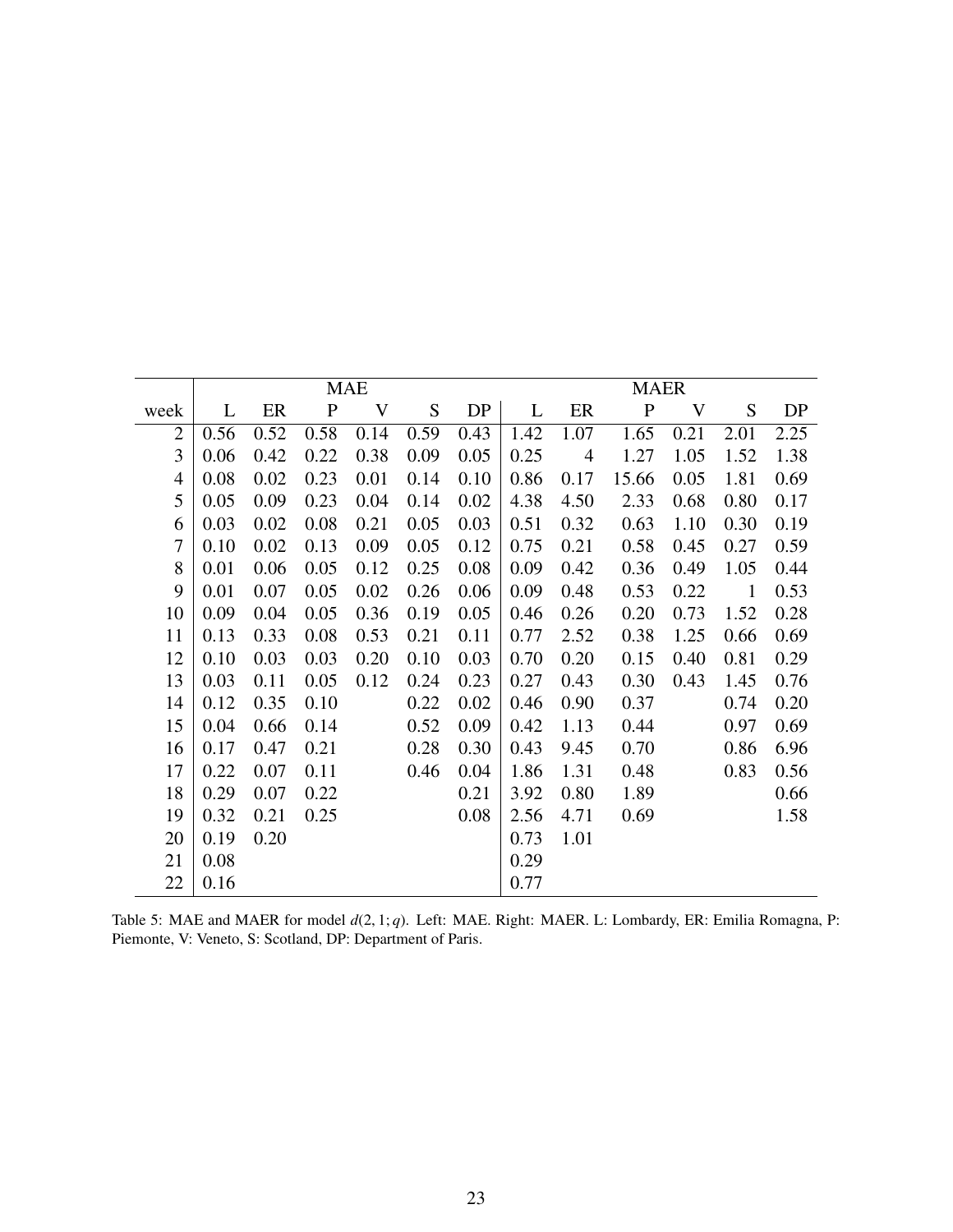|                |      |      |             | <b>AIS</b>   |      |      | <b>AISR</b> |      |                |      |      |      |
|----------------|------|------|-------------|--------------|------|------|-------------|------|----------------|------|------|------|
| week           | L    | ER   | $\mathbf P$ | V            | S    | DP   | L           | ER   | $\mathbf{P}$   | V    | S    | DP   |
| $\overline{2}$ | 2.97 | 0.75 | 1.27        | 0.70         | 3.76 | 1.92 | 1.51        | 0.39 | 0.87           | 0.43 | 2.39 | 1.69 |
| 3              | 0.25 | 3.20 | 0.59        | 1.12         | 0.46 | 0.22 | 0.21        | 2.16 | 0.53           | 0.71 | 0.45 | 0.29 |
| $\overline{4}$ | 0.20 | 3.10 | 0.55        | 0.55         | 0.39 | 0.24 | 0.20        | 2.55 | 0.59           | 0.41 | 0.45 | 0.39 |
| 5              | 0.19 | 0.49 | 0.47        | 0.51         | 0.52 | 0.24 | 0.22        | 0.46 | 0.59           | 0.44 | 0.69 | 0.44 |
| 6              | 0.18 | 0.46 | 0.44        | 0.40         | 0.37 | 0.25 | 0.23        | 0.48 | 0.61           | 0.38 | 0.54 | 0.50 |
| 7              | 0.30 | 0.42 | 0.88        | 0.46         | 0.51 | 0.32 | 0.41        | 0.49 | 1.31           | 0.47 | 0.78 | 0.69 |
| 8              | 0.20 | 0.39 | 0.42        | 0.51         | 0.75 | 0.29 | 0.29        | 0.49 | 0.64           | 0.56 | 1.08 | 0.63 |
| 9              | 0.20 | 0.39 | 0.44        | 0.45         | 1.14 | 0.25 | 0.30        | 0.51 | 0.70           | 0.52 | 1.54 | 0.57 |
| 10             | 0.60 | 0.42 | 0.89        | 2.56         | 1.18 | 0.26 | 0.84        | 0.58 | 1.51           | 1.09 | 1.72 | 0.60 |
| 11             | 0.32 | 1.86 | 0.76        | 4.25         | 1.11 | 0.34 | 0.50        | 2.62 | 1.32           | 3.96 | 1.14 | 0.80 |
| 12             | 0.29 | 0.49 | 0.46        | 0.68         | 0.69 | 0.32 | 0.47        | 0.72 | 0.76           | 0.53 | 0.88 | 0.76 |
| 13             | 0.32 | 0.50 | 0.48        | $\mathbf{1}$ | 0.90 | 0.81 | 0.52        | 0.72 | 0.84           | 0.97 | 1.06 | 0.68 |
| 14             | 0.41 | 1.23 | 1.43        |              | 0.88 | 0.33 | 0.55        | 0.93 | 1.91           |      | 0.80 | 0.75 |
| 15             | 0.68 | 3.96 | 1.06        |              | 2.44 | 0.33 | 1.13        | 1.52 | 1.10           |      | 1.22 | 0.77 |
| 16             | 1.01 | 0.64 | 0.90        |              | 0.91 | 0.99 | 0.62        | 0.87 | $\blacksquare$ |      | 0.63 | 2.34 |
| 17             | 0.43 | 0.61 | 0.47        |              | 2.18 | 0.37 | 0.69        | 0.85 | 0.76           |      | 0.96 | 0.88 |
| 18             | 0.88 | 0.63 | 1.45        |              |      | 1.72 | 1.43        | 0.87 | 2.36           |      |      | 1.30 |
| 19             | 0.50 | 0.64 | 0.83        |              |      | 0.44 | 0.83        | 0.90 | 0.74           |      |      | 0.96 |
| 20             | 0.55 | 0.63 |             |              |      |      | 0.87        | 0.90 |                |      |      |      |
| 21             | 0.58 |      |             |              |      |      | 0.65        |      |                |      |      |      |
| 22             | 0.69 |      |             |              |      |      | 0.75        |      |                |      |      |      |

Table 6: AIS and AISRfor model *<sup>d</sup>*(1, 1; *<sup>q</sup>*). Confidence level computed using Chebyshev's inequality. L: Lombardy, ER: Emilia Romagna, P: Piemonte, V: Veneto, S: Scotland, DP: Department of Paris.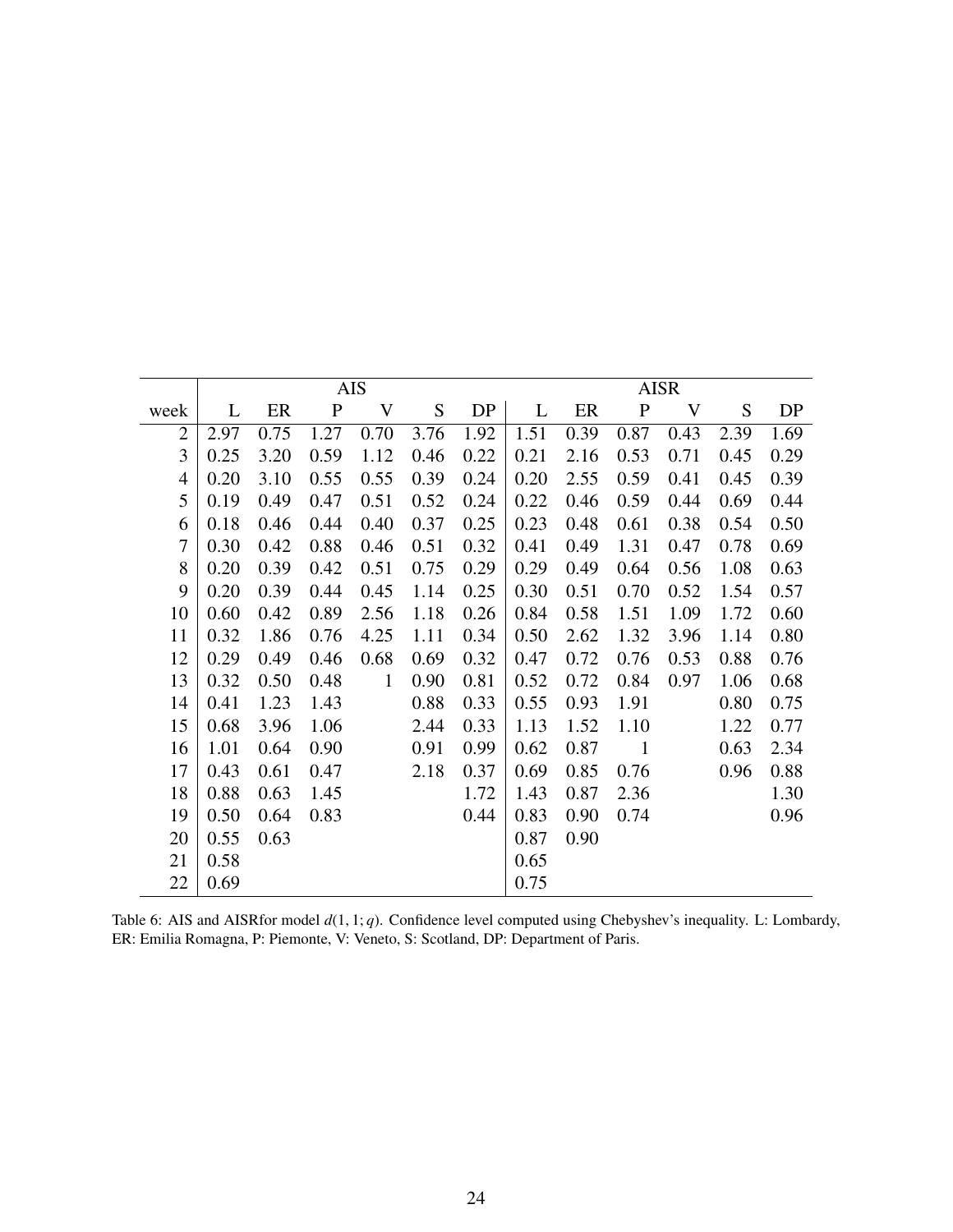|                | <b>AIS</b> |      |             |      |      |      |      | <b>AISR</b> |              |      |      |      |  |
|----------------|------------|------|-------------|------|------|------|------|-------------|--------------|------|------|------|--|
| week           | L          | ER   | $\mathbf P$ | V    | S    | DP   | L    | ER          | $\mathbf{P}$ | V    | S    | DP   |  |
| $\overline{2}$ | 3.30       | 2.83 | 3.92        | 0.64 | 3.71 | 2.62 | 1.68 | 1.48        | 2.70         | 0.40 | 2.35 | 2.31 |  |
| 3              | 0.24       | 2.68 | 0.82        | 2.31 | 0.39 | 0.22 | 0.20 | 1.81        | 0.74         | 1.48 | 0.38 | 0.29 |  |
| $\overline{4}$ | 0.22       | 0.47 | 0.56        | 0.57 | 0.39 | 0.30 | 0.21 | 0.39        | 0.61         | 0.43 | 0.45 | 0.49 |  |
| 5              | 0.19       | 0.51 | 0.58        | 0.51 | 0.41 | 0.24 | 0.22 | 0.48        | 0.73         | 0.43 | 0.54 | 0.43 |  |
| 6              | 0.18       | 0.42 | 0.30        | 0.81 | 0.37 | 0.23 | 0.23 | 0.44        | 0.41         | 0.77 | 0.53 | 0.45 |  |
| 7              | 0.29       | 0.38 | 0.33        | 0.32 | 0.38 | 0.34 | 0.40 | 0.44        | 0.49         | 0.33 | 0.58 | 0.72 |  |
| 8              | 0.19       | 0.36 | 0.33        | 0.41 | 0.81 | 0.29 | 0.27 | 0.45        | 0.51         | 0.45 | 1.16 | 0.62 |  |
| 9              | 0.19       | 0.37 | 0.33        | 0.40 | 0.71 | 0.27 | 0.29 | 0.49        | 0.53         | 0.46 | 0.96 | 0.60 |  |
| 10             | 0.36       | 0.39 | 0.32        | 2.10 | 0.65 | 0.22 | 0.50 | 0.53        | 0.53         | 0.89 | 0.94 | 0.53 |  |
| 11             | 0.33       | 1.36 | 0.23        | 1.84 | 0.78 | 0.34 | 0.50 | 1.91        | 0.40         | 1.71 | 0.81 | 0.78 |  |
| 12             | 0.31       | 0.24 | 0.26        | 0.69 | 0.59 | 0.25 | 0.49 | 0.35        | 0.43         | 0.54 | 0.74 | 0.60 |  |
| 13             | 0.28       | 0.31 | 0.24        | 0.73 | 1.20 | 0.96 | 0.46 | 0.46        | 0.42         | 0.71 | 1.42 | 0.80 |  |
| 14             | 0.31       | 1.49 | 0.39        |      | 1.04 | 0.36 | 0.42 | 1.12        | 0.52         |      | 0.95 | 0.81 |  |
| 15             | 0.30       | 3.77 | 0.49        |      | 2.19 | 0.36 | 0.49 | 1.45        | 0.51         |      | 1.10 | 0.82 |  |
| 16             | 0.61       | 2.51 | 0.83        |      | 0.84 | 1.23 | 0.38 | 3.41        | 0.92         |      | 0.58 | 2.90 |  |
| 17             | 0.81       | 0.59 | 0.37        |      | 1.83 | 0.38 | 1.29 | 0.83        | 0.61         |      | 0.81 | 0.90 |  |
| 18             | 1.18       | 0.61 | 0.78        |      |      | 1.01 | 1.92 | 0.86        | 1.27         |      |      | 0.76 |  |
| 19             | 1.27       | 0.62 | 0.93        |      |      | 0.43 | 2.11 | 0.88        | 0.83         |      |      | 0.93 |  |
| 20             | 0.59       | 0.66 |             |      |      |      | 0.93 | 0.94        |              |      |      |      |  |
| 21             | 0.31       |      |             |      |      |      | 0.35 |             |              |      |      |      |  |
| 22             | 0.81       |      |             |      |      |      | 0.88 |             |              |      |      |      |  |

Table 7: AIS and AISRfor model *<sup>d</sup>*(2, 1; *<sup>q</sup>*). Confidence level computed using Chebyshev's inequality. L: Lombardy, ER: Emilia Romagna, P: Piemonte, V: Veneto, S: Scotland, DP: Department of Paris.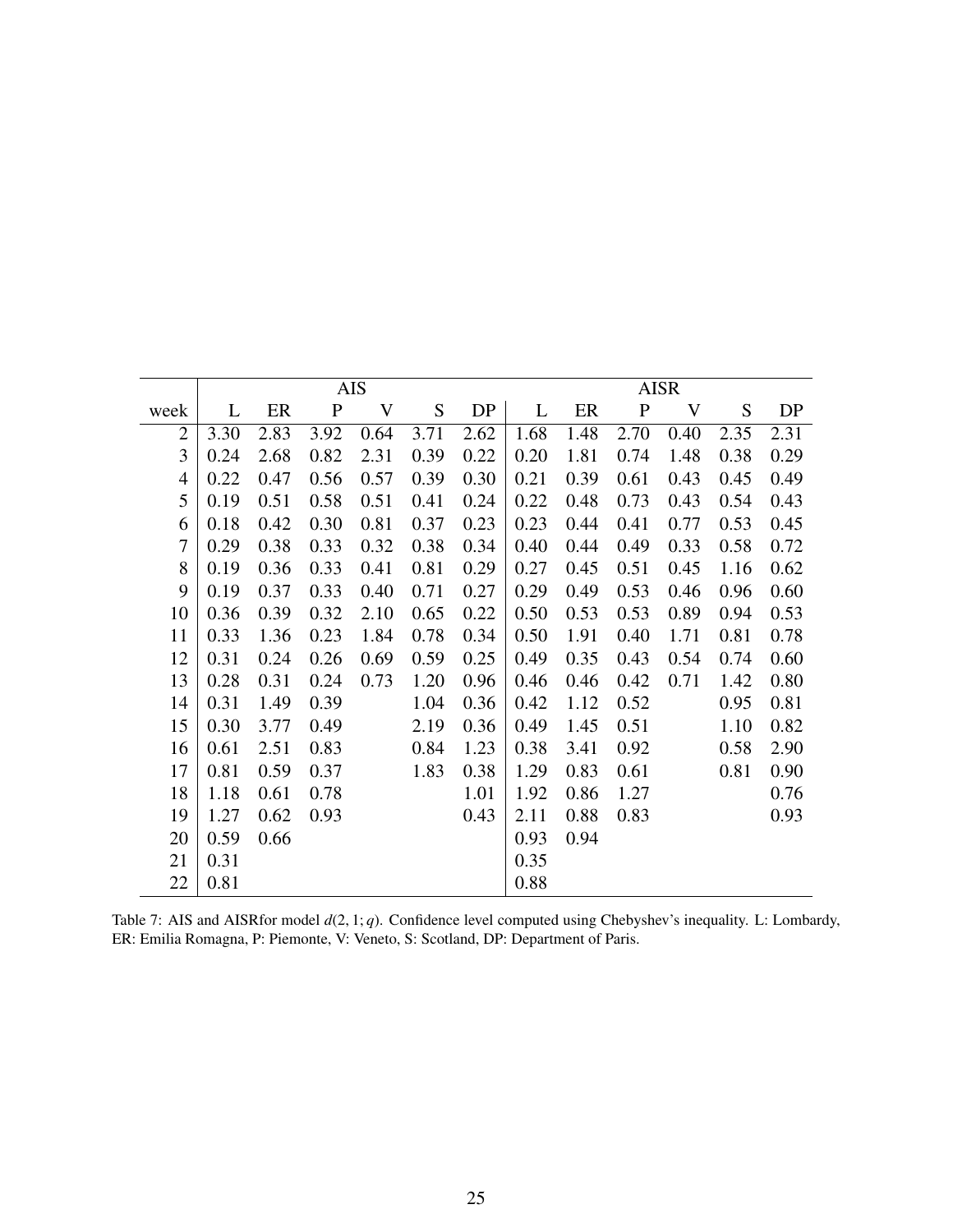

Figure 7: Real-time forecasts for  $ic = \log(IC)$  of model  $d(2, 1; q)$  for Italian regions. Lombardy (upper left), Piemonte (upper right), Emilia Romagna (lover left), Veneto (lower right). Yellow: *q* = 0. Gold: *q* = 1. Orange:  $q = 2$ .



Figure 8: Real-time forecasts for  $ic = \log(IC)$  of model  $d(2, 1; q)$  for Scotland and the Department of Paris. Left: Scotland. Right: Department of Paris. Yellow:  $q = 0$ . Gold:  $q = 1$ . Orange:  $q = 2$ .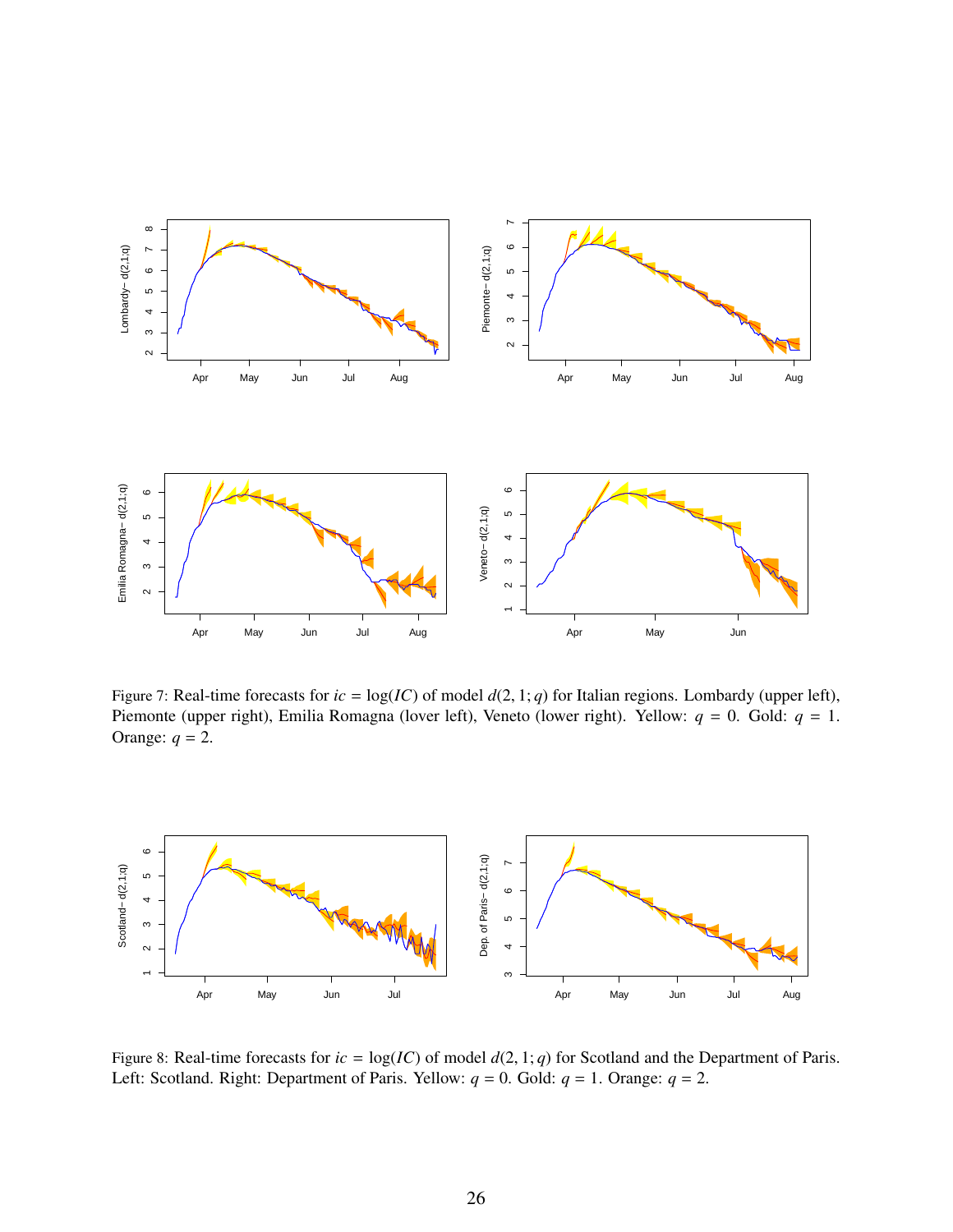## 8. Conclusions

Daily time series data of Covid-19 hospitalized patients and of Covid-19 patients admitted in ICU are used to forecast demand for ICU in real time. The proposed bivariate VECM model exploits the link between the series in levels, which reflects the fact that group of hospitalised patients is the natural population at risk for intensive care.

This link is found to translate empirically into a cointegrating relation. The associated parameters can be grouped in a pass through multiplicative coefficient and in an elasticity parameter. It is found that both the pass through coefficient and an elasticity parameter are region-specific, reflecting differences in health care response to the outbreak.

The VECM, endowed with broken linear trends, is able to capture changes in hospital practice, the effects of containment measures and the evolution of the epidemic. These broken deterministic components affect the pass through coefficient, and are found to be very relevant empirically.

These models were applied to the real-time forecast if ICU demand for the four most affected Italian regions; this analysis showed that the models can provide real-time reasonably reliable forecasts. The same findings are obtained for French data from the health Department of Paris and for Scotland. These results suggest that the proposed approach may be useful to predict Covid-19 related ICU demand for other heath-care systems beyond the ones analysed here.

The VECM models presented here do not consider issues relate to reduced availability of ICU beds due to the healthcare system reaching or even surpassing its capacity (Ji et al., 2020). In practice ICU capacity utilization never approached full capacity in the analysed regions, due to the creation of new ICU, possibly via the retrofitting of other hospital facilities; hence this does not appear to be a problem from the empirical perspective.

Further improvements of the approach may come from incorporating additional sources of information, such as ICU saturation or size, waiting times, lengths of stay in ICU, patient distributions by age and co-morbidities in the area etc. The multivariate nature of the VECM has the potential to accommodate the modeling of this additional information, which may also lower the need to recourse to broken deterministic components.

## References

- Abaluck, J., J. A. Chevalier, N. A. Christakis, H. P. Forman, E. H. Kaplan, A. Ko, and S. H. Vermund (2020). The case for universal cloth mask adoption and policies to increase supply of medical masks for health workers. Technical report, Available at SSRN 3567438.
- Aboagye-Sarfo, P., Q. Mai, F. M. Sanfilippo, D. B. Preen, L. M. Stewart, and D. M. Fatovich (2015). A comparison of multivariate and univariate time series approaches to modelling and forecasting emergency department demand in Western Australia. *Journal of Biomedical Informatics* 57, 62–73.
- Adda, J. (2016). Economic activity and the spread of viral diseases: evidence from high frequency data. *The Quarterly Journal of Economics 131*(2), 891–941.
- Angelo, S. A., E. F. Arruda, R. Goldwasser, M. S. Lobo, A. Salles, et al. (2017). Demand forecast and optimal planning of intensive care unit (icu) capacity. *Pesquisa Operacional 37*(2), 229– 245.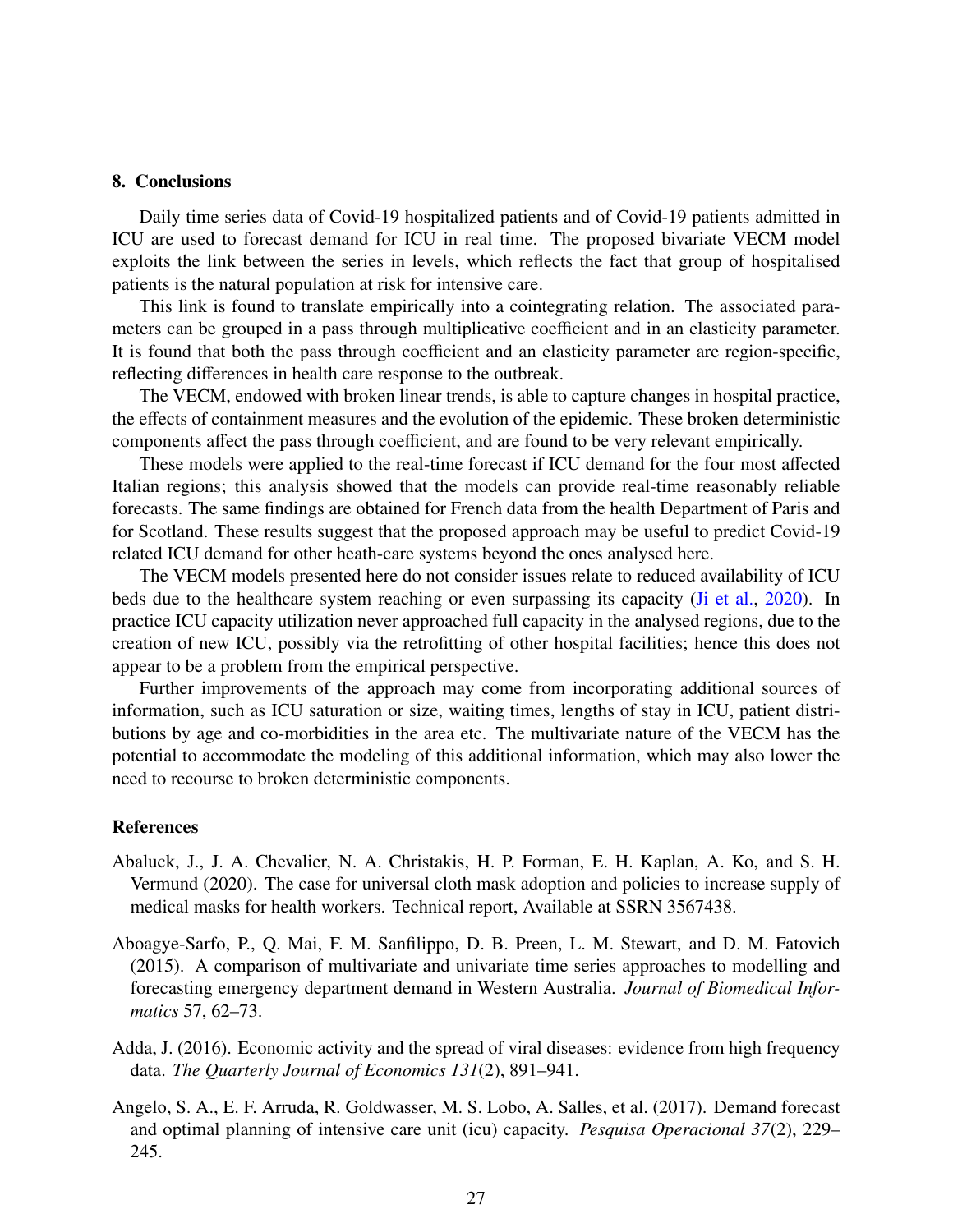- Benvenuto, D., M. Giovanetti, L. Vassallo, S. Angeletti, and M. Ciccozzi (2020). Application of the ARIMA model on the COVID-2019 epidemic dataset. *Data in Brief* , https://doi.org/10.1016/j.dib.2020.105340.
- Berta, P., P. Paruolo, S. Verzillo, and P. G. Lovaglio (2020). Adapting the health care system's response to the spread of Covid-19. Mimeo, submitted.
- Bollon, J., M. Paganini, C. R. Nava, N. De Vita, R. Vaschetto, L. Ragazzoni, F. Della Corte, and F. Barone-Adesi (2020). Predicted effects of stopping Covid-19 lockdown on Italian hospital demand. *Disaster Medicine and Public Health Preparedness*, 1–15.
- Branas, C. C., A. Rundle, S. Pei, W. Yang, B. G. Carr, S. Sims, A. Zebrowski, R. Doorley, N. Schluger, J. W. Quinn, et al. (2020). Flattening the curve before it flattens us: hospital critical care capacity limits and mortality from novel coronavirus (sars-cov2) cases in us counties. *medRxiv*.
- Buonanno, P., S. Galletta, and M. Puca (2020). Estimating the severity of Covid-19: Evidence from the Italian epicenter. Technical report, http://dx.doi.org/10.2139/ssrn.3567093.
- Buzaev, I. V., V. V. Plechev, I. E. Nikolaeva, and R. M. Galimova (2016). Artificial intelligence: Neural network model as the multidisciplinary team member in clinical decision support to avoid medical mistakes. *Chronic Diseases and Translational Medicine 2*(3), 166–172.
- Chernozhukov, V., H. Kasahara, and P. Schrimpf (2020). Causal impact of masks, policies, behavior on early Covid-19 pandemic in the US. *Covid Economics 35*(7 July 2020), https://cepr.org/file/9287/download?token=Ba6cin7P.
- Clements, M. P. and D. F. Hendry (1996). Intercept corrections and structural change. *Journal of Applied Econometrics 11*(5), 475–494.
- Costa, A., S. Ridley, A. Shahani, P. R. Harper, V. De Senna, and M. Nielsen (2003). Mathematical modelling and simulation for planning critical care capacity. *Anaesthesia 58*(4), 320–327.
- Davidson, J. E. H., D. F. Hendry, F. Srba, and S. Yeo (1978). Econometric modelling of the aggregate time-series relationship between consumers' expenditure and income in the united kingdom. *The Economic Journal 88*(352), 661–692.
- Davis, S. and N. Fard (2020). Theoretical bounds and approximation of the probability mass function of future hospital bed demand. *Health Care Management Science 23*(1), 20–33.
- Deasy, J., E. Rocheteau, K. Kohler, D. J. Stubbs, P. Barbiero, P. Liò, and A. Ercole (2020). Forecasting ultra-early intensive care strain from covid-19 in england. Technical report, https://europepmc.org/article/ppr/ppr118533.
- ECDC (2020). Coronavirus disease 2019 (COVID-19) pandemic: increased transmission in the EU/EEA and the UK? seventh update. Technical report, European Centre for Disease Prevention and Control, https://www.ecdc.europa.eu/sites/default/files/documents/RRA-seventhupdate-Outbreak-of-coronavirus-disease-COVID-19.pdf.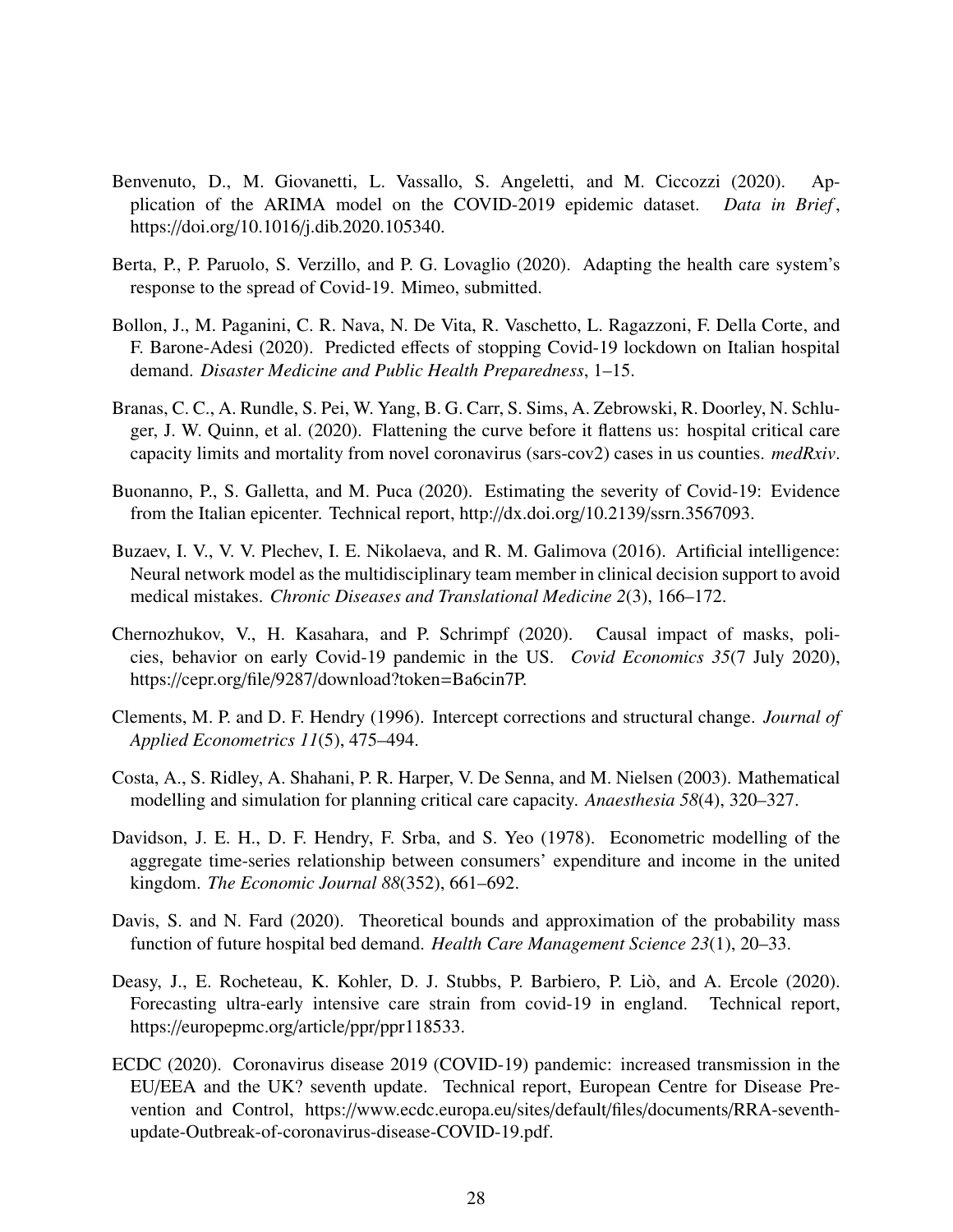- Egidi, L. and N. Torelli (2020). Graphical Bayesian analysis of Covid-19 data across Italian regions. Technical report, Technical Report, https://www.leonardoegidi.com/covid-19.
- Engle, R. F. and C. W. J. Granger (1987). Co-integration and error correction: representation, estimation, and testing. *Econometrica 55*(2), 251–276.
- Fanelli, L. and P. Paruolo (2010). Speed of adjustment in cointegrated systems. *Journal of Econometrics 158*(1), 130–141.
- Franchi, M. and P. Paruolo (2019). A general inversion theorem for cointegration. *Econometric Reviews 38*(10), 1176–1201.
- Giordano, G., F. Blanchini, R. Bruno, P. Colaneri, A. Di Filippo, A. Di Matteo, and M. Colaneri (2020). Modelling the COVID-19 epidemic and implementation of population-wide interventions in Italy. *Nature Medicine*, 1–6.
- Gneiting, T. and A. E. Raftery (2007). Strictly proper scoring rules, prediction, and estimation. *Journal of the American Statistical Association 102*(477), 359–378.
- Granger, C. W. (2004). Time series analysis, cointegration, and applications. *American Economic Review 94*(3), 421–425.
- Grasselli, G., A. Pesenti, and M. Cecconi (2020). Critical care utilization for the covid-19 outbreak in lombardy, italy: early experience and forecast during an emergency response. *JAMA 323*(16), 1545–1546.
- Harper, P. R. and A. Shahani (2002). Modelling for the planning and management of bed capacities in hospitals. *Journal of the Operational Research Society 53*(1), 11–18.
- Hendry, D. F. (1995). *Dynamic Econometrics*. Oxford University Press, USA.
- Hsiang, S., D. Allen, S. Annan-Phan, K. Bell, I. Bolliger, T. Chong, H. Druckenmiller, A. Hultgren, L. Y. Huang, E. Krasovich, P. Lau, J. Lee, E. Rolf, J. Tseng, and T. Wu (2020). The effect of large-scale anti-contagion policies on the coronavirus (Covid-19) pandemic. Technical report, https://doi.org/10.1101/2020.03.22.20040642.
- Hyndman, R. J. and A. B. Koehler (2006). Another look at measures of forecast accuracy. *International Journal of Forecasting 22*(4), 679–688.
- IHME COVID-19 health service utilization forecasting team (2020). Forecasting COVID-19 impact on hospital bed-days, ICU-days, ventilator days and deaths by US state in the next 4 months. Technical report, MedRxiv, 26 March 2020, https://doi.org/10.1101/2020.03.27.20043752.
- Ji, Y., Z. Ma, M. P. Peppelenbosch, and Q. Pan (2020). Potential association between COVID-19 mortality and health-care resource availability. *The Lancet Global Health 8*(4), http://doi.org/10.1016/S2214–109X(20)30068–1.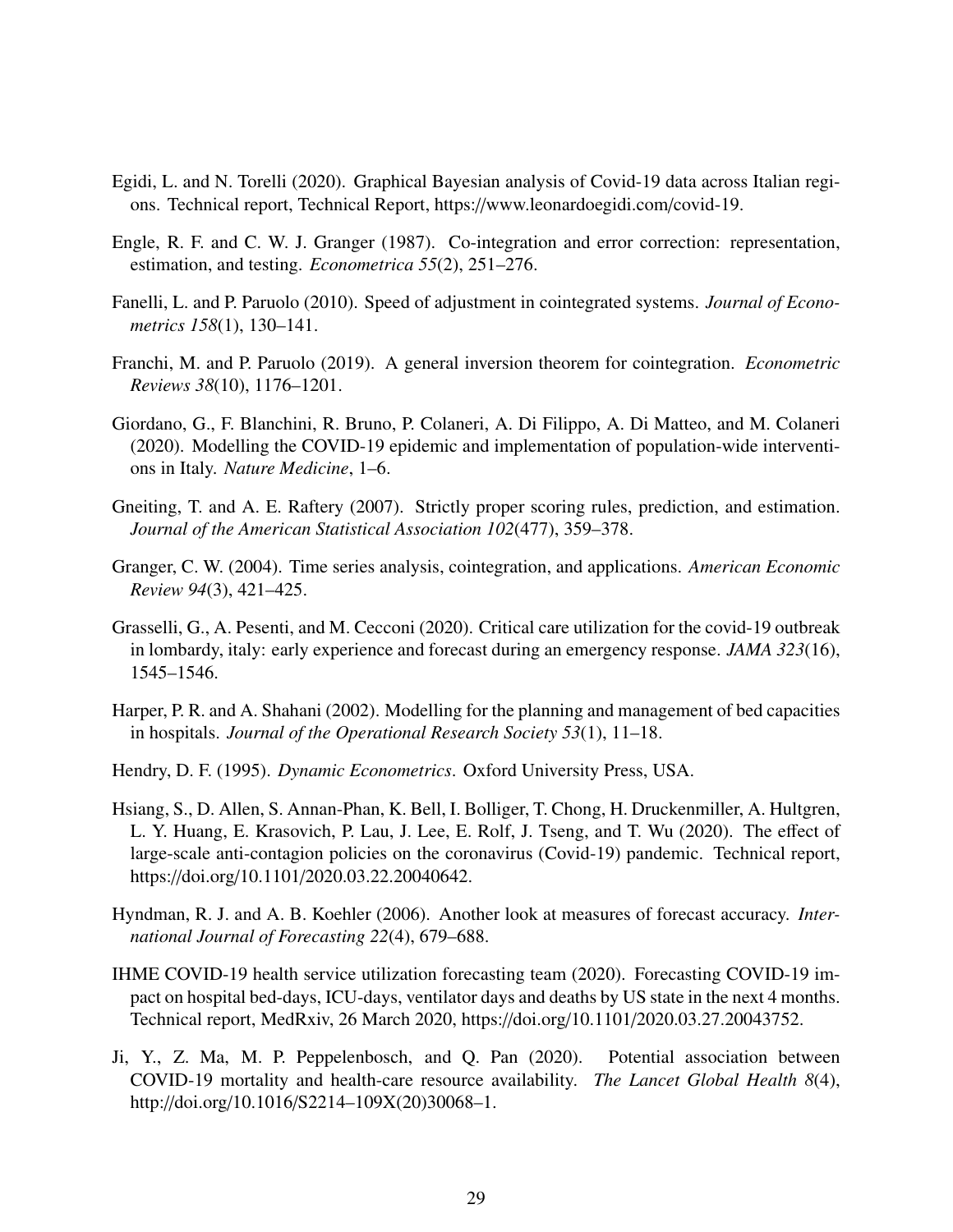- Jilani, T., G. Housley, G. Figueredo, P.-S. Tang, J. Hatton, and D. Shaw (2019). Short and long term predictions of hospital emergency department attendances. *International Journal of Medical Informatics* 129, 167–174.
- Johansen, S. (1991). Estimation and hypothesis testing of cointegration vectors in Gaussian vector autoregressive models. *Econometrica 59*(6), 1551–1580.
- Johansen, S. (1996). *Likelihood-based Inference in Cointegrated Vector Auto-Regressive Models*. Oxford University Press.
- Johansen, S. (2005). Interpretation of cointegrating coefficients in the cointegrated vector autoregressive model. *Oxford Bulletin of Economics and Statistics 67*(1), 93–104.
- Johansen, S. (2009). Representation of cointegrated autoregressive process with application to fractional process. *Econometric Reviews* 28, 121–145.
- Johansen, S., R. Mosconi, and B. Nielsen (2000). Cointegration analysis in the presence of structural breaks in the deterministic trend. *Econometrics Journal* 3, 216–249.
- Jombart, T., E. Nightingale, M. Jit, O. de Waroux, G. Knight, S. Flasche, R. Eggo, A. J. Kucharski, C. Pearson, and S. Procter (2020). Forecasting critical care bed requirements for COVID-19 patients in england. https://cmmid.github.io/topics/covid19/ICU–projections.html.
- Jones, S. S., R. S. Evans, T. L. Allen, A. Thomas, P. J. Haug, S. J. Welch, and G. L. Snow (2009). A multivariate time series approach to modeling and forecasting demand in the emergency department. *Journal of Biomedical Informatics 42*(1), 123–139.
- Kadri, F., F. Harrou, S. Chaabane, and C. Tahon (2014). Time series modelling and forecasting of emergency department overcrowding. *Journal of Medical Systems 38*(9), 107.
- Kim, S. and H. Kim (2016). A new metric of absolute percentage error for intermittent demand forecasts. *International Journal of Forecasting 32*(3), 669–679.
- Kreke, J. E., A. J. Schaefer, and M. S. Roberts (2004). Simulation and critical care modeling. *Current Opinion in Critical Care 10*(5), 395–398.
- Kurita, T., H. B. Nielsen, and A. Rahbek (2011). An I(2) cointegration model with piecewise linear trends. *The Econometrics Journal 14*(2), 131–155.
- Lütkepohl, H. (2005). New introduction to multiple time series analysis. Springer.
- Makridakis, S., E. Spiliotis, and V. Assimakopoulos (2020). The M4 competition: 100,000 time series and 61 forecasting methods. *International Journal of Forecasting 36*(1), 54–74.
- Milne, E. and P. Whitty (1995). Calculation of the need for paediatric intensive care beds. *Archives of Disease in Childhood 73*(6), 505–507.
- Pearson, G. A., F. Reynolds, and J. Stickley (2012). Calculating the need for intensive care beds. *Archives of Disease in Childhood 97*(11), 943–946.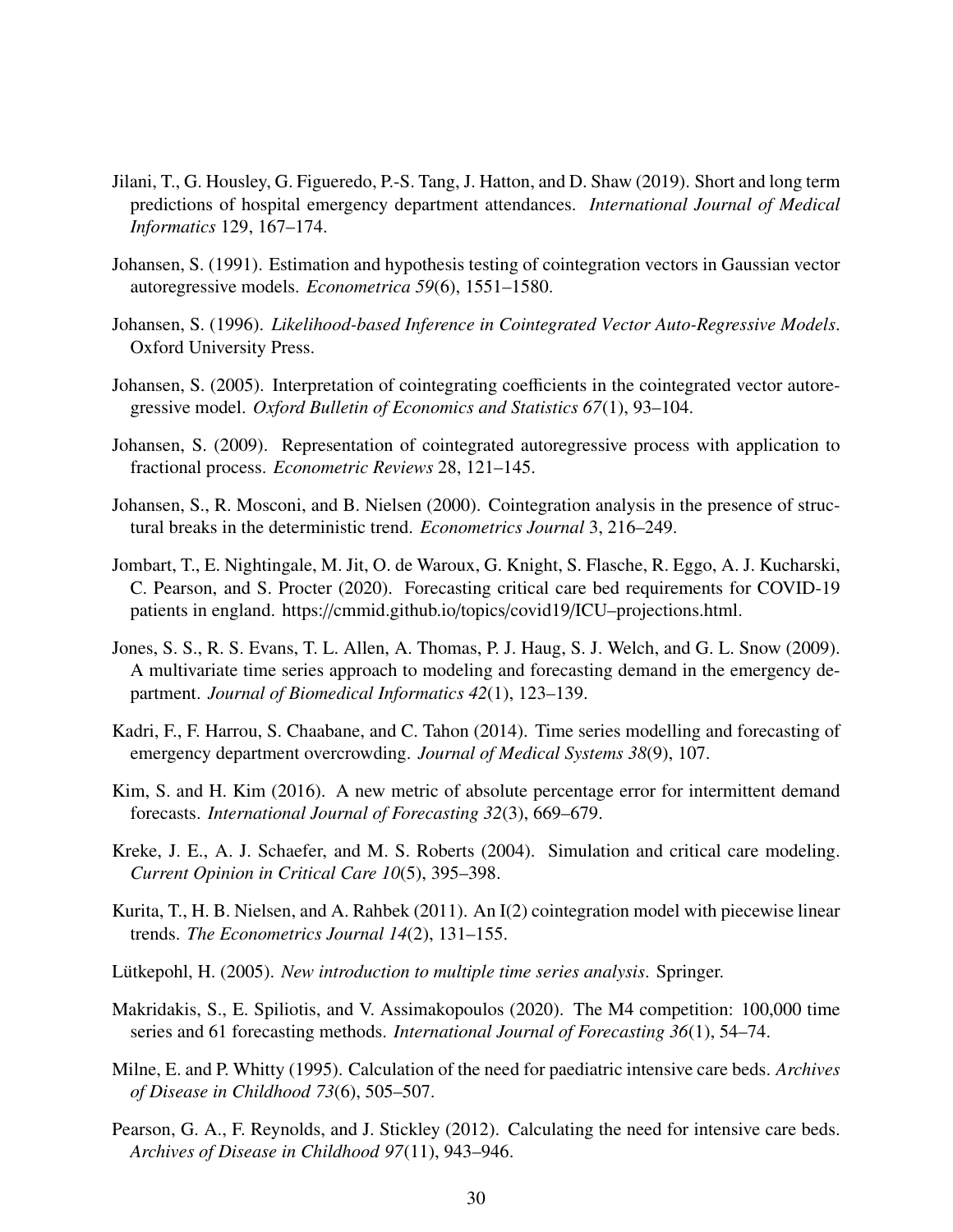Peracchi, F. (2020). The Covid-19 pandemic in Italy. Working paper, EIEF.

- Petropoulos, F. and S. Makridakis (2020). Forecasting the novel coronavirus covid-19. *PloS One 15*(3).
- Remuzzi, A. and G. Remuzzi (2020). COVID-19 and Italy: what next? *The Lancet*, https://doi.org/10.1016/S0140–6736(20)30627–9.
- Richardson, S. and D. Spiegelhalter (2020). Coronavirus statistics: what can we trust and what should we ignore? *The Guardian* (April 12).
- Ridge, J., S. Jones, M. Nielsen, and A. Shahani (1998). Capacity planning for intensive care units. *European Journal of Operational Research 105*(2), 346–355.
- Rodriguez-Llanes, J., R. Delgado, M. Pedersen, M. Meneghini, and P. González (2020). COVID-19: Surging critical care capacity across Europe. Technical report, https://www.researchgate.net/publication/340528505.
- Sadki, A., X. Xie, and F. Chauvin (2013). Planning oncologists of ambulatory care units. *Decision Support Systems 55*(2), 640–649.
- Shoukat, A., C. R. Wells, J. M. Langley, B. H. Singer, A. P. Galvani, and S. M. Moghadas (2020). Projecting demand for critical care beds during covid-19 outbreaks in canada. *CMAJ 192*(19), E489–E496.
- StatGroup-19 (2020). Technical note on short-term predictions of daily intensive care unit (icu) hospitalizations due to covid-19. Technical report, SIS, https://statgroup-19.blogspot.com/p/short-term-predictions-of-daily.html.
- Stock, J. H. (1987). Asymptotic properties of least squares estimators of cointegrating vectors. *Econometrica 55*(5), 1035–1056.
- USCOVID (2020). COVID-19 forecasts for the united states. Technical report, https://www.cdc.gov/coronavirus/2019-ncov/covid-data/forecasting-us.html.
- Zhang, R., Y. Li, A. L. Zhang, Y. Wang, and M. J. Molina (2020). Identifying airborne transmission as the dominant route for the spread of covid-19. *Proceedings of the National Academy of Sciences*.
- Zhu, T., L. Luo, X. Zhang, Y. Shi, and W. Shen (2015). Time-series approaches for forecasting the number of hospital daily discharged inpatients. *IEEE Journal of Biomedical and Health Informatics 21*(2), 515–526.
- Zhu, Z., B. H. Hen, and K. L. Teow (2012). Estimating icu bed capacity using discrete event simulation. *International Journal of Health Care Quality Assurance 25*(2), 134–144.
- Zivot, E. and D. W. K. Andrews (1992). Further evidence on the great crash, the oil-price shock, and the unit-root hypothesis. *Journal of Business* & *Economic Statistics 10*(3), 251–270.